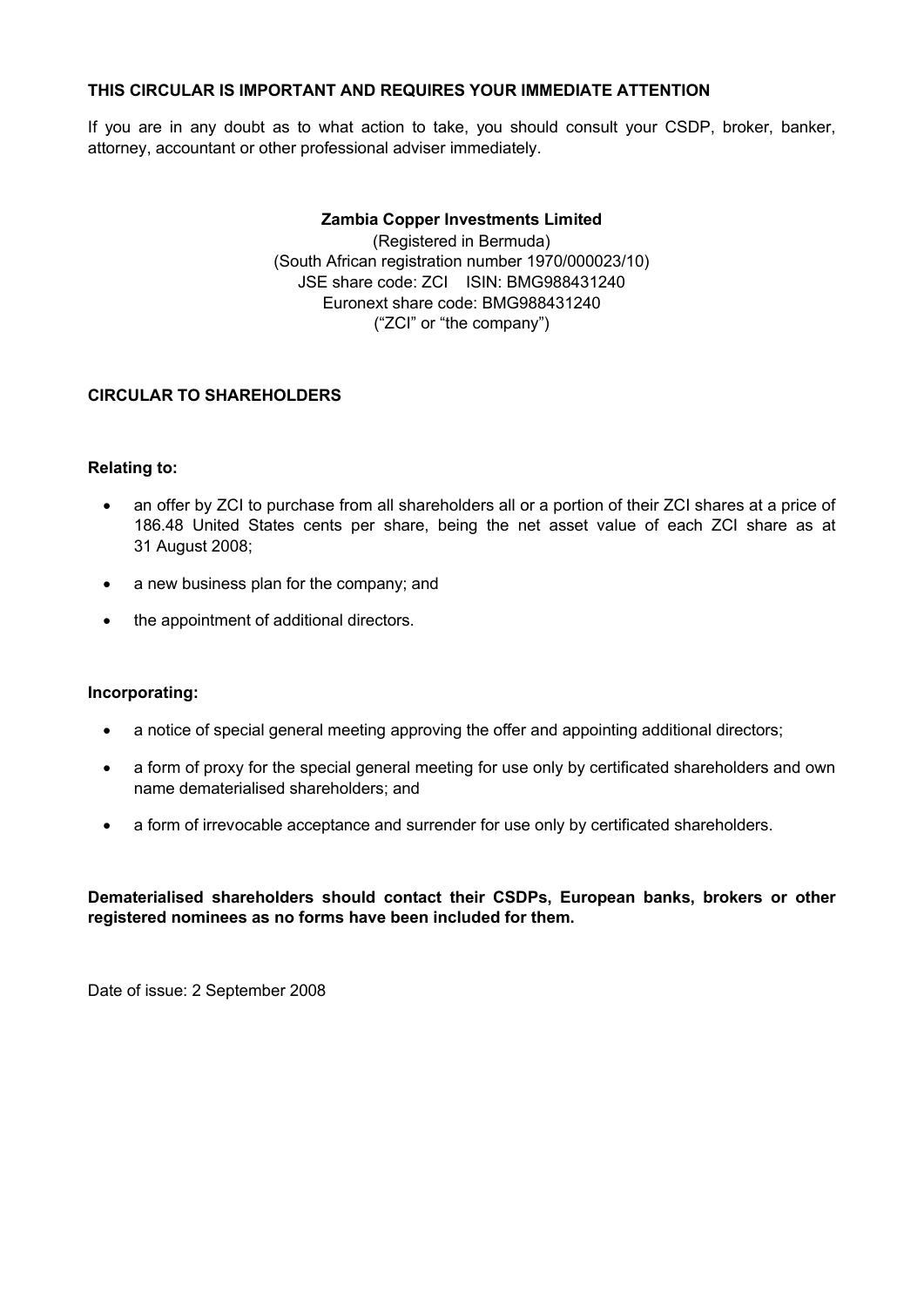#### **COMPANY ADVISERS AND INFORMATION**

#### **Company secretary**

Mr J Kleynhans Maitland Luxembourg S.A. 58 rue Charles Martel L-2134 Luxembourg

## **Registered office**

Clarendon House 2 Church Street Hamilton Bermuda

# **Transfer secretaries/registrars**

*In South Africa:*

Computershare Investor Services (Pty) Ltd 70 Marshall Street Johannesburg, 2001 (P O Box 61051, Marshalltown, 2107)

Computershare Investor Services PLC The Pavilions Bridgwater Road

United Kingdom *(see enclosed forms for specific addresses and postcodes for postal delivery of forms)*

Bristol BS13 8AE

## **French listing agent**

Caceis Corporate Trust (formerly Euro Emetteurs Finance) 14 rue Rouget de Lisle F-92130 Issy-Les-Moulineaux Paris France

#### **JSE sponsor**

Rand Merchant Bank A division of FirstRand Bank Limited 1 Merchant Place Corner Fredman Drive and Rivonia Road Sandton, 2196

#### **Auditors**

KPMG Audit S.à.r.l. 9 Allée Scheffer L-2520 Luxembourg

## **Directors (all non-executive)**

T Kamwendo (Chairman) DD Rodier S Georgala M Clerc

The definitions and interpretations set out in Annexure 1 apply throughout this circular.

This circular is available in English and French. Copies may be obtained from the office of the company secretary, the sponsor and the transfer secretaries and may be downloaded from the company's website, **<www.z>ci.lu**.

#### **International legal adviser**

Maitland Advisory LLP 4th Floor, Berkshire House 168-173 High Holborn London WC1V 7AA United Kingdom

#### **Corporate finance advisers**

Level 2, Max City Building Remy Ollier Street, Port Louis **Mauritius** 

iCapital Mauritius Limited

*In the United Kingdom:*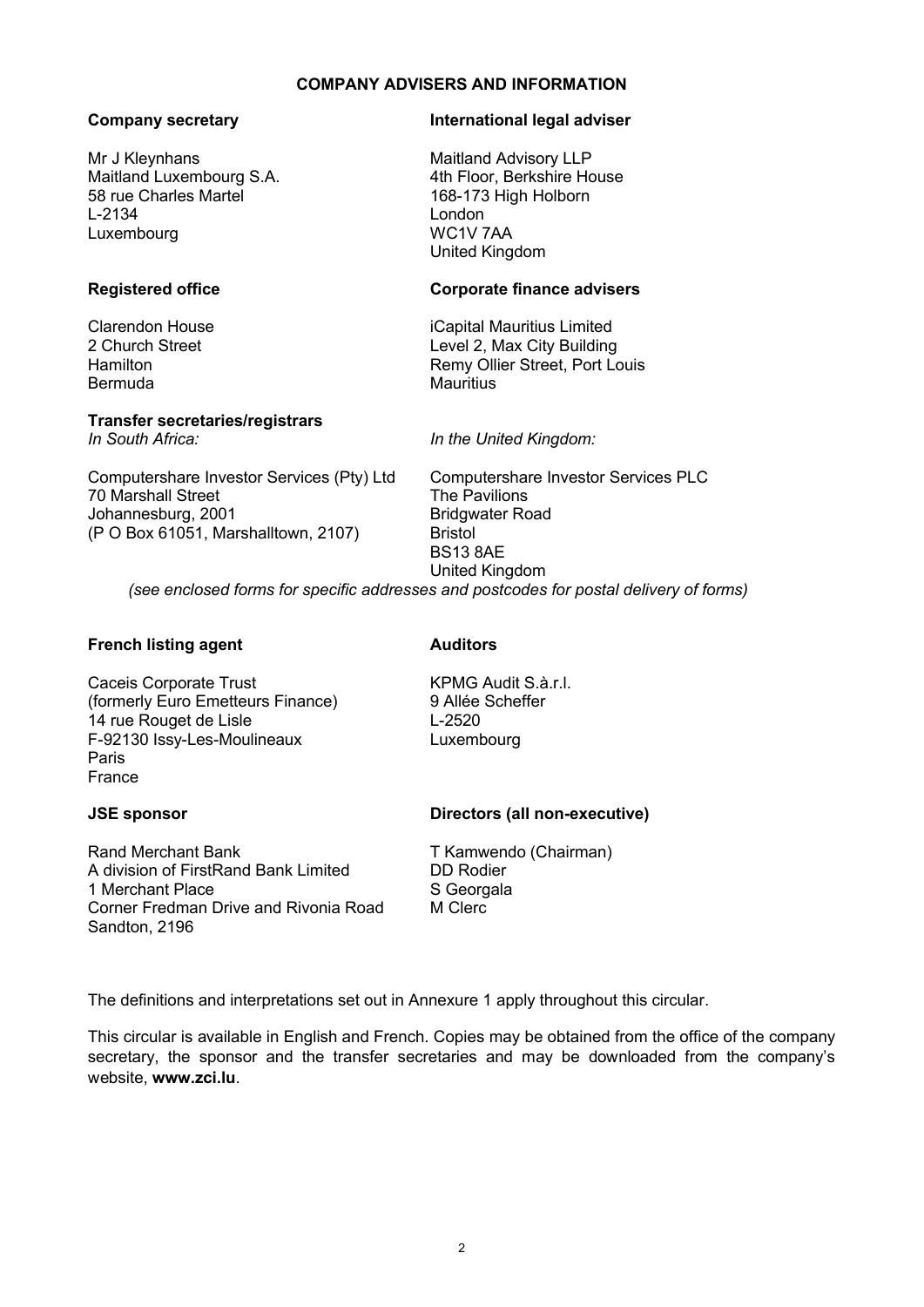| ANNEXURE 2 - NEW BUSINESS PLAN AND DETAILS OF PROPOSED NEW DIRECTORS21 |  |
|------------------------------------------------------------------------|--|
|                                                                        |  |
| ANNEXURE 4 - UNAUDITED INCOME STATEMENTS AND BALANCE SHEETS35          |  |
|                                                                        |  |
| <b>Attached:</b>                                                       |  |

**NOTICE OF SPECIAL GENERAL MEETING**

**FORM OF PROXY FOR THE SPECIAL GENERAL MEETING**

**FORM OF IRREVOCABLE ACCEPTANCE AND SURRENDER (FOR USE ONLY BY CERTIFICATED SHAREHOLDERS)**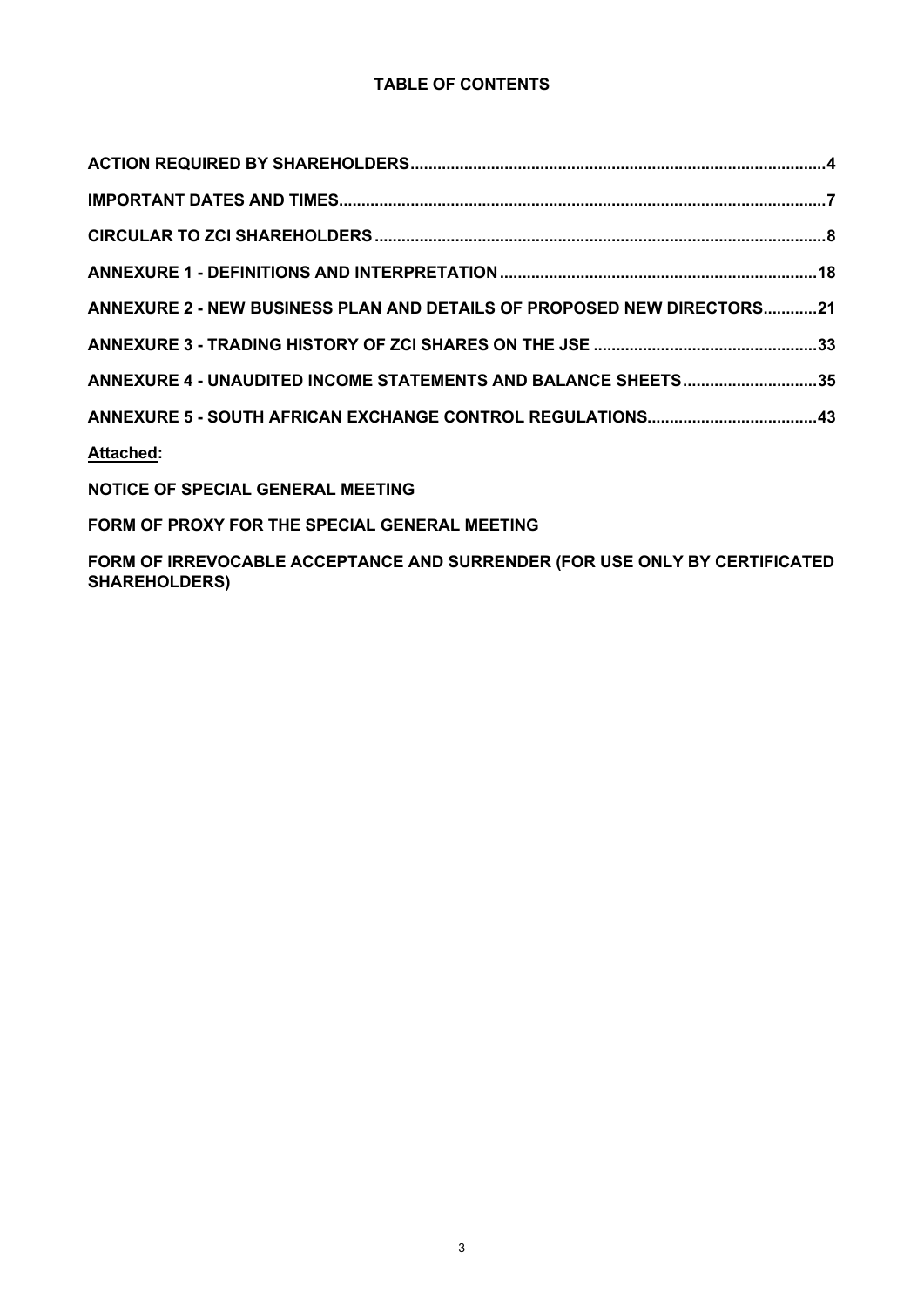#### **ACTION REQUIRED BY SHAREHOLDERS**

If you are in any doubt as to what action to take, consult your CSDP, broker, banker, attorney, accountant or other professional adviser immediately.

## 1. **ATTENDANCE AND VOTING AT THE SPECIAL GENERAL MEETING**

## 1.1 **Certificated shareholders and own name dematerialised shareholders:**

You may attend the special general meeting, to be held on Wednesday 24 September 2008 at Hotel Novotel, 35 rue du Laboratoire, Luxembourg at 11h30 (Central European time) in person or you may appoint a proxy to represent you at the special general meeting by completing the enclosed form of proxy in accordance with its instructions and returning it to the transfer secretaries, so as to be received by them by no later than 11h30 on Monday 22 September 2008.

#### 1.2 **Dematerialised shareholders:**

- 1.2.1 Your CSDP, European bank, broker or other registered nominee ("intermediary") should contact you and ascertain your instructions as to how you wish to cast your votes at the special general meeting. If you have not been contacted by your intermediary it would be advisable for you to contact your intermediary as soon as possible and within the time and date stipulated by your intermediary and furnish it with your instructions as to how you wish to cast your votes at the special general meeting. If your intermediary does not obtain instructions from you, it will be obliged to act in terms of your mandate furnished to them, or if the mandate is silent in this regard, to abstain from voting.
- 1.2.2 Dematerialised shareholders must not complete the form of proxy for the special general meeting included in this circular.
- 1.2.3 If you wish to personally attend the special general meeting and vote thereat, you must obtain the necessary letter of representation from your intermediary.

## 2. **ACCEPTANCE OF THE OFFER**

## 2.1 **Dematerialised shareholders and own name dematerialised shareholders:**

Your intermediary should contact you and ascertain whether or not you intend to sell all or some of your ZCI shares in terms of the offer. If you have not been contacted by your intermediary and you wish to sell ZCI shares pursuant to the offer, you must contact and inform your intermediary as soon as possible and within the time and date stipulated by your intermediary, of your intention to sell ZCI shares as well as the number of ZCI shares that you wish to sell. If your intermediary does not obtain confirmation of your wish to sell any ZCI shares, the intermediary will be obliged to act in terms of the mandate between you and your intermediary. If the mandate is silent in this regard, your intermediary will not sell any ZCI shares on your behalf.

## 2.2 **Certificated shareholders:**

You are required to complete the enclosed form of irrevocable acceptance and surrender in which you must indicate the number of ZCI shares that you wish to sell and return it together with the share certificate(s) or other documents of title (in negotiable form) in respect of all your ZCI shares to the transfer secretaries, so as to be received by them by no later than 12h00 on Friday 10 October 2008.

## **If you do not wish to sell any ZCI shares pursuant to the offer, you do not need to take any further action relating to the offer.**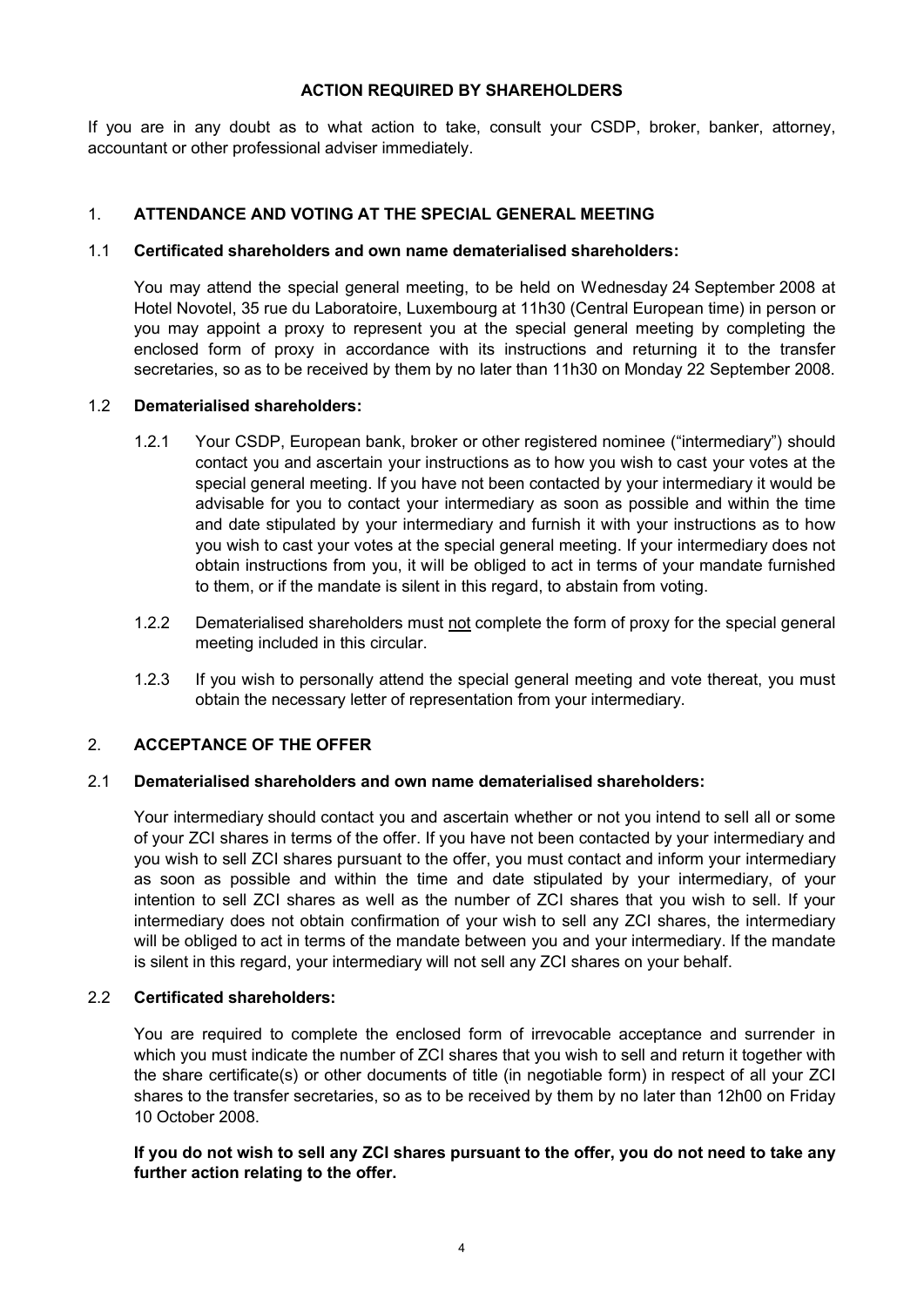#### 3. **RECEIPT OF THE OFFER CONSIDERATION AND SURRENDER OF DOCUMENTS OF TITLE**

#### 3.1 **Dematerialised shareholders and own name dematerialised shareholders**

If the offer becomes operative and you have validly accepted the offer, the relevant account held by you with your intermediary will be reduced by the number of ZCI shares that are being disposed of and the offer consideration will be paid on the settlement date (Friday 17 October 2008). ZCI will transfer the offer consideration to Strate or Euroclear, as applicable, and thereafter procure that your relevant account at your CSDP, European bank, broker or other registered nominee, as applicable, is credited with the offer consideration due to you.

#### 3.2 **Certificated shareholders**

- 3.2.1 Certificated shareholders are required to surrender their share certificate(s) or other documents of title (in negotiable form) in order to participate in the offer and receive the offer consideration. It is recommended that you send these documents to the transfer secretaries by registered mail (although you are not obligated to do so).
- 3.2.2 Acceptances by certificated shareholders will not be considered valid unless all the relevant documents of title are included with the form of irrevocable acceptance and surrender. However, if the documents of title are lost or destroyed, and the certificated shareholder requests the necessary documentation to have the lost or destroyed documents of title replaced, it will be treated as a valid acceptance. The offer consideration due to certificated shareholders, whose documents of title were lost or destroyed will only be paid once the process for the replacement of documents of title has been concluded.
- 3.2.3 You should note that if you surrender your documents of title in advance, you will be unable to dematerialise and/or deal in your ZCI shares from the date of surrender, however your right to attend and vote at the special general meeting will remain unaffected.
- 3.2.4 If the offer becomes operative and you have validly accepted the offer, the offer consideration will be paid as follows on the settlement date:
	- (a) if bank account particulars are recorded in the South African register on the record date, the offer consideration will be paid into your bank account; or
	- (b) if no bank account particulars are recorded in the South African register on the record date or you are recorded on the United Kingdom register, a cheque will be issued and posted at your risk to the address recorded in the register on the record date.
- 3.2.5 If you prefer not to dematerialise your remaining ZCI shares after the offer, a new share certificate, reflecting the balance of the ZCI shares following the repurchase in terms of the offer, will then be issued to you. This certificate will be posted to you by registered post at your risk to the address recorded in the register on the record date.
- 3.2.6 If the offer does not become operative (in the event that the resolution at the special general meeting is not duly passed), the transfer secretaries will, within five business days of the date of the special general meeting or receipt of your documents of title, whichever is later, return your documents of title to you, by registered post, at your risk.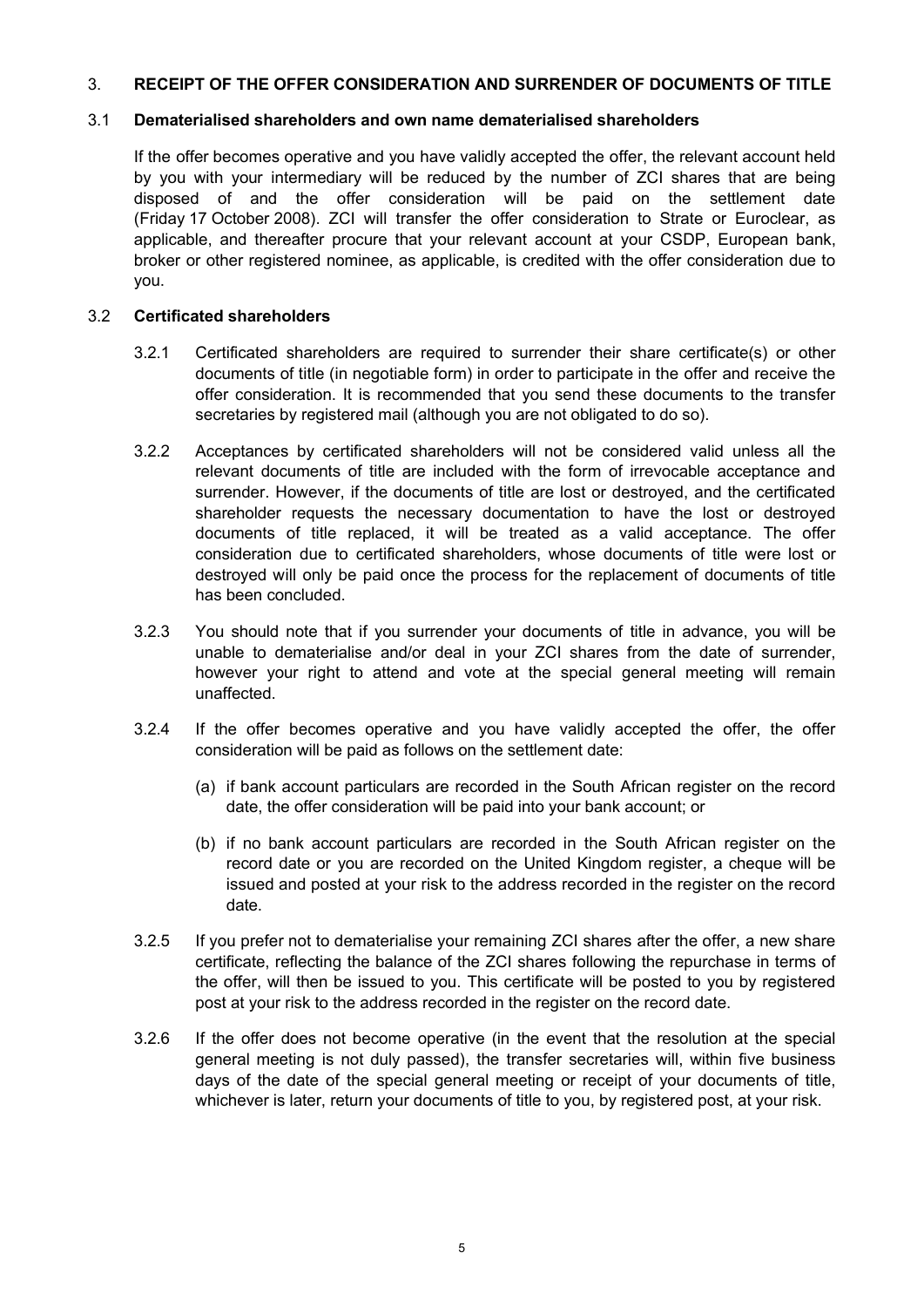#### 4. **GENERAL**

- 4.1 ZCI shareholders are referred specifically to the provisions of paragraphs 3.19.3 and 3.19.4 on page 11 of this circular and are advised to consult their professional advisers about their tax position regarding their participation in the offer and receipt of the offer consideration.
- 4.2 ZCI shareholders must satisfy themselves as to the full observance of the laws of any relevant territory concerning the participation by them in the offer and their receipt of the offer consideration, including obtaining any requisite governmental, exchange control or other consents, observing any other requisite formalities and paying any issue, transfer or other taxes due in such territory. Shareholders on the South African register are referred to Annexure 5 of this circular which contains a summary of the relevant South African Exchange Control Regulations. Shareholders who are in any doubt as to their position should consult their professional advisers.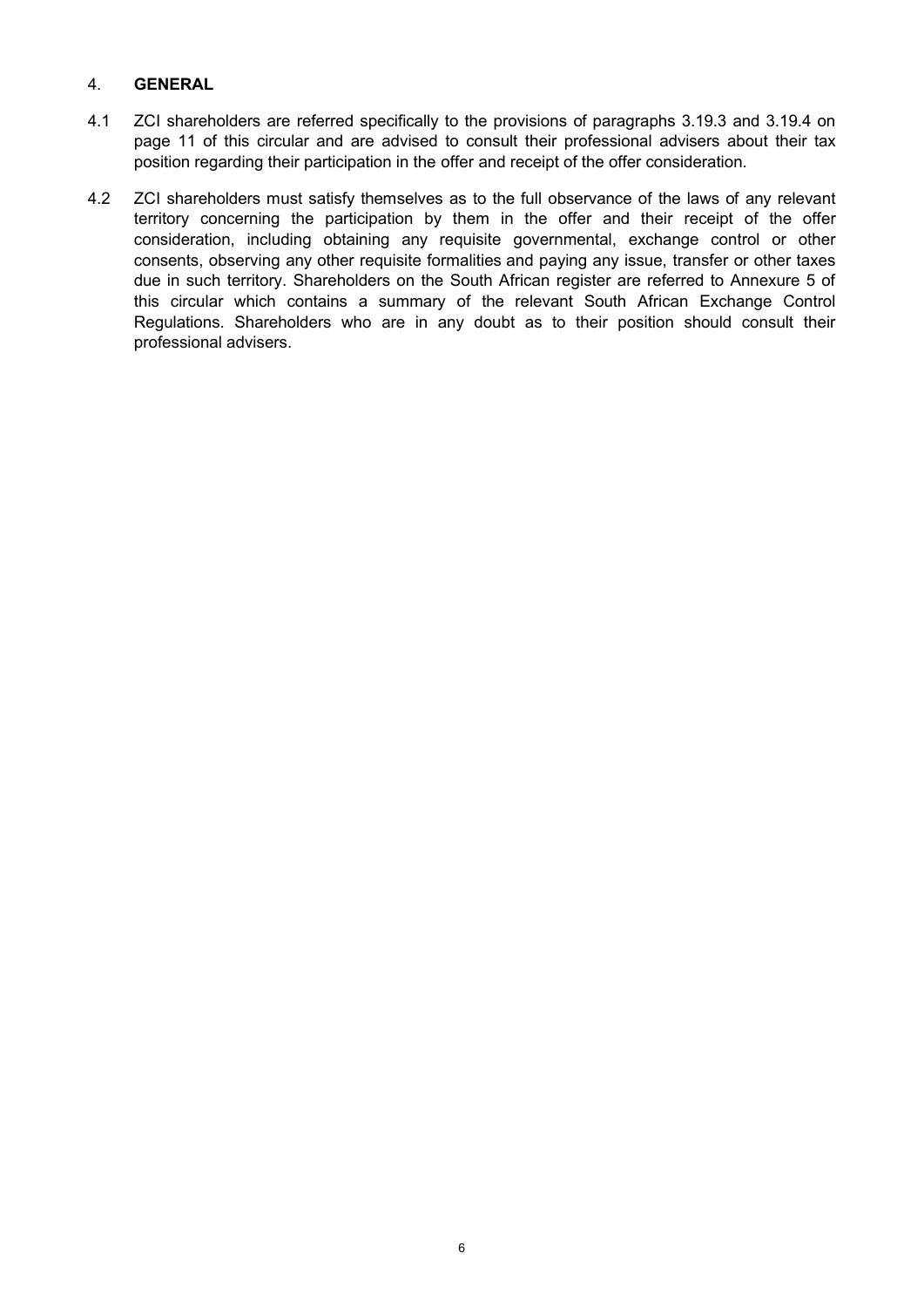#### **IMPORTANT DATES AND TIMES**

|                                                                                                                                                              | 2008                   |
|--------------------------------------------------------------------------------------------------------------------------------------------------------------|------------------------|
| Conditional offer opens at 09h00 on                                                                                                                          | Tuesday 2 September    |
| Last day to lodge forms of proxy for the special general meeting by 11h30<br>on                                                                              | Monday 22 September    |
| Special general meeting to be held at 11h30 on                                                                                                               | Wednesday 24 September |
| Results of special general meeting released on SENS and published in the<br>press on                                                                         | Thursday 25 September  |
| Offer becomes unconditional on                                                                                                                               | Thursday 25 September  |
| Last day to trade to participate in the offer is                                                                                                             | Friday 3 October       |
| ZCI shares trade ex the offer from                                                                                                                           | Monday 6 October       |
| Closing date of the offer at 12h00 on                                                                                                                        | Friday 10 October      |
| Record date for purposes of participating in the offer is                                                                                                    | Friday 10 October      |
| Rand equivalent of the offer consideration payable to shareholders on the<br>South African register to be determined at close of business on                 | Friday 10 October      |
| Results of the offer and Rand amount payable to shareholders on the<br>South African register, released on SENS on                                           | Monday 13 October      |
| Settlement date (offer consideration paid) on                                                                                                                | Friday 17 October      |
| Dematerialised shareholders' CSDP, European bank or broker accounts<br>updated by                                                                            | Friday 17 October      |
| Certificates representing the balance of ZCI shares of certificated<br>shareholders who accept the offer for some of their ZCI shares, posted on<br>or about | Friday 17 October      |

#### **Notes:**

- 1. These dates and times are subject to change. Any such change will be released on SENS.
- 2. All dates and times referred to in this circular are South African and Central European (GMT+1) times.
- 3. Share certificates may not be dematerialised or re-materialised between Monday 6 October 2008 and Friday 10 October 2008, both days inclusive.
- 4. Dematerialised shareholders who wish to sell ZCI shares pursuant to the offer must notify their CSDP, European bank, broker or other registered nominee in the manner and time stipulated in the agreement governing the relationship between them.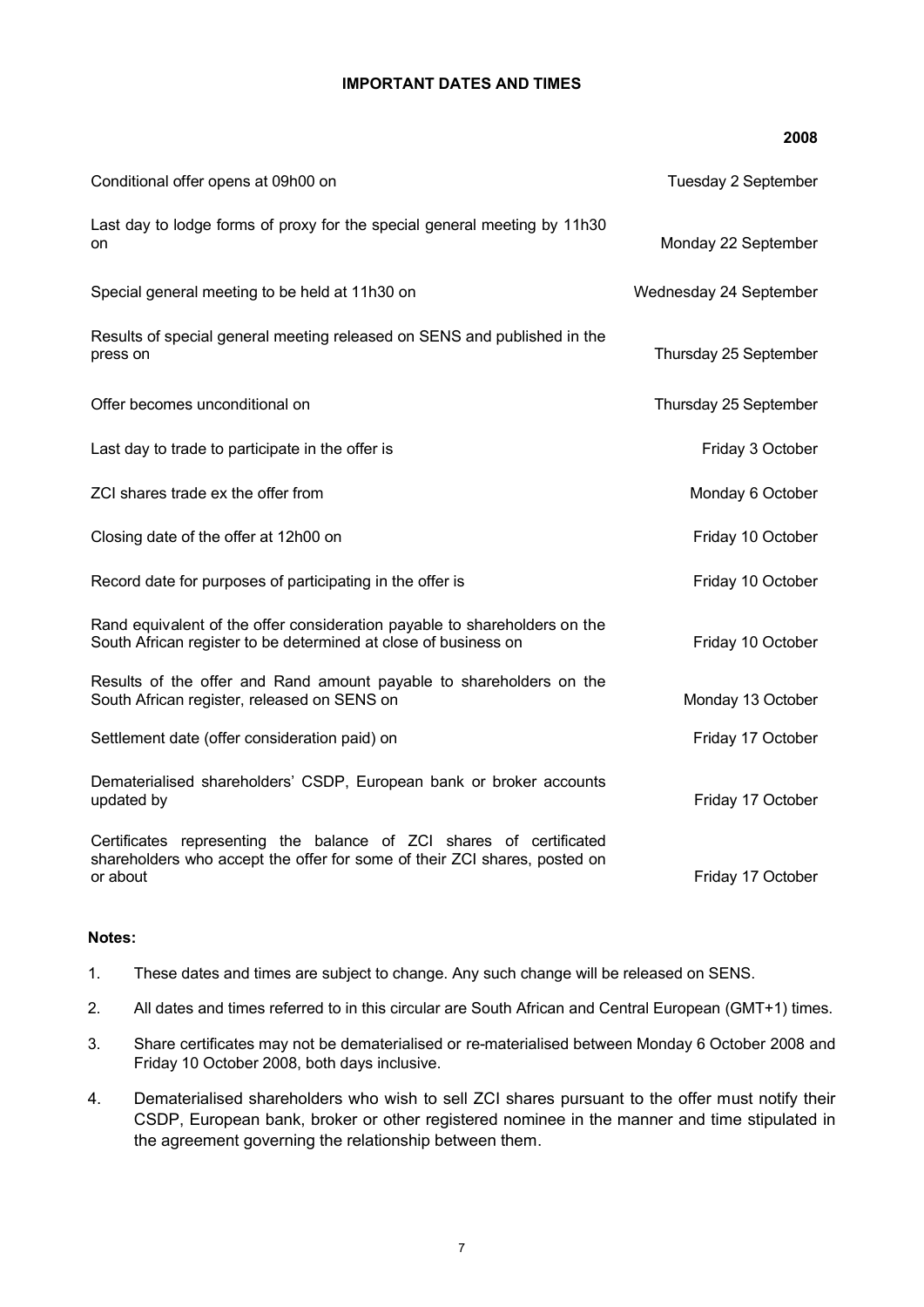#### **Zambia Copper Investments Limited**

(Registered in Bermuda) (South African registration number 1970/000023/10) JSE share code: ZCI ISIN: BMG988431240 Euronext share code: BMG988431240 ("ZCI" or "the company")

#### **CIRCULAR TO ZCI SHAREHOLDERS**

#### 1. **INTRODUCTION**

- 1.1 As advised in the announcement released on SENS on 8 August 2008, following the completion of the sale by ZCI of its 28.4% share of Konkola Copper Mines Plc ("Konkola") to Vedanta Resources Plc for the amount of US\$213.15 million, in terms of the JSE Listings Requirements, the Company has been reclassified as a cash shell with effect from 10 April 2008. ZCI was advised by the JSE on 12 August 2008 that if ZCI fails to enter into an agreement to acquire a viable asset prior to 10 October 2008, the JSE will seek to enforce its Listings Requirements and suspend the ZCI shares from trading for a period of 3 months from 10 October 2008. Such suspension will trigger a simultaneous suspension on Euronext.
- 1.2 For the past 6 months, ZCI shares have been trading at a significant discount to net asset value.
- 1.3 In order to offer ZCI shareholders a means of selling their ZCI shares at a fair value, the directors have resolved to make the offer contained in this circular to repurchase all or some of each ZCI shareholder's ZCI shares at a price of 186.48 United States cents per share, being the unaudited net asset value of the Company as at 31 August 2008.
- 1.4 With the remaining cash resources of the company following the offer, the directors have also resolved to pursue a new business plan for the Company. The details of the business plan are set out in Annexure 2 to this circular. However, the new business plan will only proceed if the offer is accepted in respect of less than 78% of the ZCI shares currently in issue.
- 1.5 In order to implement the new business plan, the directors propose the following additional measures:
	- 1.5.1 the appointment of 3 new directors, being Messrs MM du Toit and E Hamuwele and Professor Simukanga, whose details are set out in Annexure 2; and
	- 1.5.2 revised remuneration and incentives for the ZCI board, which will be disclosed in due course once the new business plan has been implemented.
- 1.6 If the offer is accepted in respect of 78% or more of the ZCI shares currently in issue, the directors do not intend pursuing the new business plan and the remaining shareholders after the offer is implemented will be requested to authorise the voluntary liquidation of the company, the distribution of the remaining assets to those shareholders and the termination of ZCI's listings on the JSE and Euronext.
- 1.7 The purpose of this circular is to:
	- 1.7.1 implement the offer and provide ZCI shareholders with the terms and conditions thereof;
	- 1.7.2 set out information relating to the new business plan as currently formulated by the directors; and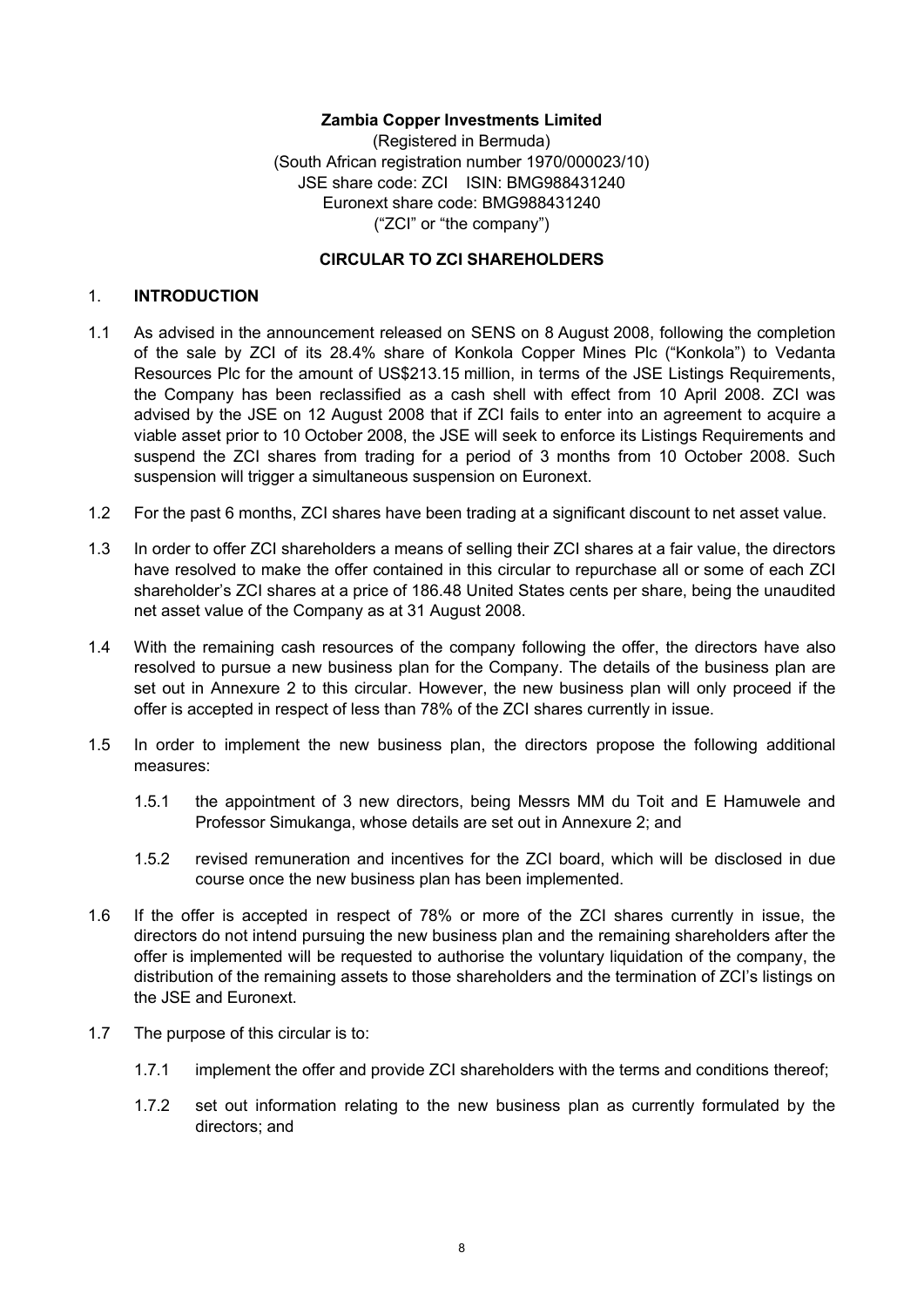1.7.3 convene a special general meeting of the company to approve the repurchase mechanism of the offer, as required by the JSE, and appoint the additional directors, including the amendment of the company's constitution to allow such appointments.

## 2. **RATIONALE**

- 2.1 The directors have been reviewing various alternatives since the company disposed of its stake in Konkola, resulting in the company effectively becoming a cash shell.
- 2.2 As stated in 1.2 above, ZCI shares have been trading at a significant discount to net asset value for the last 6 months. This has resulted in ZCI shareholders being unable to trade in their shares at fair value. In addition, the JSE is seeking to enforce its Listing Requirements relating to cash shells and plans to suspend the ZCI shares from trading for a period of 3 months from 10 October 2008. Such suspension will trigger a simultaneous suspension on Euronext.
- 2.3 Therefore, the directors deem it appropriate and in the interests of all shareholders to make the offer for the following reasons:
	- 2.3.1 the offer is open to all ZCI shareholders irrespective of the size of their shareholdings;
	- 2.3.2 each ZCI shareholder is able to individually decide whether or not to accept the offer;
	- 2.3.3 a ZCI shareholder wishing to accept the offer may decide whether to sell some or all of his ZCI shares; and
	- 2.3.4 the offer enables every ZCI shareholder to sell ZCI shares in an inexpensive manner without incurring transaction costs.
- 2.4 The directors have also resolved that, subject to the 78% offer acceptance threshold referred to in 1.4 above not being reached, with the remaining cash resources of the company following the implementation of the offer, the company will seek to make various investments in the mining and minerals industry in certain countries in sub-Saharan Africa, being the Republics of Botswana, Malawi, Namibia, Tanzania and Zambia. At this stage, the ZCI board intends retaining the listings on the JSE and Euronext. Further details and the full rationale for pursuing this course of action is set out in Annexure 2 attached to this circular.

## 3. **TERMS OF THE OFFER**

- 3.1 Subject to the fulfilment of the condition precedent set out in 3.8 below, ZCI will repurchase all of those ZCI shares in respect of which ZCI shareholders validly accept the offer.
- 3.2 The offer price for each ZCI share is 186.48 United States cents, subject to the equivalent Rand amount being paid to all shareholders on the South African register, as set out in 3.18.2 below.
- 3.3 The offer consideration will be funded out of the cash and liquid assets of the company, comprising bank deposits and investments in an equity mutual fund.
- 3.4 All ZCI shareholders recorded in the register as such on the record date are entitled to sell all or a portion of their ZCI shares in terms of the offer.
- 3.5 The total quantity of ZCI shares tendered by a ZCI shareholder may not exceed the total number of ZCI shares held by such ZCI shareholder on the record date.
- 3.6 ZCI shareholders are not obligated to sell any ZCI shares if they do not wish to do so.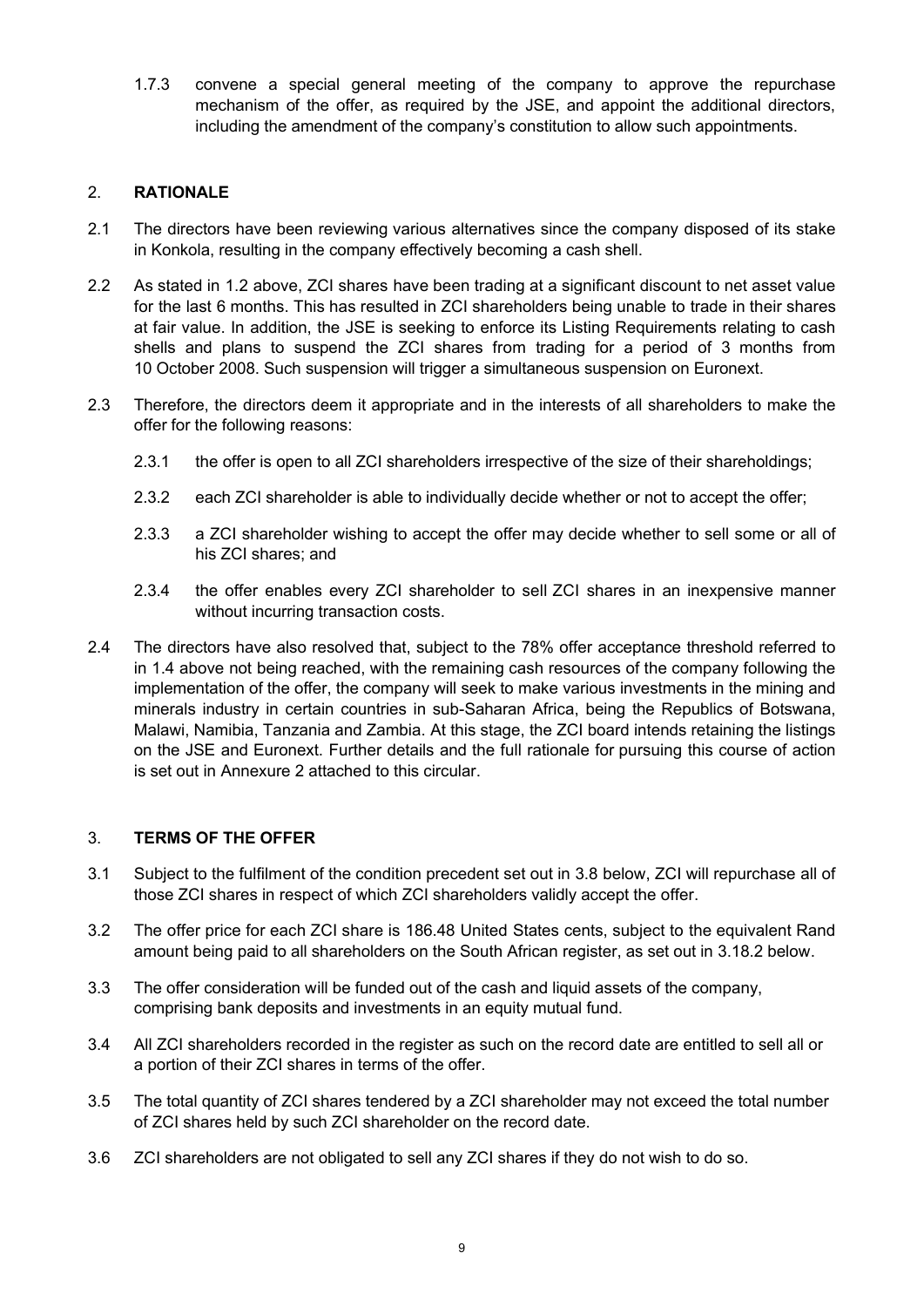- 3.7 All ZCI shares which are properly surrendered for sale will be purchased by the company and cancelled in terms of the company's constitution and the Bermuda Companies Act.
- 3.8 ZCI has the necessary authority to implement the offer in terms of its constitution and the Bermuda Companies Act. However, in order to comply with the provisions of the JSE Listings Requirements, the offer is subject to the condition precedent that the secretary or any director of ZCI confirms in writing that a resolution of ZCI shareholders authorising the offer has been duly passed at the special general meeting of the company convened to be held on Wednesday 24 September at 11h30 (or 10 minutes after the conclusion of the annual general meeting of the company convened for 11h00, whichever is the later). In terms of the JSE Listings Requirements, this resolution must be passed by a majority of not less than three-fourths of the shareholders of the company voting in person or by proxy and entitled to vote at the meeting. A copy of the notice of the special general meeting is attached to this circular.
- 3.9 The results of the special general meeting will be released on SENS and published in the press on Thursday 25 September 2008. The results of the offer will be released on SENS on Monday 13 October 2008.
- 3.10 ZCI shareholders are not liable to pay any transaction costs in relation to ZCI shares sold and repurchased pursuant to the offer.
- 3.11 The offer opens at 09h00 on Tuesday 2 September 2008 and closes at 12h00 on Friday 10 October 2008. Any acceptances received after 12h00 on the closing date of the offer will not be accepted. The closing date may be extended by the directors of ZCI in their sole and absolute discretion.
- 3.12 The directors may in their sole and absolute discretion change the dates and/or times in relation to the offer. Any such change shall be notified to shareholders via SENS, subject to JSE approval.
- 3.13 Shareholders are referred to the section "Action required by ZCI shareholders" commencing on page 4 of this circular for details of the action required to attend, speak or vote at the special general meeting and the procedure for acceptance of the offer.

#### 3.14 **Validity of acceptances**

- 3.14.1 ZCI reserves the right, without prejudice to its own rights, to waive non-compliance by any shareholder with any formality relating to accepting the offer or surrendering documents of title.
- 3.14.2 Neither ZCI nor any other person will be under any duty to give notification of any defect or irregularity in any acceptance or the procedures for acceptance of the offer nor will they incur any liability for failure to give any such notification.
- 3.14.3 In respect of certificated shares, ZCI reserves the right, in its sole and absolute discretion, to:
	- (a) treat as valid or invalid, forms of irrevocable acceptance and surrender not accompanied by valid documents of title or in the case of lost or destroyed documents of title, if proper application for replacements of such documents of title has not been made; or
	- (b) require proof of the authority of the person signing the form of acceptance and surrender where such proof has not yet been lodged with or recorded by the transfer secretaries.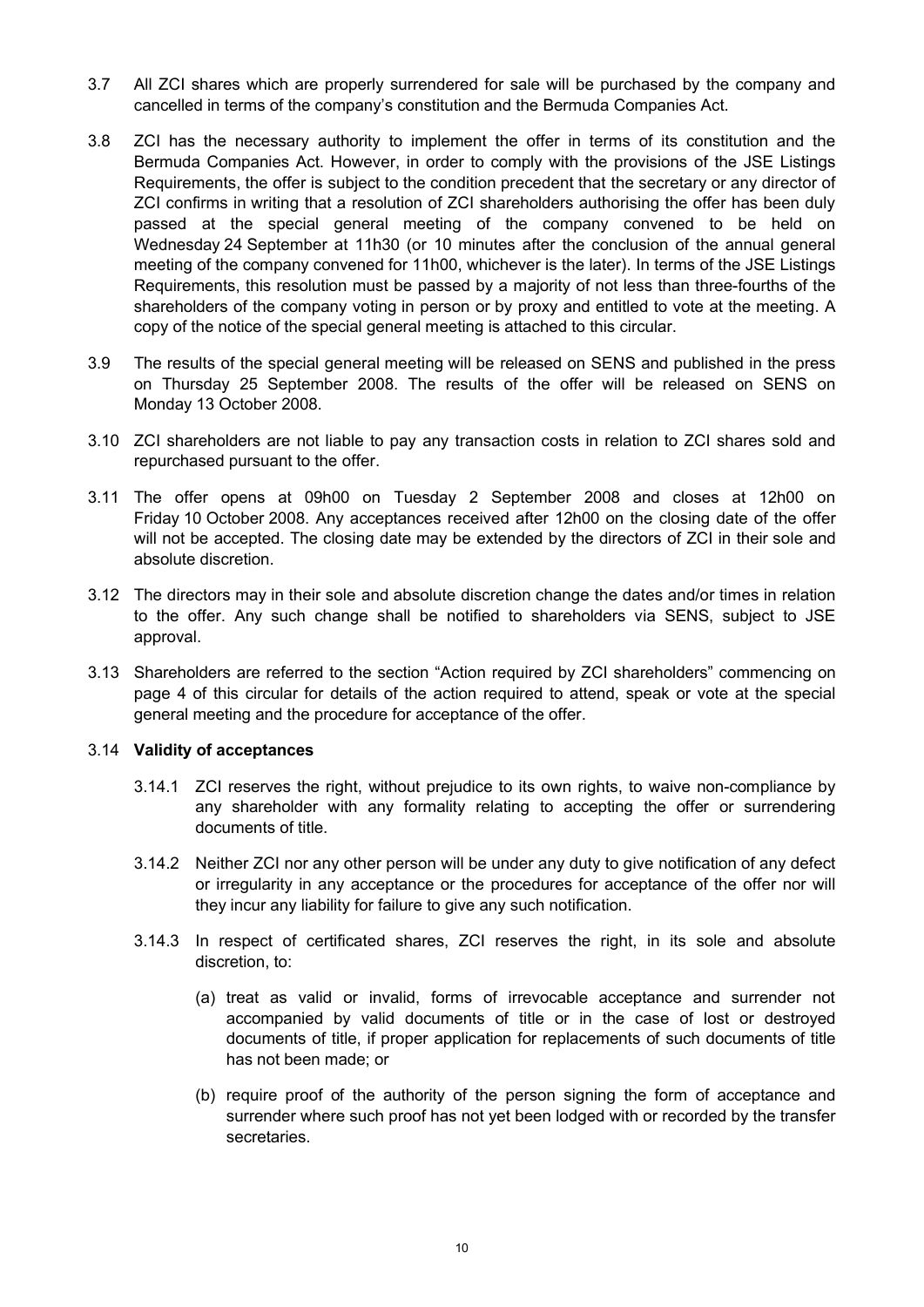#### 3.15 **Irrevocability of acceptances**

Valid acceptances of the offer may not be withdrawn by shareholders once made.

#### 3.16 **Certificated share transfers**

No receipts will be issued for the documents of title lodged with the transfer secretaries pursuant to the acceptance of the offer unless specifically requested in writing. Lodging agents who require special transaction receipts are requested to prepare such receipts and submit them for stamping together with the form of irrevocable acceptance and surrender and the documents of title lodged.

## 3.17 **Computation of the offer consideration**

For purposes of calculating the net asset value of the company which determined the offer consideration, the directors have prepared an unaudited balance sheet and income statement of the company as at 31 August 2008, as contained in Annexure 4 to this circular. The balance sheet and income statement were prepared in accordance with International Financial Reporting Standards and the same accounting policies as applied by the company in preparation of its last annual results for the year ended 31 March 2008. A letter from the auditors confirming this basis of preparation will be provided to the JSE prior to Monday 22 September 2008.

#### 3.18 **Offer consideration currency**

- 3.18.1 Subject to 3.18.2 below, the offer consideration will be paid in United States Dollars. It is the responsibility of each shareholder to obtain advice regarding any applicable exchange control regulations applicable to the receipt of United States Dollars.
- 3.18.2 The offer consideration payable to ZCI shareholders on the South African register will be paid in Rands. The Rand equivalent of the offer consideration to be paid to such shareholders will be based on the exchange rate quoted by FirstRand Bank Limited to its retail customers exchanging US Dollars for Rands at the close of business on Friday 10 October 2008. The Rand equivalent will be announced on SENS on Monday 13 October 2008.

## 3.19 **Further terms and conditions of the offer**

- 3.19.1 The failure of any person to receive a copy of this circular or the forms enclosed herewith shall not invalidate any aspect of the offer.
- 3.19.2 The offer shall be governed by and construed in accordance with the laws of Bermuda.
- 3.19.3 The making of the offer to a shareholder may be affected by the laws of the relevant jurisdiction in which the shareholder resides. All shareholders should inform themselves about and observe fully all applicable legal requirements of their applicable jurisdiction. It is the responsibility of any shareholder wishing to accept the offer to satisfy himself as to the full observance of the laws of the relevant jurisdiction in connection therewith, including the obtaining of any governmental, exchange control or other consents which may be required, the compliance with other necessary formalities and the payment of any issue, transfer, capital gains or other taxes or other requisite payments due to such jurisdiction. All shareholders shall be responsible for such applicable taxes and ZCI and any person acting on their behalf shall be fully indemnified and held harmless by all shareholders accepting the offer for any taxes the shareholders may be required to pay.
- 3.19.4 Shareholders accepting the offer should seek advice from appropriate professional advisers if they are in any doubt whatsoever about their tax position and in particular to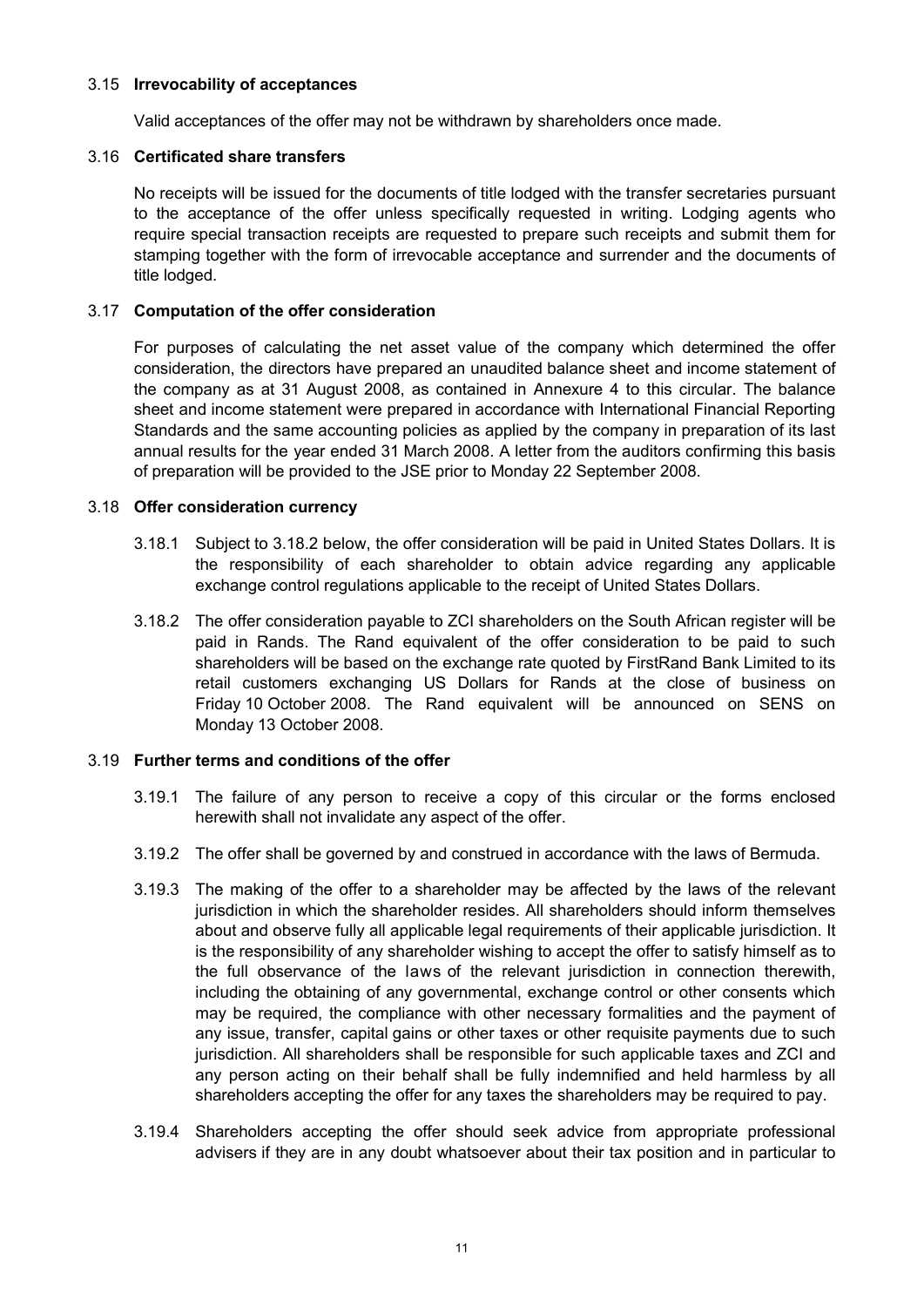confirm how the applicable tax legislation applies in their specific personal circumstances and the consequences thereof.

#### 3.20 **Pro forma financial effects of the offer**

In order to comply with the JSE Listings Requirements, a range of the unaudited pro forma financial effects of the offer is set out below. These pro forma financial effects are the responsibility of the directors and have been prepared for illustrative purposes only to provide information about how the offer may impact shareholders and because of their nature may not give a fair reflection of the company's financial position, changes in equity, results of operations or cash-flows after implementation of the offer, or of the company's future earnings. Due to the inherent uncertainty regarding the exact level of acceptance of the offer, the directors have prepared the below effects calculations assuming either 30% acceptance or 70% acceptance of the offer.

#### 3.20.1 **Effects assuming 30% acceptance**

| <b>Before the</b><br>offer | <b>Adjustments</b> | <b>After the</b><br>offer |
|----------------------------|--------------------|---------------------------|
| Audited                    | Unaudited pro      | Unaudited<br>pro forma    |
| as at<br>31/03/2008        |                    |                           |
| 22.17                      | 8.84               | 31.01                     |
| 25.63                      | 8.48               | 34.11                     |
|                            | 8.62               | 184.744                   |
|                            |                    | 184.744                   |
|                            |                    |                           |
| 126, 197, 362              | (37, 859, 209)     | 88,338,153                |
| 126, 197, 362              | (37,859,209)       | 88,338,153                |
|                            | 176.126<br>176.126 | forma<br>8.62             |

#### **Assumptions:**

For the purposes of computing the pro forma basic and headline earnings per share, it was assumed that:

- (a) the offer was effected on 1 April 2008 (this date was used instead of 1 April 2007 due to the change in accounting presentation by the company during that financial year);
- (b) a total of 37,859,209 shares (30% of the current issued share capital) were repurchased for an aggregate consideration of US\$70,600,000;
- (c) estimated costs of US\$580,000 relating to the offer were incurred;
- (d) the proceeds received by ZCI from the sale of the shareholding in Konkola Copper Mines Plc ("Konkola") (US\$213,150,000) were used to fund the offer consideration; and
- (e) all US\$ amounts are rounded to the nearest thousand.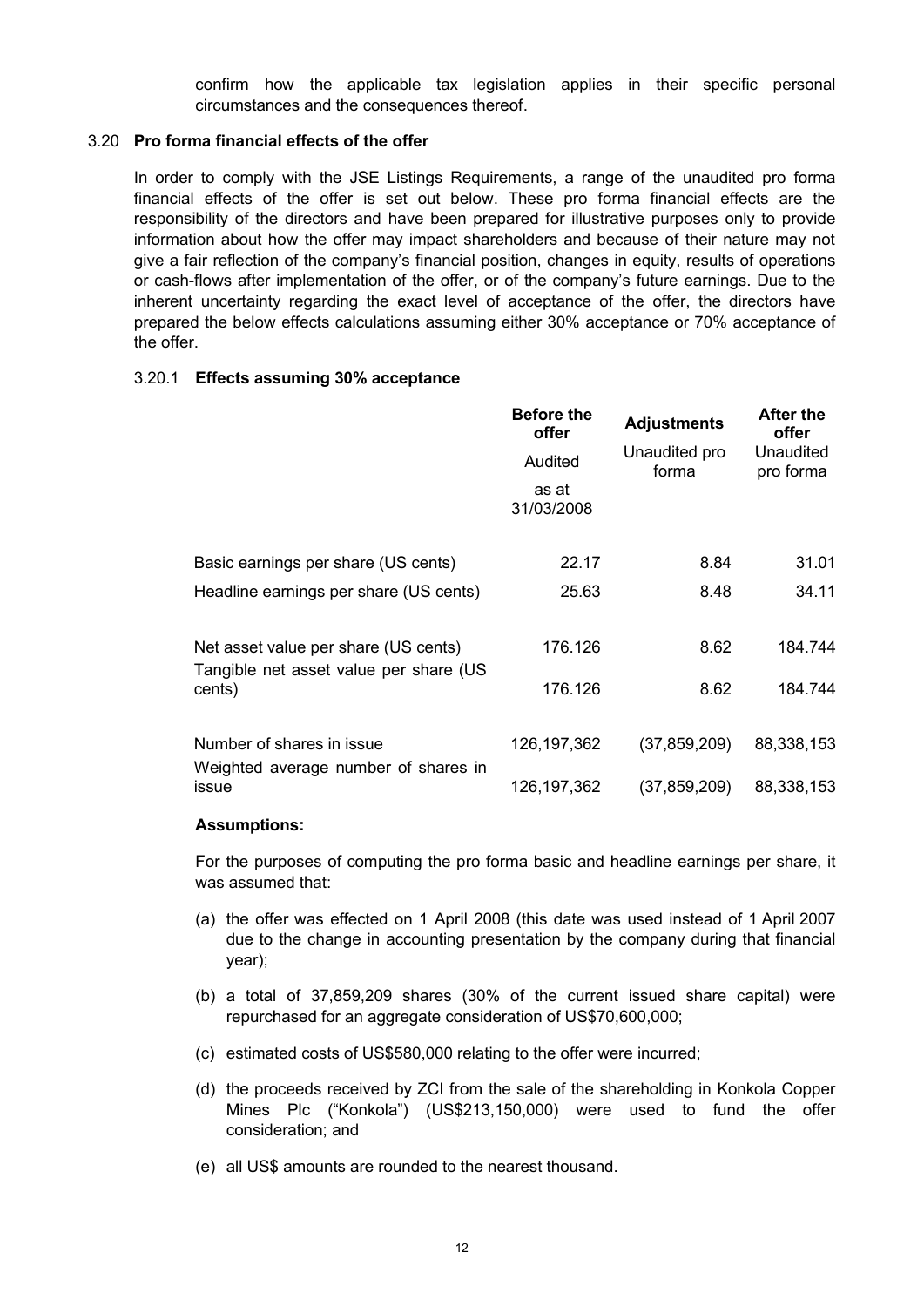For the purposes of computing the pro forma net asset value, it was assumed that:

- (a) the offer was effected on 31 March 2008;
- (b) a total of 37,859,209 shares (30% of the current issued share capital) were repurchased for an aggregate consideration of US\$70,600,000;
- (c) estimated costs of US\$580,000.00 relating to the offer were incurred;
- (d) the proceeds from the sale of the shareholding in Konkola (US\$213,150,000) were received on 31 March 2008; and
- (e) all US\$ amounts are rounded to the nearest thousand.

#### 3.20.2 **Effects assuming 70% acceptance**

|                                                                            | <b>Before the offer</b><br>Audited<br>as at 31/03/2008 | <b>Adjustments</b><br>Unaudited pro<br>forma | After the offer<br>Unaudited pro<br>forma |
|----------------------------------------------------------------------------|--------------------------------------------------------|----------------------------------------------|-------------------------------------------|
| Basic earnings per share (US cents)<br>Headline earnings per share (US     | 22.17                                                  | 50.20                                        | 72.37                                     |
| cents)                                                                     | 25.63                                                  | 53.96                                        | 79.58                                     |
| Net asset value per share (US cents)<br>Tangible net asset value per share | 176.126                                                | 6.30                                         | 182.429                                   |
| (US cents)                                                                 | 176.126                                                | 6.30                                         | 182.429                                   |
| Number of shares in issue<br>Weighted average number of shares             | 126,197,362                                            | (88, 338, 153)                               | 37,859,209                                |
| in issue                                                                   | 126,197,362                                            | (88, 338, 153)                               | 37,859,209                                |

#### **Assumptions:**

For the purposes of computing the pro forma basic and headline earnings per share, it was assumed that:

- (a) the offer was effected on 1 April 2008 (this date was used instead of 1 April 2007 due to the change in accounting presentation by the company during that financial year);
- (b) a total of 88,338,153 shares (70% of the current issued share capital) were repurchased for an aggregate consideration of US\$164,733,000;
- (c) estimated costs of US\$580,000 relating to the offer were incurred;
- (d) the proceeds received by ZCI from the sale of the shareholding in Konkola (US\$213,150,000) were used to fund the offer consideration; and
- (e) all US\$ amounts are rounded to the nearest thousand.

For the purposes of computing the pro forma net asset value, it was assumed that:

(a) the offer was effected on 31 March 2008;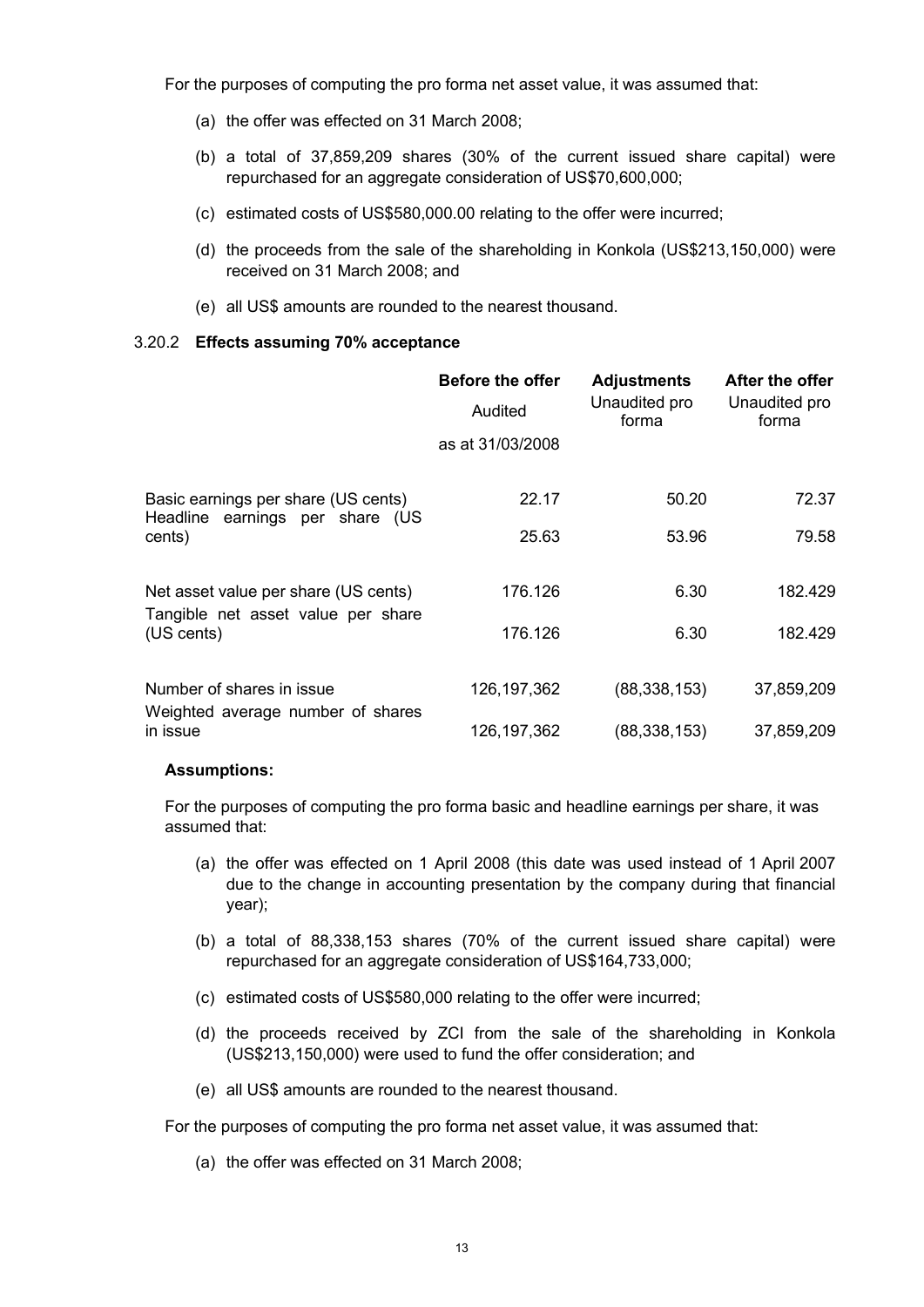- (b) a total of 88,338,153 shares (70% of the current issued share capital) were repurchased for an aggregate consideration of US\$164,733,000;
- (c) estimated costs of US\$580,000.00 relating to the offer were incurred;
- (d) the proceeds from the sale of the shareholding in Konkola (US\$213,150,000) were received on 31 March 2008; and
- (e) all US\$ amounts are rounded to the nearest thousand.

The unaudited pro forma balance sheets and income statements which were used to prepare the above range of financial affects are included in Annexure 4 to this circular.

## 4. **DIRECTORS' RESPONSIBILITY STATEMENT**

- 4.1 The directors of ZCI, listed on page 2 of this circular, collectively and individually accept responsibility for the accuracy of the information contained in this circular and certify that to the best of their knowledge and belief there are no facts that have been omitted which would make any statement false or misleading, and that all reasonable enquiries to ascertain such facts have been made and that this circular contains all information required by applicable law and the JSE Listings Requirements.
- 4.2 The directors of ZCI confirm, after considering the effect of the offer contemplated in this circular, that to the best of their knowledge and belief, for a period of 12 months after the date of this circular:
	- ZCI will be able in the ordinary course of business to pay its debts;
	- the assets of ZCI will be in excess of the liabilities of ZCI;
	- the share capital and reserves of ZCI will be adequate for ordinary business purposes; and
	- the working capital of ZCI will be adequate for normal business purposes.

#### 5. **DIRECTORS' INTERESTS**

- 5.1 No director of ZCI has any beneficial interest, direct or indirect, in the issued share capital of ZCI.
- 5.2 There have been no dealings in ZCI shares by any director of ZCI between the date of the last audited financial statements, being 31 March 2008, and 31 August 2008.
- 5.3 The directors of ZCI at 31 August 2008 were:

#### 5.3.1 **Thomas Kamwendo (Chairman) (Zambian):**

- (a) Thomas Kamwendo was born on 14 May 1958 in Mpika Zambia. He has a Bachelor of Science degree in Mechanical Engineering obtained from Brighton Polytechnic in the United Kingdom in 1983.
- (b) He has more than 20 years experience in the Zambian mining industry having started his professional career as an engineer in what is today KCM's Nchanga Division. He has been CEO of three engineering companies and is currently managing Partner of his own multidisciplinary consulting firm. He has served on the boards of directors of several companies and is also current chairman of two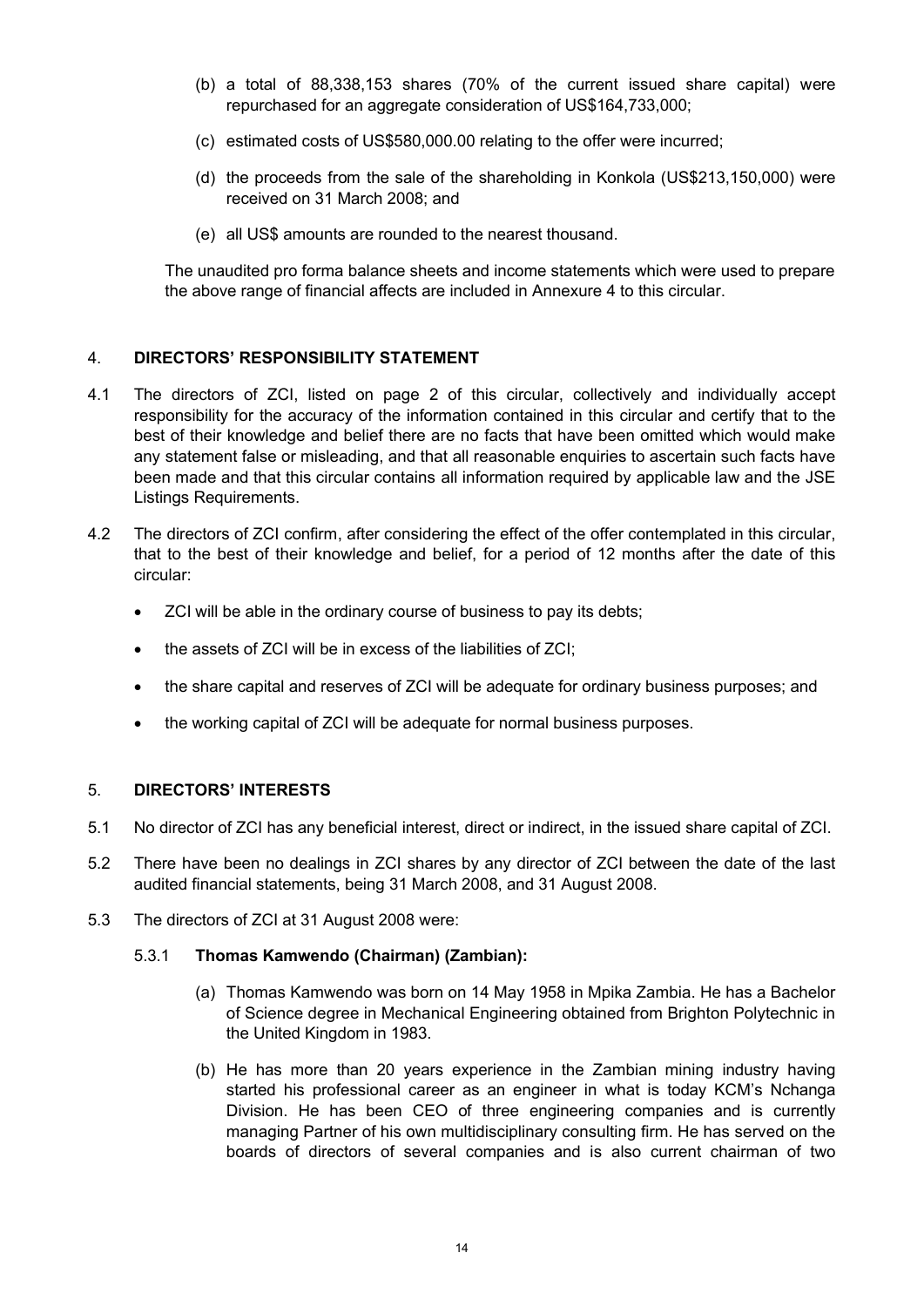development financing institutions, and is chairman of the Copperbelt Development Foundation.

(c) He served on a Presidential Commission of Enquiry into university education in Zambia. He has previously chaired the Environmental Council of Zambia and was, until December 2005, President of the Engineering Institution of Zambia.

## 5.3.2 **David Rodier (Canadian):**

- (a) David Rodier was born in Montreal, Canada, on 26 June 1943. He obtained a Bachelor's degree in Metallurgical Engineering from McGill University, Montreal, in 1966.
- (b) He gained his extensive working experience in the non-ferrous industry, starting with Cominco in British Columbia, (now Teck-Cominco) and later for Noranda Inc., where he was employed for 35 years and where he was involved with zinc and copper recycling. His experience includes a wide group of technical and managerial positions in zinc and copper businesses. His most recent positions were: Senior Vice President, Environment Safety and Health at Noranda between 1998 and 2002; Senior Vice President, Copper & Recycling at Noranda between 1995 and 1997; and President of Canadian Electrolytic Zinc between 1992 and 1995.
- (c) Mr. Rodier was Noranda's delegate to the World Business Council for Sustainable Development, the International Council for Mining and Metals, the International Zinc Association, the International Copper Association, the Mining Association of Canada and the Canadian Chemical Producers Association. He currently works as Senior Consultant, Sustainability for Hatch Associates, a global engineering company located in Ontario, Canada, which is devoted to the support of the Mining and Metallurgical industries.

## 5.3.3 **Steven Georgala (Luxembourgish):**

Steven Georgala was born in Nelspruit, South Africa on 26 April 1957. He obtained a Bachelor of Commerce degree from the University of Stellenbosch in 1979 and a LLB. degree from the same University in 1981. He completed his Articles with Webber Wentzel Bowens and was admitted as an Attorney and Notary in June 1984. In 1984 he obtained a Higher Diploma in Company Law from the University of the Witwatersrand. In December 1984, he was posted to the Luxembourg office of Webber Wentzel Bowens where he became a partner of the firm in 1987. The European offices of Webber Wentzel Bowens became Maitland & Co in 1993 and Mr. Georgala, now resident in Paris, France continues as a principal of the Maitland firm where he specialises in international tax planning.

## 5.3.4 **Michel Clerc (French):**

Michel Clerc was born in Vernon, France on 27 June 1921. He obtained degrees in Law and Political Science in France and in English literature at Cambridge. Mr. Clerc is a journalist by profession, specialising in financial issues and has had several books published. He is also the former editor of Paris-Match magazine and was manager of Radio Luxembourg. Mr. Clerc was a founder of AMZCI in 1999, an association of ZCI shareholders in France and is currently the president of this association.

The addresses of all the current directors of the company are care of Maitland Luxembourg S.A., whose address is set out on page 2 of this circular.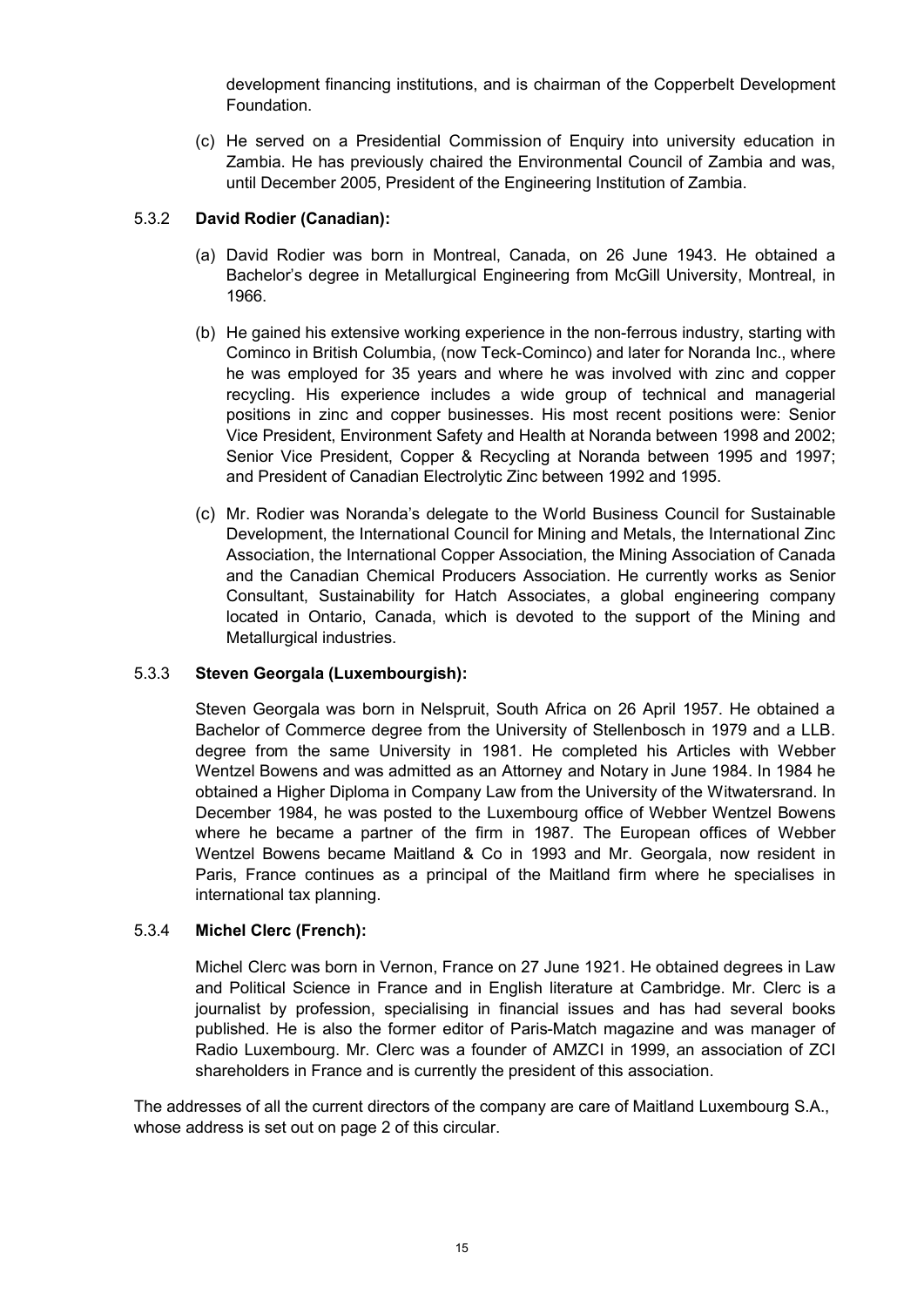#### 6. **MAJOR SHAREHOLDERS**

According to information available to the directors, at 31 August 2008, the following ZCI shareholder beneficially held more than 5% of ZCI shares directly:

| <b>Name</b>                              | <b>Number</b><br>Οf<br><b>ZCI shares</b> | Percentage<br>shareholding |
|------------------------------------------|------------------------------------------|----------------------------|
| <b>Copperbelt Development Foundation</b> | 55,932,533                               | 44.3%                      |

#### 7. **SHARE CAPITAL**

The authorised and issued share capital of ZCI at 31 August 2008 is as follows:

|                                              | <b>BD\$ 000's</b> |
|----------------------------------------------|-------------------|
| Authorised share capital                     |                   |
| 130,000,000 ordinary shares of BD\$0.24 each | 31,200            |
| 50,000 deferred shares of BD\$0.24 each      | 12 <sup>2</sup>   |
|                                              | 31,212            |
| Issued share capital                         |                   |
| 126,197,362 ordinary shares of BD\$0.24 each | 30,287            |
| 50,000 deferred shares of BD\$0.24 each      | 12                |
|                                              | 30,299            |
| Contributed surplus                          | 304,248           |
| <b>Total capital</b>                         | 334,547           |

All ZCI shares purchased by ZCI in terms of the offer will be cancelled.

#### 8. **TRADING HISTORY**

The trading history of ZCI shares on the JSE is set out in Annexure 3 to this circular.

#### 9. **MATERIAL CHANGES**

There have been no material changes in the financial or trading position of ZCI and its subsidiaries since the last audited financial statements of the company for the year ended 31 March 2008.

# 10. **LITIGATION STATEMENT**

There are no individual legal or arbitration proceedings that are pending or threatened of which ZCI is aware which may have, or has had during the 12-month period preceding the date of this circular, a material effect on the financial position of ZCI as at 31 August 2008.

#### 11. **CONSENTS**

The company's sponsor, legal adviser, auditors and transfer secretaries have all provided their written consents to act in the capacity stated and to their names being used in this circular and have not withdrawn their consents prior to the publication of this circular.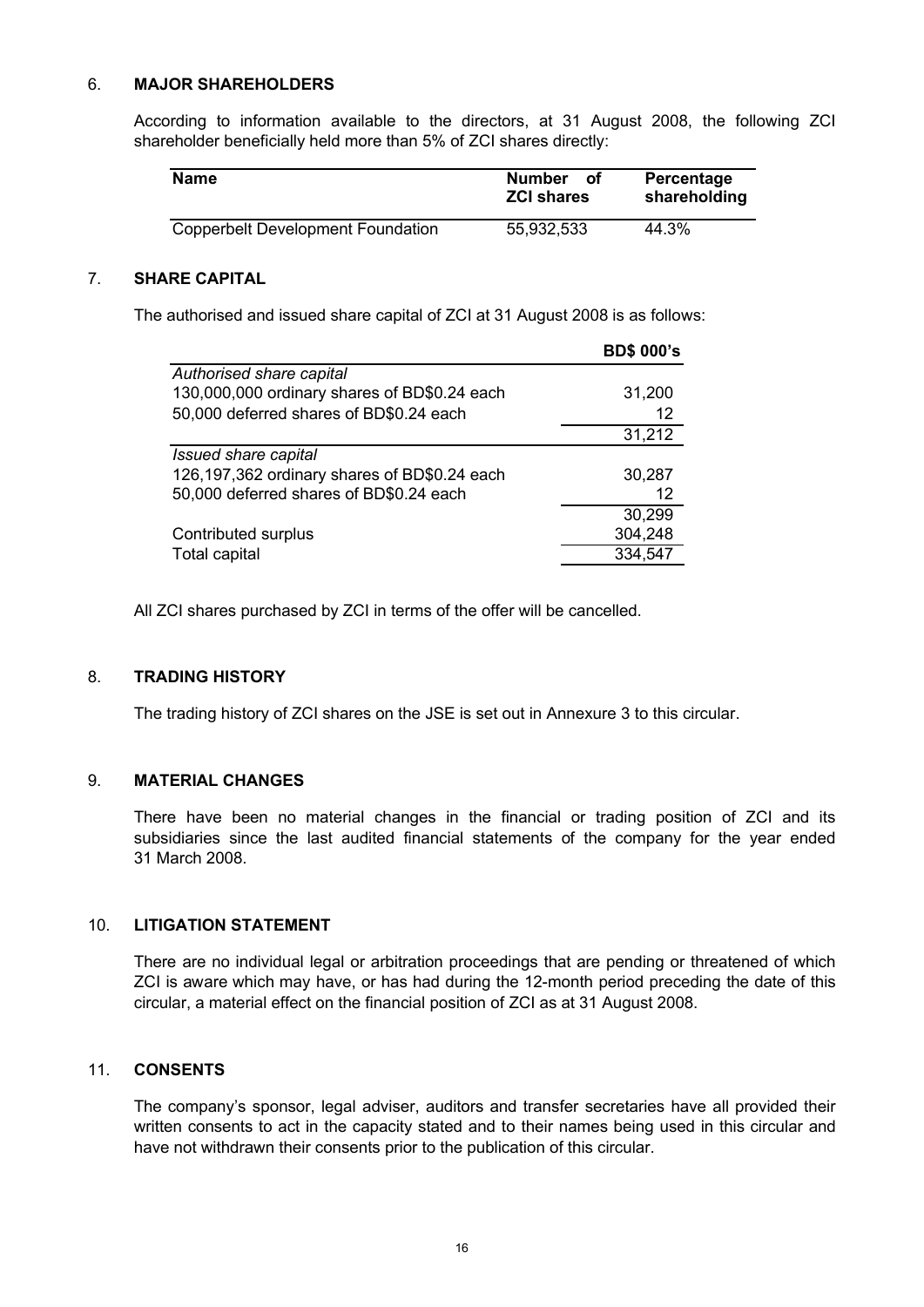#### 12. **DOCUMENTS AVAILABLE FOR INSPECTION**

Copies of the following documents will be available for inspection at the registered office of ZCI during normal business hours on any business day from the date of this circular up to and including 20 October 2008:

- 12.1 the audited financial statements of ZCI for the three financial years ended 31 March 2006, 2007 and 2008;
- 12.2 the constitution of the company;
- 12.3 the consent letters set out in paragraph 11 above; and
- 12.4 a signed copy of this circular.

#### 13. **DIRECTORS' OPINION**

The board of directors of ZCI recommends that ZCI shareholders vote in favour of all the resolutions to be proposed at the special general meeting.

## 14. **TRANSACTION EXPENSES**

The estimated total expenses incurred or to be incurred by the company in connection with the offer and this circular is US\$580,188, being:

| <b>Advisers</b>                                   | US\$    |
|---------------------------------------------------|---------|
| <b>Maitland Advisory LLP</b>                      | 291,840 |
| Maitland Luxembourg S.A.                          | 145,920 |
| Computershare Investor Services (Pty) Ltd         | 2,601   |
| Computershare Investor Services PLC               | 9,100   |
| <b>Caceis Corporate Trust</b>                     | 7,440   |
| Sterling Greenaways (printing and posting)        | 18,200  |
| <b>JSE Listings fee</b>                           | 1,883   |
| JSE sponsor fee                                   | 19,506  |
| Conyers Dill & Pearman (Bermudian legal advisers) | 8,000   |
| iCapital Mauritius Limited                        | 40,000  |
| KPMG Audit S.à.r.l.                               | 13,392  |
| INCE (press announcements)                        | 10,403  |
| Tectrad (French translation)                      | 11,904  |

For and on behalf of the company

#### **Mr J Kleynhans**

Company secretary

2 September 2008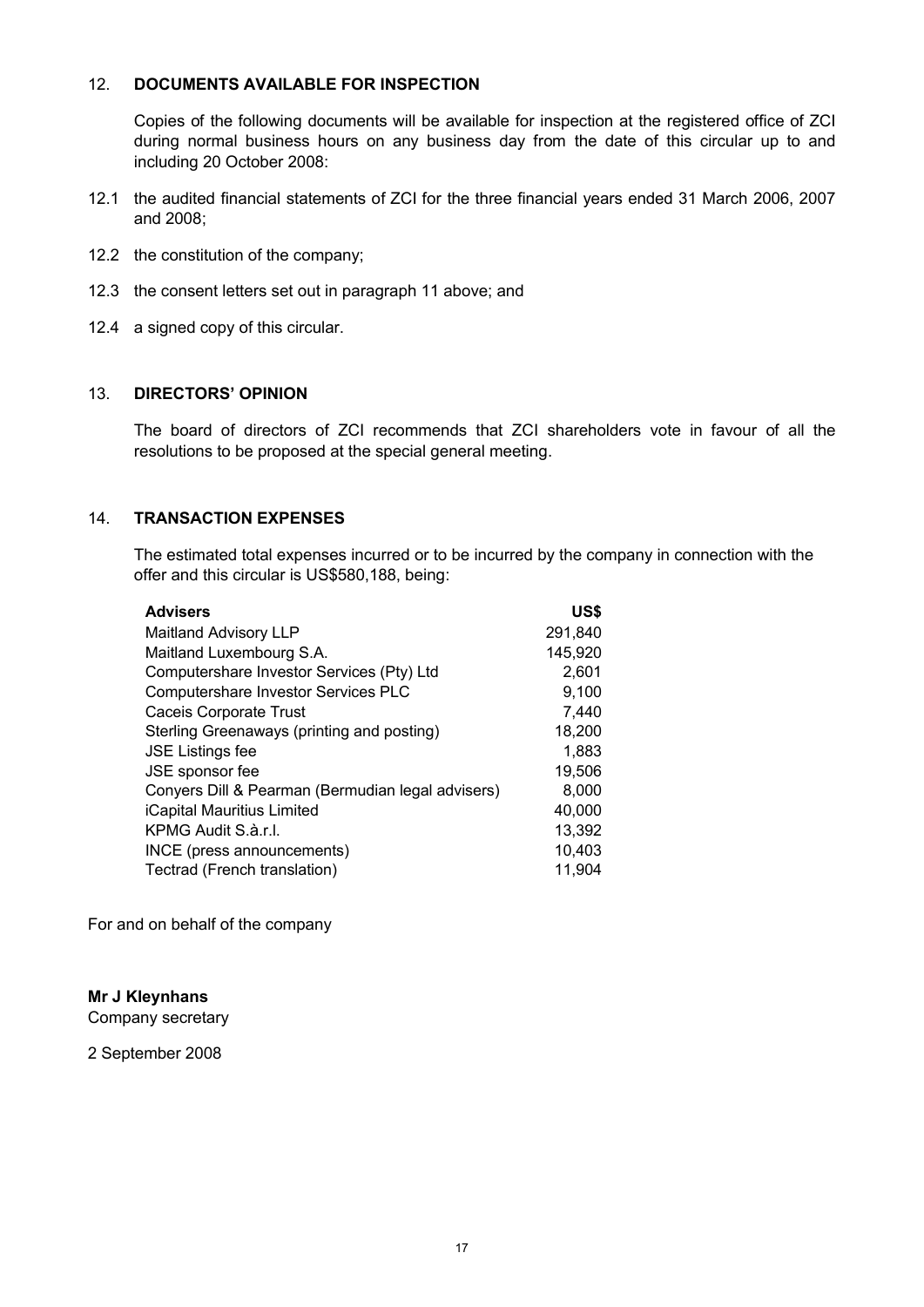#### **Annexure 1**

### **DEFINITIONS AND INTERPRETATION**

In this circular, unless the context indicates otherwise, reference to the singular shall include the plural and vice versa and words denoting one gender include the other. All dates and times referred to in this circular are South African and Central European (GMT+1) times. Expressions denoting natural persons include juristic persons and associations of persons and vice versa and the words in the first column have the meanings stated opposite them in the second column, as follows:

| "Bermuda Companies Act"           | the Bermuda Companies Act 1981;                                                                                                                                                                                                  |
|-----------------------------------|----------------------------------------------------------------------------------------------------------------------------------------------------------------------------------------------------------------------------------|
| "broker"                          | any person registered as a "broking member<br>(equities)" in terms of the Rules of the JSE made<br>in accordance with the provisions of the South<br>African Securities Services Act, No 36 of 2004;                             |
| "business day"                    | a day, other than a Saturday, Sunday or official<br>public holiday in South Africa, Luxembourg or<br>France:                                                                                                                     |
| "certificated shareholder"        | a ZCI shareholder holding certificated shares;                                                                                                                                                                                   |
| "certificated shares"             | those ZCI shares that are represented by a share<br>certificate or other document of title, which has not<br>been surrendered for dematerialisation in terms of<br>the requirements of Strate;                                   |
| "this circular" or "the circular" | this bound document to ZCI shareholders, dated<br>2 September 2008, comprising of inter alia a<br>circular to ZCI shareholders and notice of special<br>general meeting and the annexures, attachments<br>and enclosures hereto; |
| "closing date"                    | the date on which the offer closes and the last<br>date on which shareholders may surrender their<br>ZCI shares, being at 12h00 on Friday 10 October<br>2008;                                                                    |
| "constitution"                    | the incorporating act and the bye-laws of ZCI as at<br>the date of this circular;                                                                                                                                                |
| "CSDP"                            | Central<br>Securities<br>Depository<br>Participant,<br>registered as such in terms of the South African<br>Securities Services Act, No 36 of 2004;                                                                               |
| "dematerialised shareholder"      | a person who holds a beneficial interest in ZCI<br>shares through a CSDP, European bank, broker<br>or other registered nominee, excluding own name<br>dematerialised shareholders;                                               |
| "documents of title"              | certificates and/or certificated<br>share<br>transfer<br>deeds and/or balance receipts or any other<br>acceptable documents of title to shares including<br>transfer forms, blank as to transferee;                              |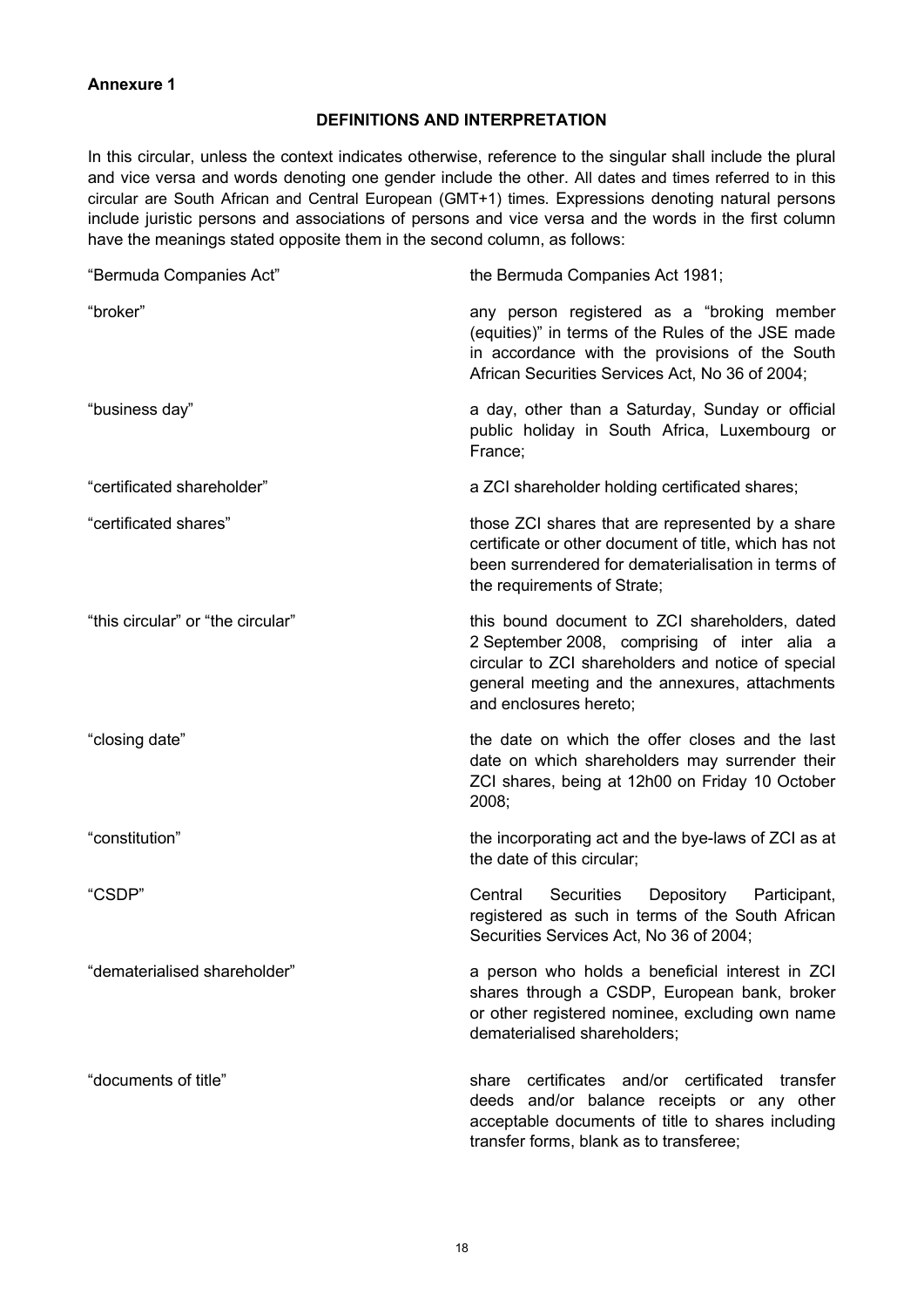| "form of irrevocable acceptance and surrender" | the form of irrevocable acceptance and surrender,<br>for use by certificated shareholders, attached to<br>this circular;                                                                                                                                                                                              |
|------------------------------------------------|-----------------------------------------------------------------------------------------------------------------------------------------------------------------------------------------------------------------------------------------------------------------------------------------------------------------------|
| "form of proxy"                                | the form of proxy for the special general meeting,<br>to be used by certificated shareholders and own<br>name dematerialised shareholders, attached to<br>this circular:                                                                                                                                              |
| "JSE"                                          | <b>JSE</b><br>the<br>Limited<br>number<br>(registration)<br>2005/022939/06),<br>public<br>company<br>duly<br>a<br>registered and incorporated with limited liability in<br>accordance with the company laws of South<br>Africa, which is licensed as an exchange under<br>the Securities Services Act, No 36 of 2004; |
| "last day to trade"                            | the last business day to trade to participate in the<br>offer, being Friday 3 October 2008;                                                                                                                                                                                                                           |
| "Listings Requirements"                        | the listings requirements of the JSE in force as at<br>the date of this circular;                                                                                                                                                                                                                                     |
| "the offer"                                    | the offer by ZCI to its shareholders set out in and<br>subject to the terms and conditions contained in<br>this circular;                                                                                                                                                                                             |
| "offer consideration"                          | 186.48 US cents per ZCI share, subject to the<br>payment of the Rand equivalent calculated in<br>accordance with paragraph 3.18.2 of this circular;                                                                                                                                                                   |
| "offer period"                                 | the period from Tuesday 2 September 2008 until<br>the closing date;                                                                                                                                                                                                                                                   |
| "own name dematerialised shareholders"         | ZCI shareholders that have dematerialised their<br>shares and elected own name registration and<br>CSDP is Computershare<br>Investor<br>whose<br>Services (Pty) Ltd in South Africa;                                                                                                                                  |
| "own name registration"                        | the registration of dematerialised shares in the<br>name of the beneficial owner thereof (as opposed<br>to in the name of a nominee for the beneficial<br>owner) in the South African share register;                                                                                                                 |
| "Rands" or "ZAR"                               | the lawful currency of South Africa;                                                                                                                                                                                                                                                                                  |
| "record date"                                  | the date on which shareholders must be recorded<br>in the register in order to participate in the offer,<br>being the close of business<br>Friday<br>on<br>10 October 2008;                                                                                                                                           |
| "SENS"                                         | the Securities Exchange News Service of the JSE;                                                                                                                                                                                                                                                                      |
| "settlement date"                              | date on which the offer consideration<br>the<br>will be paid to shareholders, being Friday<br>17 October 2008;                                                                                                                                                                                                        |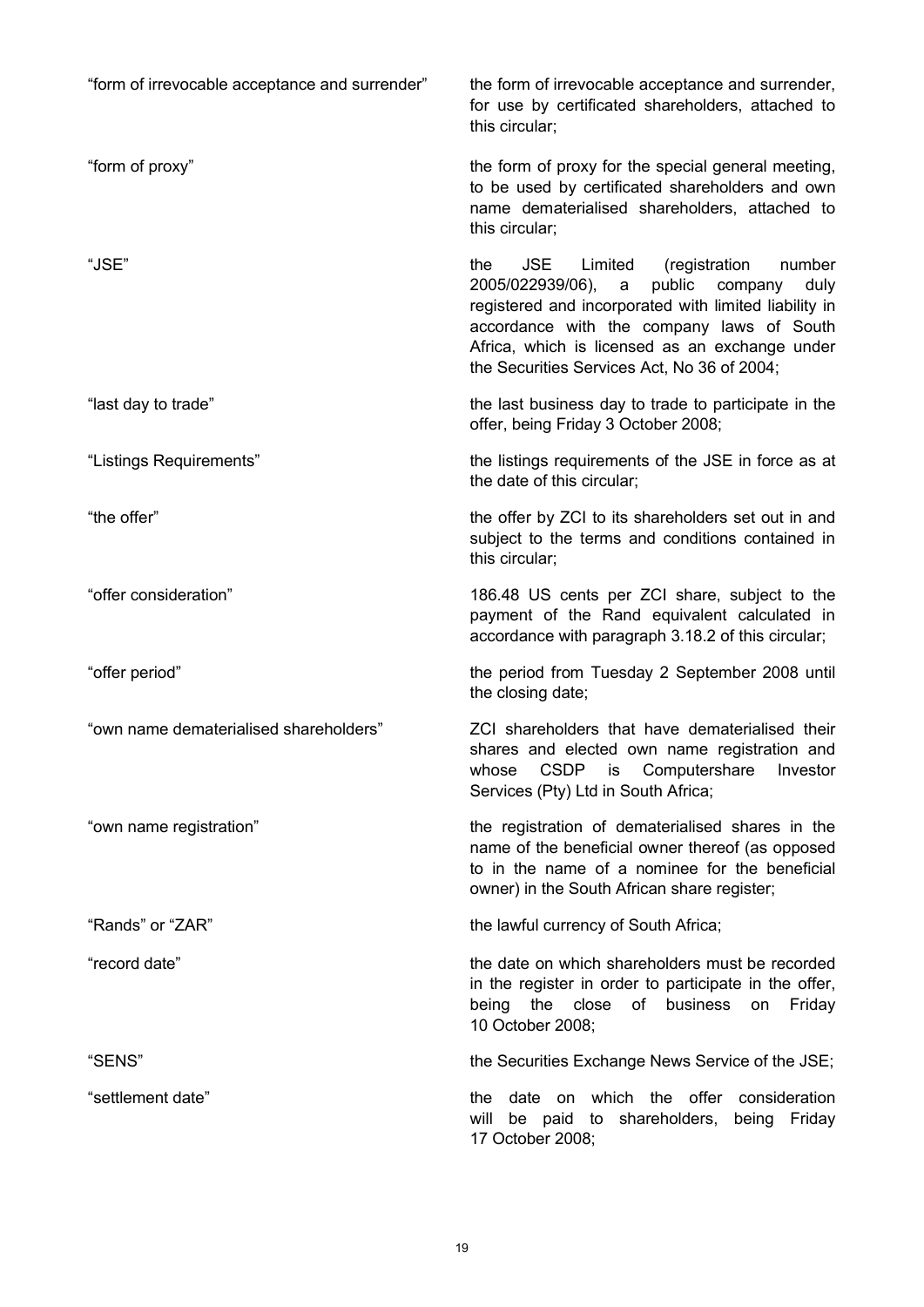| "South Africa"                                    | the Republic of South Africa;                                                                                                                                                                                                                                                                                                                                                                                                                                                                                                                 |
|---------------------------------------------------|-----------------------------------------------------------------------------------------------------------------------------------------------------------------------------------------------------------------------------------------------------------------------------------------------------------------------------------------------------------------------------------------------------------------------------------------------------------------------------------------------------------------------------------------------|
| "special general meeting"                         | the special general meeting of the shareholders of<br>the company to be held at Hotel Novotel, 35 rue<br>du Laboratoire, Luxembourg, on Wednesday 24<br>September at 11h30 (Central European time) (or<br>10 minutes after the conclusion of the annual<br>general meeting of the Company convened for<br>11h00, whichever is the later), for the purpose of<br>considering and, if deemed fit, passing, with or<br>without modification, the resolutions contained in<br>the notice of special general meeting attached to<br>this circular; |
| "Strate"                                          | <b>Strate</b><br>Limited<br>(registration<br>number<br>public<br>1998/022242/06),<br>company<br>duly<br>a<br>registered and incorporated with limited liability in<br>accordance with the company laws of South<br>Africa, and registered as a central securities<br>depository in terms of section 1 of the Securities<br>Services Act or, as the context requires, the<br>electronic clearing, settlement and custody system<br>for securities listed on the JSE, which is managed<br>by Strate Limited;                                    |
| "transfer secretaries"                            | South Africa, Computershare<br>Investor<br>in<br>Services (Pty) Ltd and in the United Kingdom,<br>Computershare Investor Services PLC, whose<br>addresses are listed on page 2 of this circular;                                                                                                                                                                                                                                                                                                                                              |
| "US Dollars" or "United States Dollars" or "US\$" | the lawful currency of the United States of<br>America;                                                                                                                                                                                                                                                                                                                                                                                                                                                                                       |
| "United States cent" or "US cents"                | one hundredth of one US Dollar;                                                                                                                                                                                                                                                                                                                                                                                                                                                                                                               |
| 'ZCI board" or "the board"                        | the board of directors of ZCI as at the date of this<br>circular;                                                                                                                                                                                                                                                                                                                                                                                                                                                                             |
| "ZCI directors" or "directors"                    | the ZCI directors as at 31 August 2008;                                                                                                                                                                                                                                                                                                                                                                                                                                                                                                       |
| "ZCI shareholders" or "shareholders"              | holders of ZCI shares;                                                                                                                                                                                                                                                                                                                                                                                                                                                                                                                        |
| "ZCI shares" or "shares"                          | ordinary shares in the issued share capital of ZCI<br>having a par value of BD\$0.24 each; and                                                                                                                                                                                                                                                                                                                                                                                                                                                |
| "ZCI" or "the company"                            | Zambia Copper Investments Limited, a public<br>company registered in Bermuda and as an<br>external company in South Africa with registration<br>number 1970/000023/10.                                                                                                                                                                                                                                                                                                                                                                        |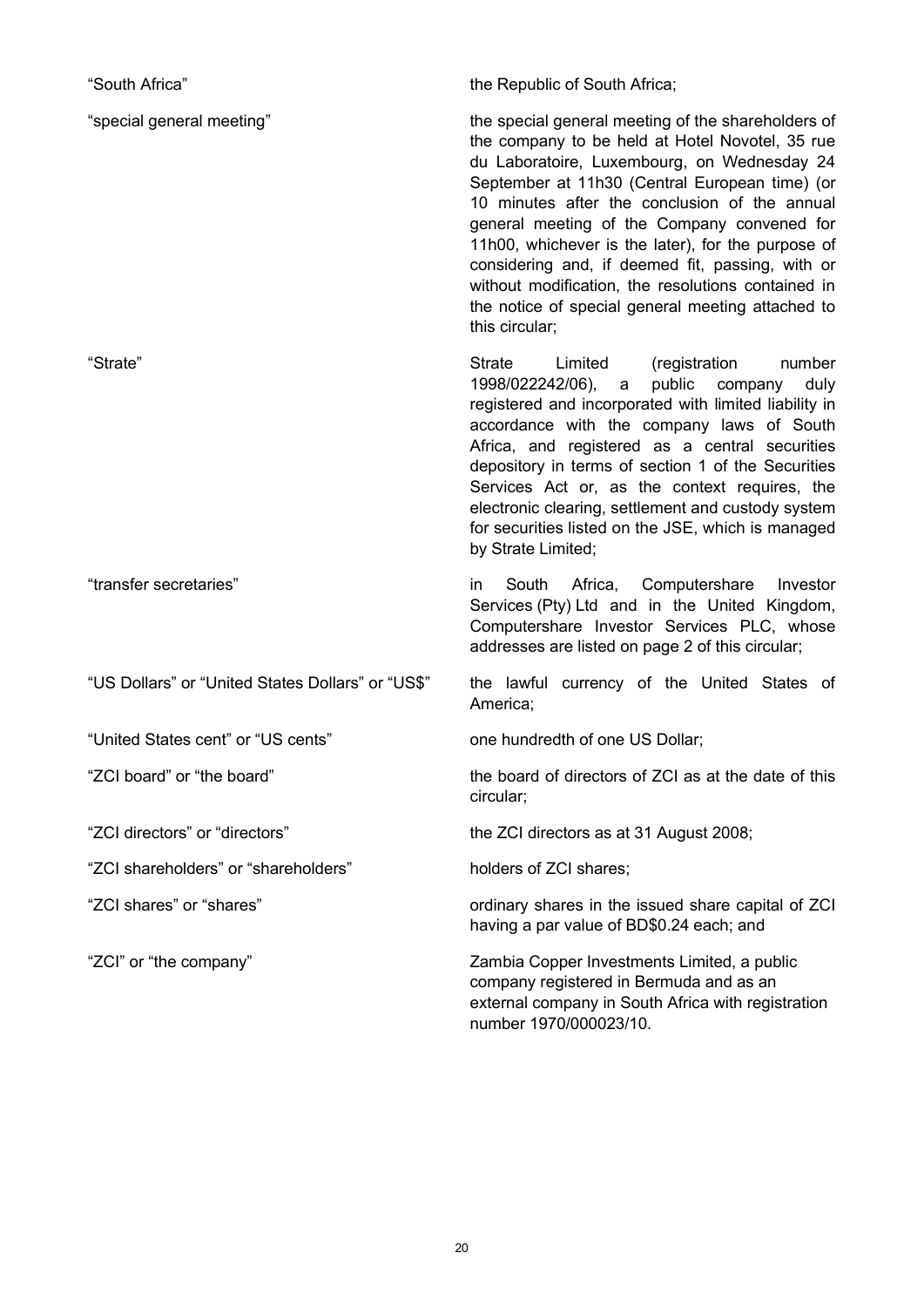#### **Annexure 2**

#### **NEW BUSINESS PLAN AND DETAILS OF PROPOSED NEW DIRECTORS**

The implementation of the proposed business plan set out below, should it be pursued and ZCI remain listed on the JSE, will be subject to the Listings Requirements of the JSE.

#### 1. **BACKGROUND**

- 1.1 Since the change of ZCI's status on the JSE to a cash shell, ZCI shares have traded at a significant discount to the net asset value of the company. This is in part attributable to uncertainty regarding the future status of ZCI which may result in costs and ultimately lower distributions to shareholders and the fact that ZCI does not have significant operational influence over any investments at this moment.
- 1.2 In consultation with external advisers, the directors examined a variety of investment and acquisition opportunities as well as strategies in different industry sectors which might enable the company to not only revert to its normal status on the JSE but also avert a suspension, eliminate the discount and, in so doing, maximise value to its shareholders.
- 1.3 ZCI retained iCapital Mauritius Limited ("iCapital") to act as its financial advisor in connection with a review of strategic alternatives including:
	- 1.3.1 As option 1, relinquishing control of ZCI to a third party. Under this option, a counterparty that saw the opportunity to create value from a cash rich listed structure, such as that offered by ZCI, would be willing to pay an equity premium in order to access ZCI's cash. Such a proposition could potentially deliver value above both market price and NAV. This option entailed the solicitation of non-binding expressions of interest in acquiring ZCI.

Whilst there was clearly great demand for equity capital as evidenced by the responses received, the Directors opted not to pursue any of the offers received under option 1 for the following reasons:

- Most of the offers were not "best and final" and, therefore, could have left a lot of value on the table. The directors did not believe that there was enough time available before the shareholders meeting to properly structure any of the promising offers received. Moreover, there was little guarantee and certainty that spending the extra time and resources in pursuing any of the offers would have yielded the required results.
- The business models offered covered sectors which were unfamiliar to the majority of ZCI shareholders.
- 1.3.2 As option 2, re-launching ZCI as a regional mining and metals company ("the Mining and Metals Option"). Salient features of this option include:
	- ZCI would develop and implement a business model in the mining and metals sector as an investment company. This is a sector in which the company has been invested for over 30 years.
	- That a sufficient level of capital be retained in the company in order to implement the Mining and Metals Option.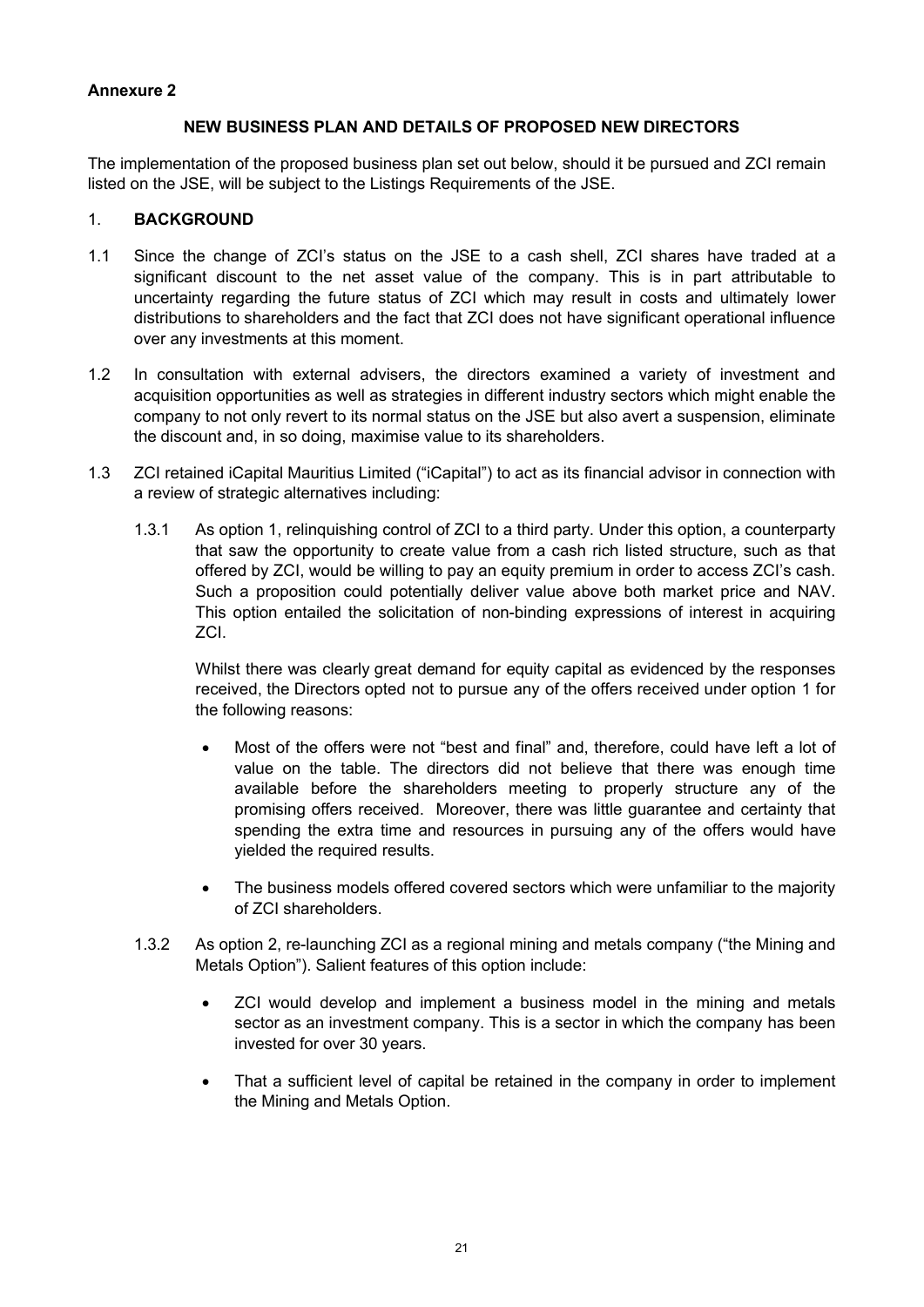## 2. **RECOMMENDATION OF THE BOARD OF DIRECTORS**

- 2.1 The directors formulated and approved a strategy to take an active role in the establishment of a mining and metals investment company. With significant cash balances resulting from the sale of its stake in Konkola Copper Mines Plc, ZCI is in a unique position to assume the role of an active investor seeking opportunities in the mining sector at a time when capital raising on the financial markets is becoming increasingly difficult and yet good opportunities exist in exploration and new mine development in Central Southern Africa.
- 2.2 Accordingly, the board of directors of ZCI ("the Board") has given its fullest consideration to the factors underpinning the Mining and Metals Option and has unanimously determined that adoption of this option is in the best interests of the company. The decision was based on the view that such a business:
	- 2.2.1 Could enable ZCI to deliver superior returns and would, thereby, create wealth for all its shareholders;
	- 2.2.2 Could be leveraged with debt and, therefore, potentially accessing further funds for purposes of investing in mining and metals resources; and
	- 2.2.3 Could have access to investors who desire to invest in African mineral resources given its current listings on the JSE and Euronext.
- 2.3 The directors are of the view that ZCI's shareholder profile, the financial resources at its disposal, its strategy and the ability to secure an entrepreneurial management team will provide ZCI with a long term competitive advantage in its chosen niches in the mining and metals sector.

#### 3. **REASONS FOR THE RECOMMENDATION**

- 3.1 The Board has carefully considered all aspects of the Mining and Metals Option and has, among other things, received advice from its advisors.
- 3.2 The Board has concluded that the Mining and Metals Option is in the best interests of both the Shareholders and ZCI.
- 3.3 In reaching this conclusion, as well as its decision to recommend that Shareholders adopt the Mining and Metals Option, the Board considered a number of factors, including the following:
	- 3.3.1 **Option comes at a time of Historically High Metal Prices**: Metal prices are at an all time high, driven by a combination of strong demand fundamentals and a scarcity of new supply which is estimated to be sustainable in the medium term.
	- 3.3.2 **Low Execution Risk**: There is no material competition, anti-trust or other regulatory issues which are expected to arise in connection with the Mining and Metals Option to prevent its implementation.
	- 3.3.3 **Control over the Direction and Management**: This option provides great potential upside to the ZCI shareholders as well as control over the direction and management of their investment.
	- 3.3.4 **Familiarity with the Mining and Metals Sector**: Mining and metals is a sector the ZCI shareholders are already familiar with and presumably would want continued exposure to. Therefore, this would be an easier option for them to understand.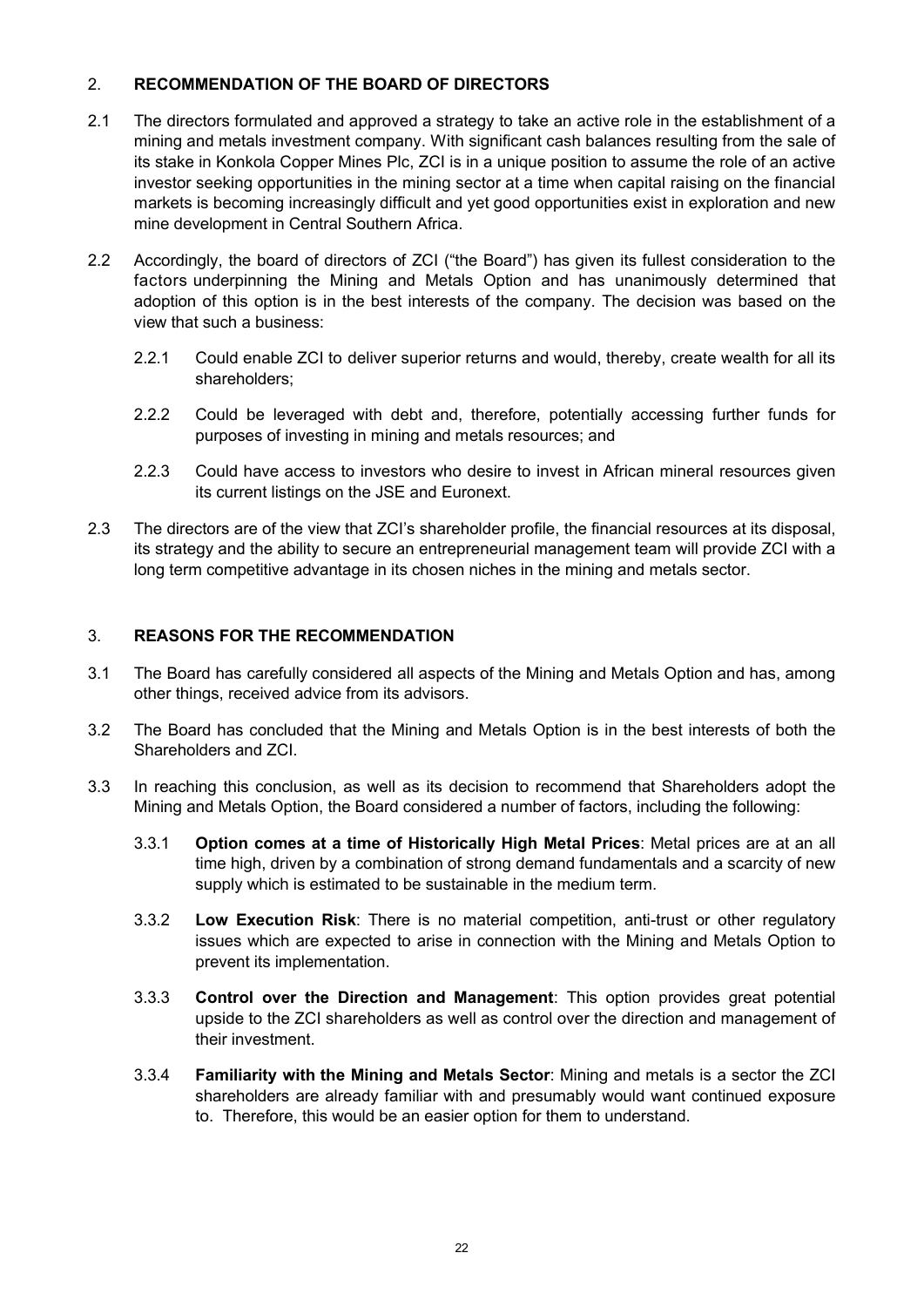- 3.3.5 **Availability of Immediate Opportunities**: The mining and metals model is advanced in its development and has some outstanding opportunities, probably not easily obtainable elsewhere.
- 3.3.6 **Ease of Implementation**: The option can be implemented immediately by a competent and entrepreneurial management team with minimal corporate restructuring being required.
- 3.3.7 **Opportunity to Optimise the Portfolio**: ZCI will be moving away from a scenario of holding one large investment in one country to a scenario of having a well balanced portfolio of investments across several countries and commodities.
- 3.3.8 **Joint Ventures**: A key strategy for developing the investment portfolio will be for ZCI to work with carefully selected financial and industry partners. These strategic partners will be tapped for either industry knowledge, technical capability or other strategic reason that allows ZCI to leverage off the relationship and avoids the need for ZCI to try and recreate such capacity internally itself.
- 3.4 The foregoing discussion of the information and factors considered by the Board of Directors is not intended to be exhaustive of all the factors which could have been considered by the Board. In addition, in reaching the conclusion that the Mining and Metals Option be adopted by the Shareholders, the Board did not find it practical to, and did not, assign any relative or specific weight to the different factors which were considered, and individual directors may have given differing weights to different factors.

## 4. **RATIONALE FOR THE MINING AND METALS OPTION**

- 4.1 The directors' view is that despite the large number of institutions operating in the Central Southern African mining and metals arena, significant growth opportunities exist within selected niche areas of activity. Such opportunities exist in base metals and energy minerals in Central Southern Africa.
- 4.2 ZCI's objectives would include:
	- 4.2.1 to develop and maintain an outstanding portfolio of mining and metals assets which diversify risk and provide sustainable earnings growth;
	- 4.2.2 to maximise the return on investment on each asset in the portfolio by adopting a disciplined investment approach;
	- 4.2.3 to create and maintain a market profile which would enhance the marketability of its shares and create wealth and income for all of ZCI's stakeholders; and
	- 4.2.4 to develop strong relationships with governments of host countries and local communities that ZCI would be invested in and be recognized as a key partner in national resource development.
- 4.3 ZCI, therefore, has an excellent opportunity of becoming a significant player by adopting a strategy of becoming a minerals and metals investment company across the sub-region, and not merely an operator of just one large asset in one country. This is important in order to obtain controlled exposure to different risks and rewards arising from various base metals and energy mineral deposits in different countries and to exploit different emerging opportunities in the sector.
- 4.4 In order to realise this vision, the current corporate structure of ZCI is to be changed. A management team with mining and metals experience and entrepreneurial flair focused on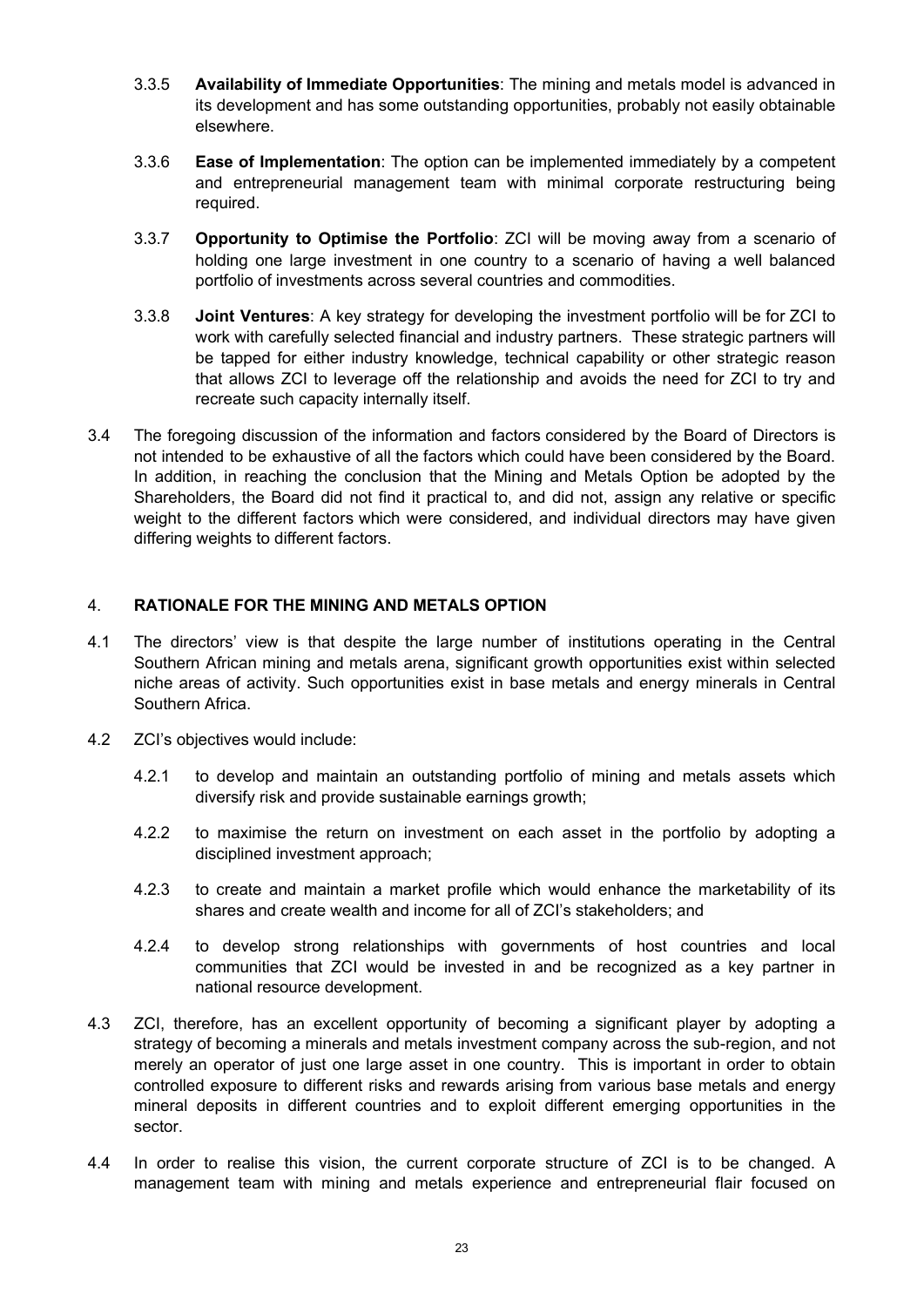creating value for the shareholders has been put in place. The management contract structure seeks to provide a core team of highly motivated and experienced people to drive the strategy while providing administrative flexibility.

- 4.5 The ZCI shareholders can reap this potential upside by way of a corporate restructuring and reinvestment into the business while keeping control of the strategy and management of the business.
- 4.6 With a sound business model, rapidly developing deal pipeline and an entrepreneurial management team readily available, this option is ready for immediate implementation.

#### 5. **INVESTMENT STRATEGY**

#### 5.1 **Strategic vision:**

ZCI's new strategic focus would be to create wealth and maximise value for its stakeholders by acquiring, developing and managing quality mining and metals projects in Central Southern Africa. An innovative and entrepreneurial management team shall identify opportunities where value can be realised by development, strategic repositioning, consolidation, vertical integration, growth or turn-around of these mining and metals investment assets.

- 5.2 As a relatively "late comer" to the mining and metals industry in the sub-region, ZCI shall focus on following a high growth investment strategy. This strategy involves exploiting opportunities across different countries and commodities, and focusing on being one of the most innovative and focused long term resources investor in the region, and partnering with well selected major players on projects as and where necessary.
- 5.3 ZCI shall be a strong partner to governments and local communities and strongly supports the ideals of the Extractive Industries Transparency Initiatives ("EITI").
- 5.4 ZCI's investment strategy will be underpinned by the following components:
	- 5.4.1 a mineral resources investment focused on base metals and energy minerals with a strong spread of quality production and exploration assets which are available in the target geographical area;
	- 5.4.2 low-cost production in operating assets through optimization of operations and efficient management;
	- 5.4.3 highly skilled and motivated management team that can structure value creating deals using a disciplined investment approach for profitable returns;
	- 5.4.4 regional focus in an area that is politically and economically liberalized and stable;
	- 5.4.5 strong accountability with social and environmental responsibility and strong relationships with local communities and governments;
	- 5.4.6 operational leanness based on optimised capital expenditure coupled with the use of specialist service providers;
	- 5.4.7 the company shall have controlling ownership and management control of its target assets; and
	- 5.4.8 good quality and scale of target mineral resources and projects.
- 5.5 In order to maximise value to ZCI shareholders, ZCI will be transformed into a regionally focused mining and metals company that would be actively involved in the management of the projects it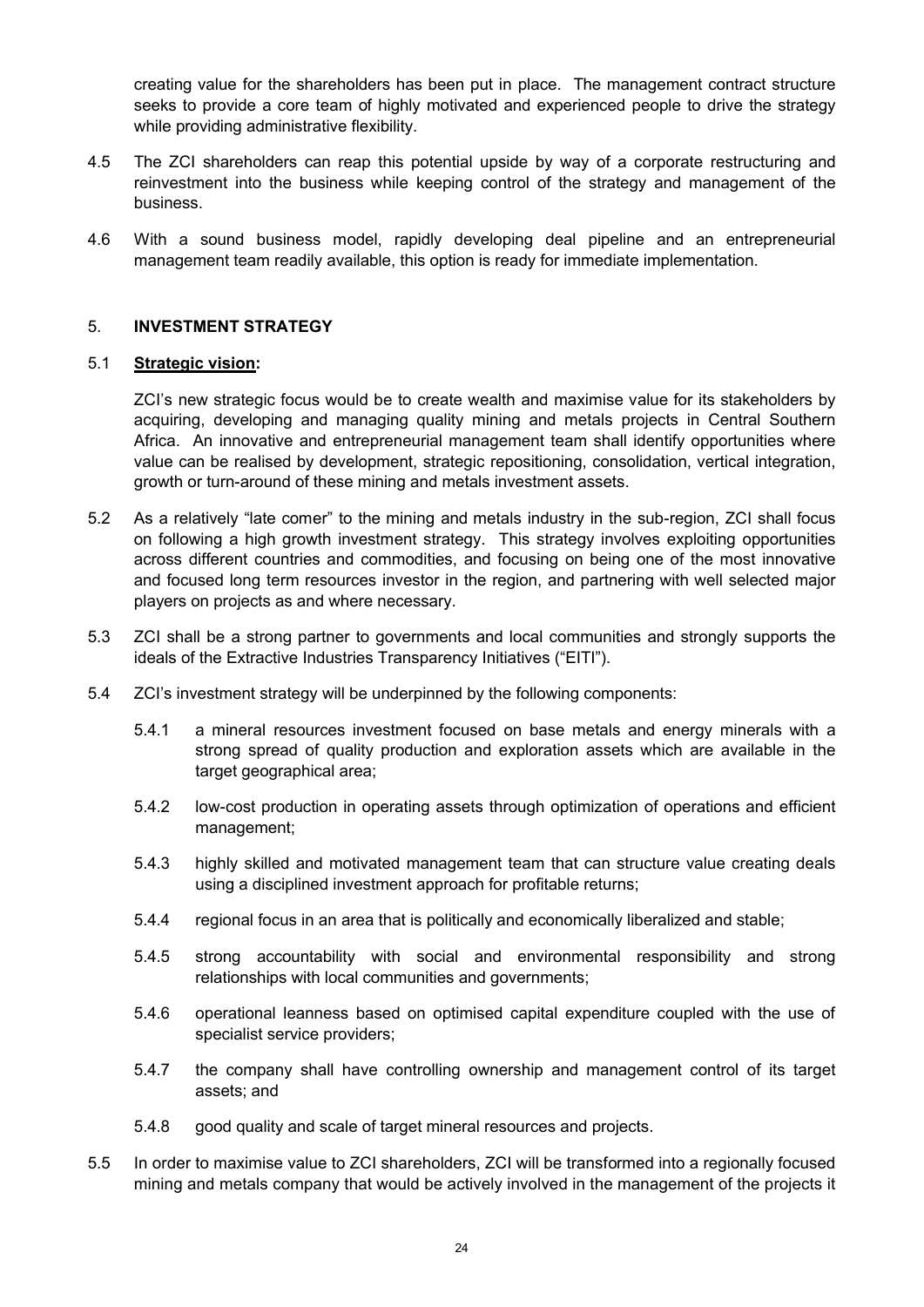would invest in. ZCI would only invest in projects with high growth prospects where it would have controlling or significant ownership and management control.

5.6 In order to immediately implement the strategic vision of ZCI in the highly competitive resources sector, it is critical for the management team to be fully aligned with the performance of the company as well as have its own administrative flexibility.

#### 5.7 **Investment policy:**

- 5.7.1 All investments shall have prior approval of the board and will be structured to ensure the most efficient corporate structure. ZCI shall acquire a controlling or significant interest in each investee company in such a manner as to secure Board and Management control.
- 5.7.2 The company shall look to leverage its equity with external debt financing as and where appropriate. Such external debt shall sit on the balance sheet of either the investee companies or ZCI itself.

#### 5.8 **Investment scope:**

ZCI's target assets would include prospecting rights, mines, smelters, refineries, processing plants and marketing/selling rights to metals. These would be focused on the following resources and territories:

- 5.8.1 **Base Metals**: A portfolio of base metal projects would diversify risk; both price and project, and would provide more options beyond copper that ZCI had been focused on since its inception.
- 5.8.2 **Energy Minerals**: The current regional power deficits and a renewed worldwide focus on non-oil energy sources present new investment opportunities in energy minerals. There have been new discoveries of large coal deposits in Botswana, new interest in methane coal bed exploration in the region, and promising uranium exploration results in Zambia and Malawi.
- 5.8.3 **Territories**: The initial target territories for ZCI would be Botswana, Namibia, Malawi, Tanzania and Zambia ("Central Southern Africa"). These countries have proved to be politically stable democracies that have recently experienced smooth handovers of political power. They also have been liberalising their economies over the last ten years, and now have little or no exchange controls and no limits on repatriation of both profits and capital. Ownership of assets and rights is also better recognized in these countries, especially due to their legal systems that derive largely from English law.
- 5.8.4 Due to historically low base metal prices from the early 1970s, most of these territories have been under-explored. Some countries such as Zambia, have introduced new mining and minerals acts that bring transparency to the industry and seek to allow in new players by rationalising idle exploration tenements. Exploration for new resources such as uranium and oil and gas is also being encouraged. Most of the mining codes in the sub-region were promulgated with the assistance of the World Bank.
- 5.8.5 Malawi at the moment is a hive of activity in uranium exploration, with uranium exports projected to be second only to agriculture in contribution to its GDP in the near future. Botswana is rapidly diversifying its mining from diamonds to other minerals such as copper and coal. Tanzania in the meantime has hugely developed its gold mining to become the third largest gold producer in Africa.
- 5.8.6 Despite recent changes in tax regimes in Zambia and Tanzania, the fiscal environments in these countries are still facilitative to new and expanded investments in mining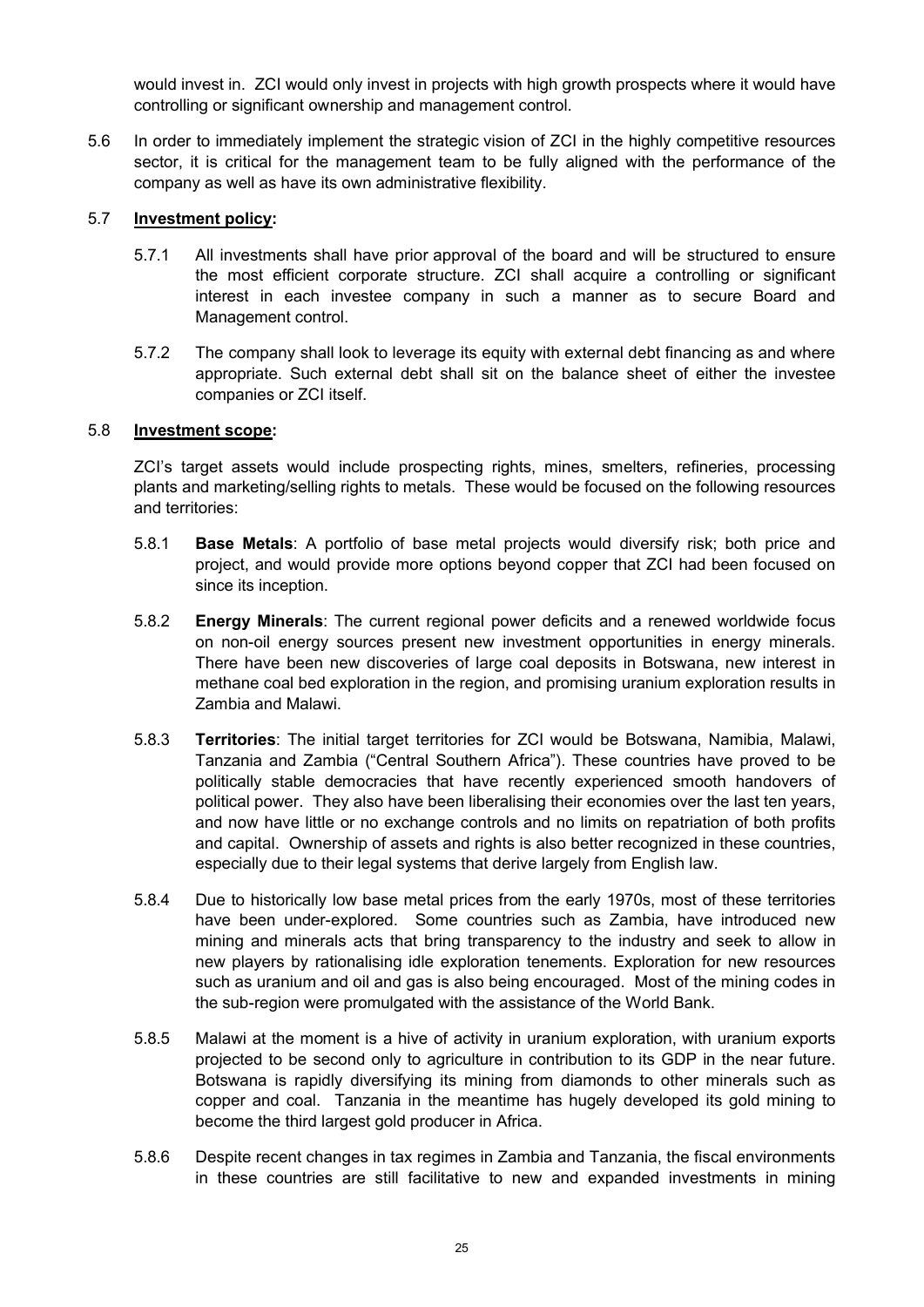projects. Quite often, the revised mining taxes attempted to bring these countries to the level of taxes in peer countries such as Chile. Zambia is still reviewing its new tax regime with a view to ensuring that it still remains attractive to investment capital.

- 5.8.7 Nascent local stock markets, especially in Botswana and Zambia, are supportive of local companies. A key component of diversifying risks, developing local commitment to the investment projects and realising value on some investments will be to float some companies in the portfolio on these local exchanges.
- 5.8.8 These countries are increasingly being targeted by sophisticated institutional investors. There are other well-known investors in the sub-region who are privately invested in mining projects, with sovereign wealth funds from the Middle East and Asia also becoming increasingly active.

#### 5.9 **Investment structure:**

The entrepreneurial management team would structure investments in such a way as to give growth and also ensure cash flow as quickly as possible. This would entail targeting investment opportunities at different stages of development, or in sectors that have been ignored, are fragmented or are undercapitalised:

5.9.1 **Exploration and Development**: Exploration is the key for any mining company to developing value. Given the recent interest in the resources sector, the acquisition of exploration properties is becoming fiercer and fiercer especially in known highly prospective mining areas of the world such as in Central Southern Africa. With ZCI coming into the 'resources game' rather late, it makes it imperative for ZCI to make a strategically bold and aggressive move into the exploration space if it wants to compete for properties and realise the value from being an early stage investor. Such opportunities could become available to ZCI through exploration and development joint ventures as outlined in section 7.

**Target early project stages**: Key to this strategy would be entering projects at the early stages of value creation and by using the ZCI balance sheet for leverage. To deliver on its vision, ZCI would seek to use its balance sheet as follows:

- **Fund exploration companies to "earn in"**: There are many exploration entities that acquire valuable tracts of territory without the requisite funds to be able to delineate resources, develop bankable feasibility studies and develop those reserves. ZCI shall seek opportunities where it would fund more promising exploration properties with the aim of earning greater amounts of equity with increased amounts of funding.
- **Buy into near production projects**: Near production projects are useful for producing cash flows. Buying into such projects promises quick access to cash flows, which could help balance a portfolio.
- 5.9.2 **Development Opportunities in Tailings Dams**: There are currently a number of old mine tailings dams containing recoverable copper whose promoters/owners are looking to develop. All these projects are looking for capital to take them into production as soon as possible. Processing of old tailings dams offers lower risk, lower production cost minerals and are actively being pursued. These projects are in near production and offer good cashflow potential.

Utilising its balance sheet, ZCI will contribute the required capital to bring these projects on stream while also assembling a team with strong metallurgical operations experience to drive the projects forward.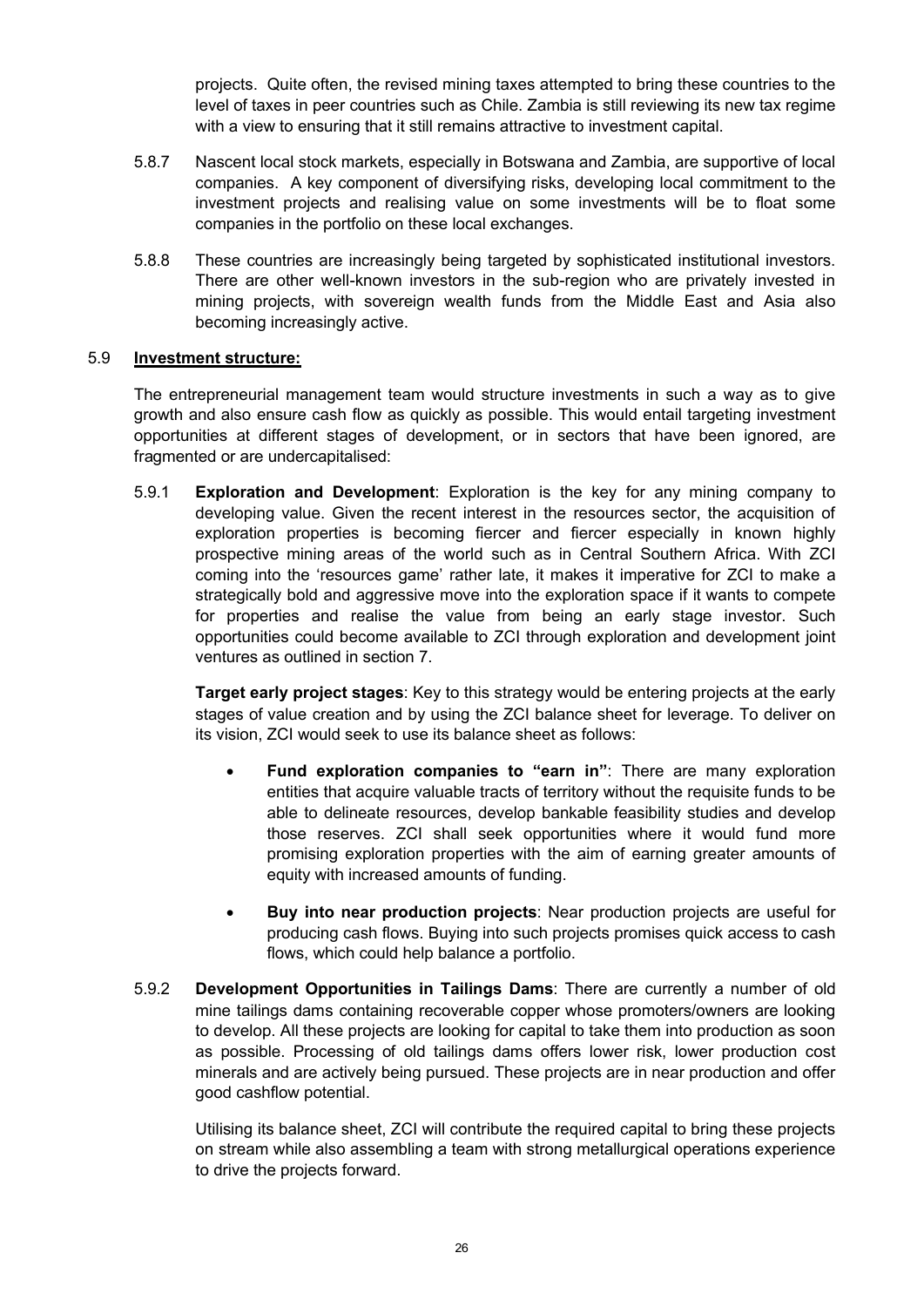- 5.9.3 **Consolidation in copper mining and production**: Most copper projects that are currently being evaluated or developed are relatively small. In the target countries, Lumwana Mine owned and operated by Equinox Minerals is the only new large scale (167,000 mtpa) copper mining operation to be developed in recent years. Most other projects are or will be in the production range of 10,000 to 40,000 tonnes of copper per annum. While these projects can survive under current high prices, the Board considers that:
	- greater value can be had by going for consolidation, with a streamlined head office and individual operating units being run as profit centres. Economies of scale would be obtained from shared processing facilities, combined logistics and procurement functions and also in sales and marketing.
	- ZCI shall seek to house these smaller operations under one corporate structure while implementing synergies and the economies of scale. This entity could later be listed separately on a local or regional exchange.
- 5.9.4 **Beneficiation**: While exploration, development and consolidation of mining projects shall form the initial portfolio, ZCI will also be a significant investor in the metals processing and beneficiation sector. With potentially higher margins in metals and the push by host governments for higher local beneficiation of minerals, supported by tax and other incentives, metals projects could be structured as very attractive investments. A potential pipeline of such projects has already been identified and will be actively pursued.
- 5.9.5 **Commodities Supply Chain**: While investments in physical assets would form the base of the portfolio, ZCI shall consider exploiting opportunities by strategic positioning itself in the commodities supply chain. An opportunity of an investment in a Uranium Project in Zambia under such a model is being examined. The proposed model being considered is described below.
- 5.9.6 A lot of uranium exploration projects have been initiated recently in the sub-region. However, most of these projects will be constrained to find the requisite capital to go into production. While it may not be desirable to buy these projects outright it may be entirely feasible for ZCI to provide funding that will allow development of these projects without being exposed to the operating cost pressures of owning an operating company.
- 5.9.7 Instead as a provider of capital, ZCI could have the right to buy a certain portion of the mine products at a fixed price over either the life of mine or a set period and sell the metal at spot prices or under long term contracts.
- 5.9.8 There could be significant upside, especially with the renewed international interest in nuclear energy as a source of clean energy with minimal environmental impact, if properly handled such as the case in the French power industry.
- 5.9.9 Off-takers of the uranium product could be established uranium users or companies with significant technological resources that are able to help bring these projects to fruition.
- 5.9.10 We believe that this is an approach that could work well with uranium because of the various uncertainties surrounding this emerging mining sector, especially regarding the optimum size of operations, the likely costs and also the technology to use in beneficiation.
- 5.9.11 **Energy**: Energy is one of the highest priority issues of the 21st century from both a supply as well as demand perspective. Demand in the Central Southern Africa region is no exception.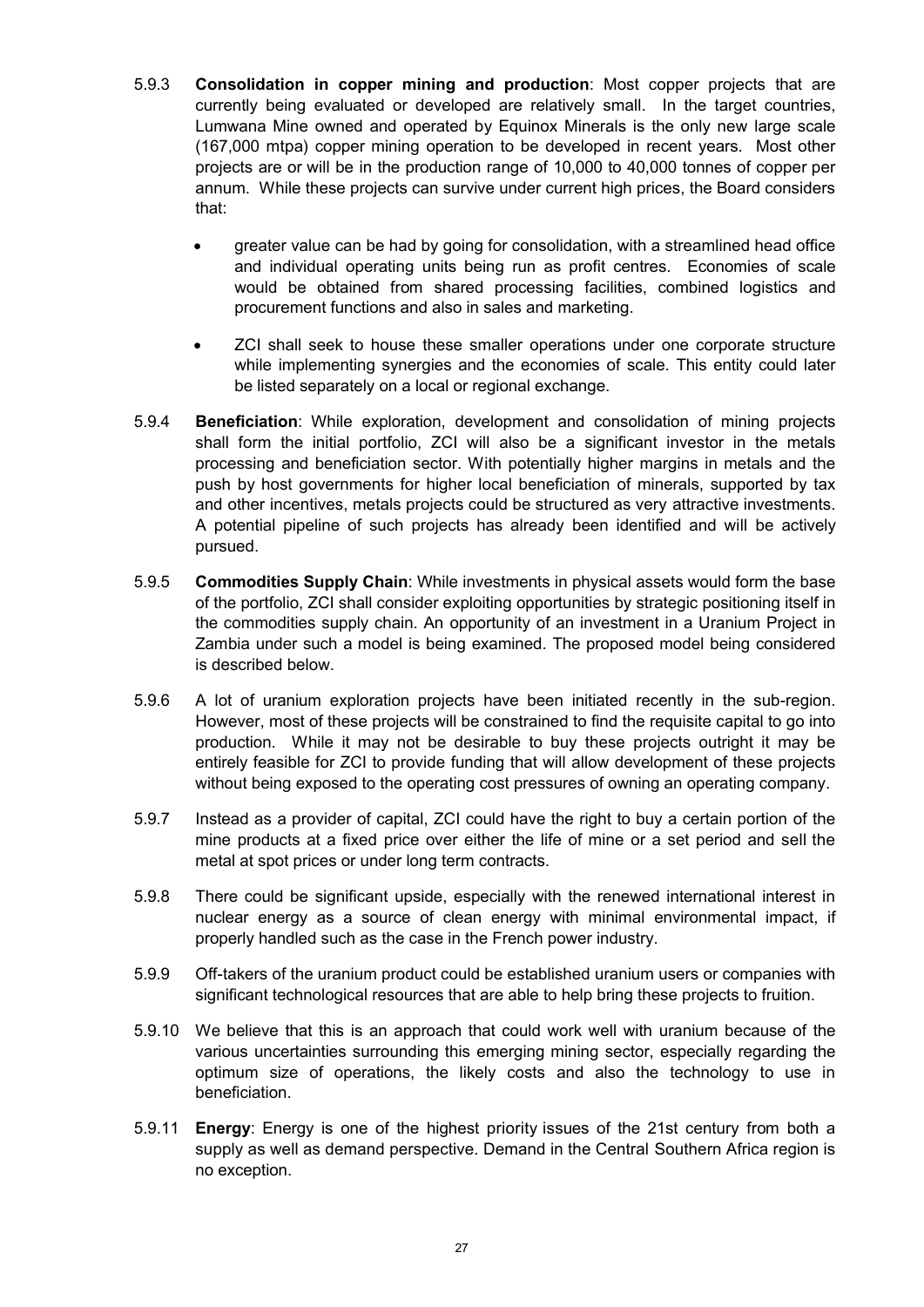- 5.9.12 Already severe power shortages are being experienced in Southern Africa and impacting adversely on economic activities in the sub-region from South Africa through Zambia to Tanzania. By positioning ZCI to be a provider of energy to resources sector projects, energy can be used as currency to buy into deals/projects.
- 5.9.13 The power acquired under this strategy would be either traded in the emerging energy market or used as currency to buy into projects requiring energy not obtainable from any other source. This strategy could be particularly effective during the period 2012 - 2016 when energy demand for new mining projects will be at its highest, while new energy generation from the state power utilities would still not have come on-line.
- 5.9.14 The energy strategy is therefore to develop a source of long term power supply, owned or purchased, that can be either traded or used as currency to buy into power hungry mining and metals projects.

### 5.10 **Investment process:**

- 5.10.1 The company will appoint a manager to provide it with investment and management services in relation to the proposed strategy and investments under a management contract.
- 5.10.2 The manager will be responsible for identifying potential investments, making recommendations and providing advice to the Board regarding investments and management of these investments. The Board will consider the advice and recommendations of the manager and any other advice received from additional third party external experts and service providers, to the extent required, prior to making an investment decision. Once the Board approves an investment, the manager will be responsible for negotiating, implementing and executing the transaction within the approved parameters and will also be responsible for the management of the investments thereafter.

## 6. **FUTURE PROSPECTS FOR ZCI**

- 6.1 With a sufficient capital base and the possibility of leveraging this with external debt underpinned by a strong deal pipeline, ZCI would be re-launched as a mining and minerals investment company and the directors currently intend maintaining an appropriate public listing for this venture. Its investment portfolio would be growth oriented and comprise projects that ZCI would control and manage.
- 6.2 The company does not hold any investments at this stage but projects significant value uplift through development of its investment strategy and deal pipeline. The manager is currently developing investment opportunities for the company.

## 7. **STRATEGIC ALLIANCES WITH MAJOR RESOURCES INVESTORS**

- 7.1 As part of the new business strategy, ZCI will consider the creation of exploration and development joint ventures with major resources investors.
- 7.2 The aim of the joint ventures would be to combine the current and future exploration rights of these investors with the resources of ZCI to explore and develop these exploration properties.
- 7.3 Partnering with already established resources investors would help ZCI quickly develop a strong exploration and development pipeline and put it in a strong position amongst private sector mining and metals groups seeking opportunities in Africa.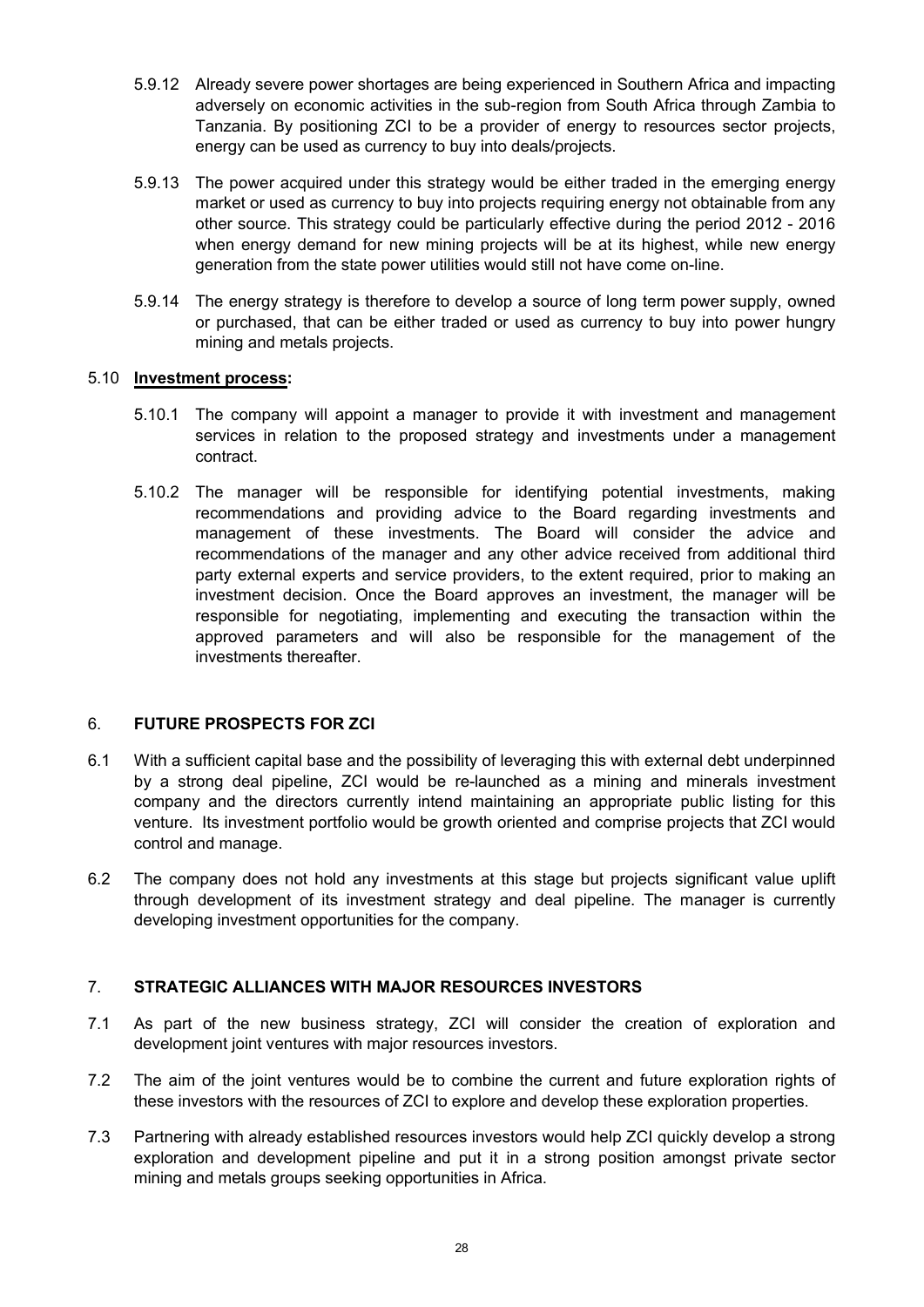#### 8. **INVESTMENT RETURNS AND FINANCIAL PERFORMANCE**

With its portfolio of both growth and operating businesses, investment returns are expected from dividends and growth in the value of the business. Pending conclusion of an investment no financial projections are yet available for the company. However, comparisons with other mining and metals businesses indicate potential for good earnings and capital growth.

## 9. **THE MANAGER**

- 9.1 The ability to cultivate close relationships with government agencies, regulators, and key industry players is important, especially in Africa in general and the resources sector in particular. Developing such relationships is a key strategy of the new ZCI. To be able to do this with confidence, a management team with an entrepreneurial attitude and deep relationships with key players is essential.
- 9.2 This strategy will enable ZCI to distinguish itself from other current resource investors and to help develop its deal pipeline through its strong relationships with governments throughout the region.
- 9.3 In order to immediately implement the strategic vision of the new ZCI in the highly competitive resources sector, it is critical for the management team to be fully aligned with the performance of the company as well as have its own administrative flexibility. This will be achieved by management being provided through a management contract with the manager
- 9.4 The directors have approved iCapital Management Services as the manager for purposes of implementing the strategy.
- 9.5 iCapital Management Services, a limited liability company incorporated in Mauritius, part of the iCapital group, will therefore be responsible for managing the contract and will be responsible for identifying, evaluating and recommending suitable investments, the financing and structuring thereof as well as the on-going management of the investments.
- 9.6 The iCapital group is an advisory and private equity firm managed by professionals with backgrounds in mining, banking, private equity, public administration, financial management and management consultancy.
	- 9.6.1 iCapital's advisory side covers corporate finance, commercial advisory services, interim management services as well as financial management, taxation and management consultancy.
	- 9.6.2 On the private equity side, iCapital is a deal origination firm. The model adopted by the company is based on developing transactions using its corporate network, to design, structure and then syndicate transactions to investors and private financiers either on a fee and/or equity participation basis.
- 9.7 The manager will provide ZCI with advisory and management services in relation to investments and the management of thereof, including monitoring the performance of investments and, when appropriate, recommending financing options thereof; nominating and managing the performance of directors and/or officers of investee companies and liaising and consulting with investee companies.
- 9.8 The Board will consider the advice and recommendations of the manager and any other advice received from additional third party external experts and service providers, to the extent required, prior to making any investment decision. Once the directors resolve that the company should participate in an investment, the manager will be responsible for negotiating, implementing and concluding the transaction within the parameters set by the Board.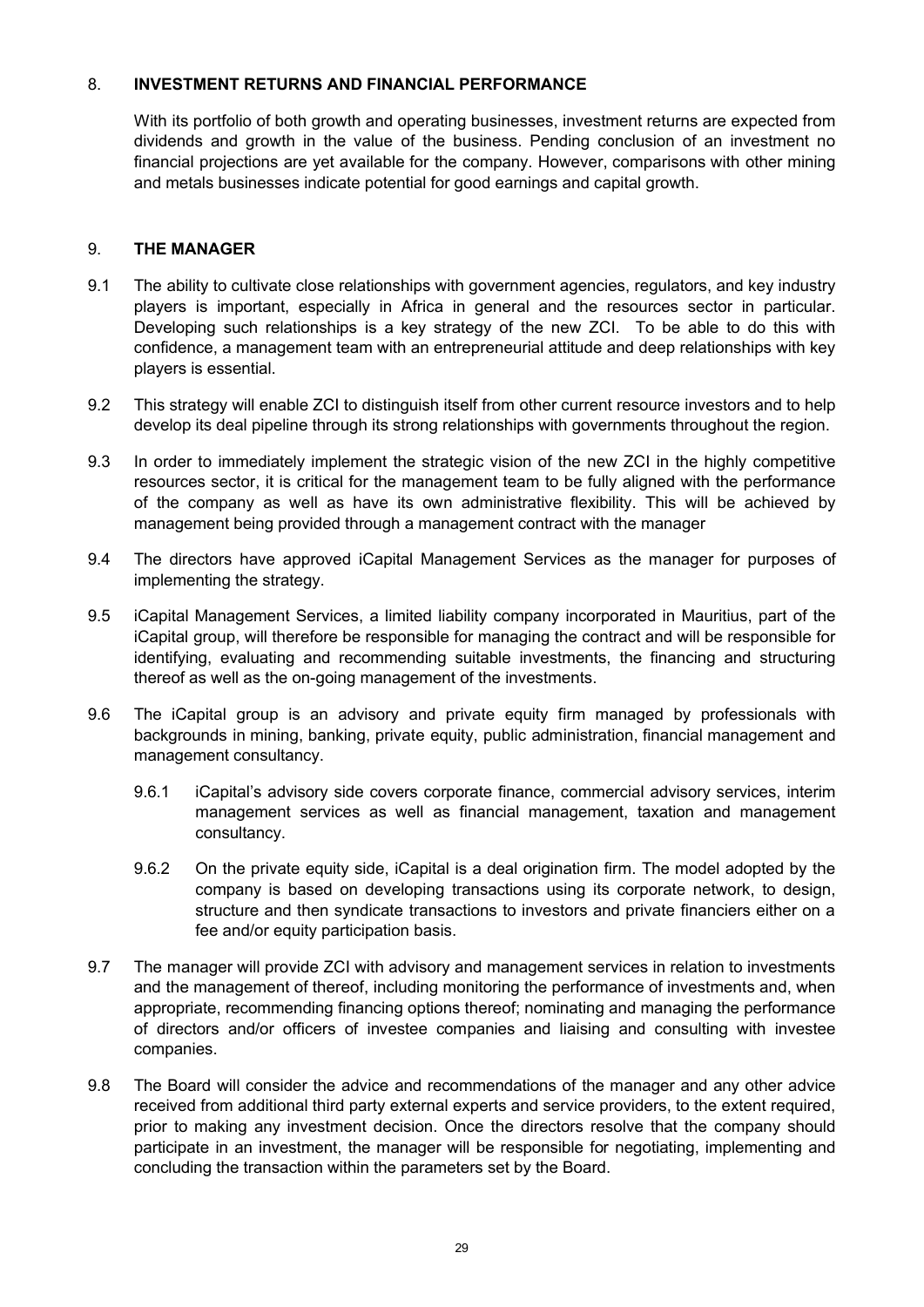- 9.9 The management team proposed by the manager would draw some of its members from the current iCapital team. Additional technical and project management skills will be drawn from currently active technical and project personnel in the region.
- 9.10 The management team has extensive experience in the natural resources industry, with in-depth knowledge of the assets, companies, people and trends in Central Southern Africa. The senior executives of the manager are well regarded internationally with a strong contact network which would allow the manager to engage key industry players at the highest levels, attract first rate management and operational teams into investments and to utilise leading advisers and specialists.

## 10. **IMPLEMENTATION OF THE RECOMMENDED STRATEGY**

Having decided upon its new investment strategy, once the offer has been concluded, ZCI will set about implementing the strategy with a sufficient amount in equity capital and a clean balance sheet. The new ZCI is well positioned to:

- fund projects in various stage of exploration and early production mining ventures;
- acquire mining and metals assets that can be consolidated under a single corporate structure;
- capitalise new beneficiation and energy projects in the region;
- be in control of the resources, strategy and management of the businesses it invests in; and
- leverage its balance sheet by raising external debt financing through bank syndicated loans, project finance and/or long term bonds.

## 11. **DETAILS OF THE PROPOSED ADDITIONAL DIRECTORS**

The following persons will be proposed at the special general meeting for appointment as additional directors of the company:

#### 11.1 **"Thys" du Toit**

- 11.1.1 Thys du Toit matriculated in 1976 with an 'A' aggregate from Bonnievale High School in South Africa. At school he held various leadership positions; in 1975 he was selected to represent the Cape Province at Die Burger newspaper's "Youth Leaders' Conference".
- 11.1.2 In 1980 he graduated with a Bachelor of Science degree, with majors in Biochemistry and Chemistry, from the University of Stellenbosch. Thereafter he completed a MBA, cum laude in 1982. While studying he initiated the development of a "risk analysis system" for the Stellenbosch Business School and published several articles in various journals.
- 11.1.3 While undergoing national service in 1983 and 1984 he lectured Business Economics at the Stellenbosch University's Faculty of Military Science in Saldanha, before spending a brief period in the project finance department of one of the major banks.
- 11.1.4 He officially started his working career at George Huysamer & Partners (stockbrokers) in 1985 and was admitted as a member to the Johannesburg Stock Exchange. He became a partner in 1986 aged 28 and worked as a research analyst and trader in both equities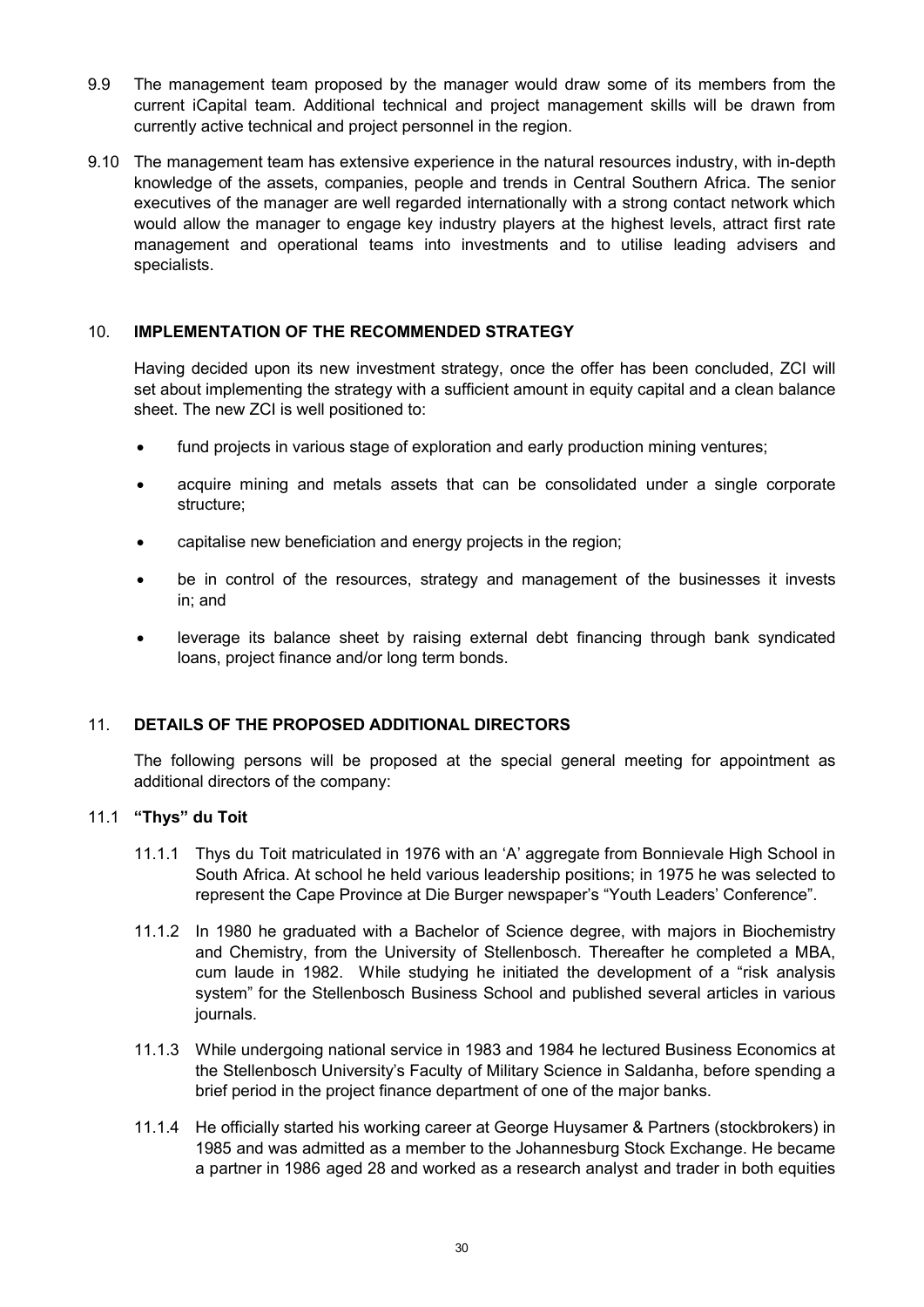and bonds. Mr du Toit continued as one of the partners until 1990 and before his departure he was in charge of the fixed interest team.

- 11.1.5 In 1990 he relocated to Cape Town and joined Syfrets Managed Assets (SMA) as a portfolio manager, managing a number of retirement funds. In 1993 he and four senior colleagues broke away to form a new fund management business – Coronation Fund Managers ("Coronation").
- 11.1.6 Mr du Toit was CEO of Coronation for 10 years from April 1997 until November 2007 (his predecessor was one of his "break-away" colleagues, Leon Campher, who acted as the first CEO of Coronation from 1993 until 1997). Coronation under Mr du Toit's leadership grew from a small fund management business to the second largest independent fund manager in South Africa and was listed on the Johannesburg Stock Exchange in June 2003. At the end of the financial year in September 2007, Coronation had assets under management of R134bn and made profits of R285m. Over its 15-year history, a unit trust company, a life company, and an international multi-manager operation was added to the business. He has been instrumental in the formation of empowerment initiatives such as Namibia Asset Management, African Harvest, Kagiso Asset Management and Coronation Fund Managers (Botswana).
- 11.1.7 Furthermore, he was also instrumental with his erstwhile colleague Leon Campher to initiate the Investment Management Association of South Africa and subsequently has contributed to the consolidation of the industry and the formation of a bigger and more encompassing industry body.
- 11.1.8 Mr du Toit remains a significant shareholder in Coronation as well as non-executive director thereof. Mr du Toit has chosen to start a niche fund management business, Rootstock Investment Management, to manage his "family savings/investments" and would like to leverage this ability to offer these products and services to like individuals and families.

#### 11.2 **Edgar Hamuwele**

- 11.2.1 Edgar Hamuwele was born on 16 May 1963 in Mazabuka, Zambia. He is a fellow of the Association of Chartered Certified Accountants of the United Kingdom and also a fellow of the Zambia Institute of Chartered Accountants ("ZICA").
- 11.2.2 He qualified as an accountant in 1986 at the London School of Accountancy. He trained as an accountant under a scholarship from Zambia Consolidated Copper Mines Limited ("ZCCM") and remained with ZCCM from 1981 to 1987.
- 11.2.3 From 1987 to date Mr Hamuwele has worked for the accountancy firms of Deloitte and Touche, Coopers & Lybrand and now Grant Thornton. He has been a partner in the last two firms from 1994. He is currently the Senior Partner of Grant Thornton Zambia. His work has at times previously involved being an auditor on mining companies and various prospecting companies.
- 11.2.4 He has been actively involved in the development of the accountancy profession in Zambia and is the immediate past president of ZICA.
- 11.2.5 He has served on various boards of directors of several companies. He is currently a board member of the Copperbelt Development Foundation, Zambia Centre for Accountancy Studies and various other companies.

#### 11.3 **Stephen Simukanga**

11.3.1 Stephen Simukanga was born in Mufulira, Zambia on  $20<sup>th</sup>$  May 1957.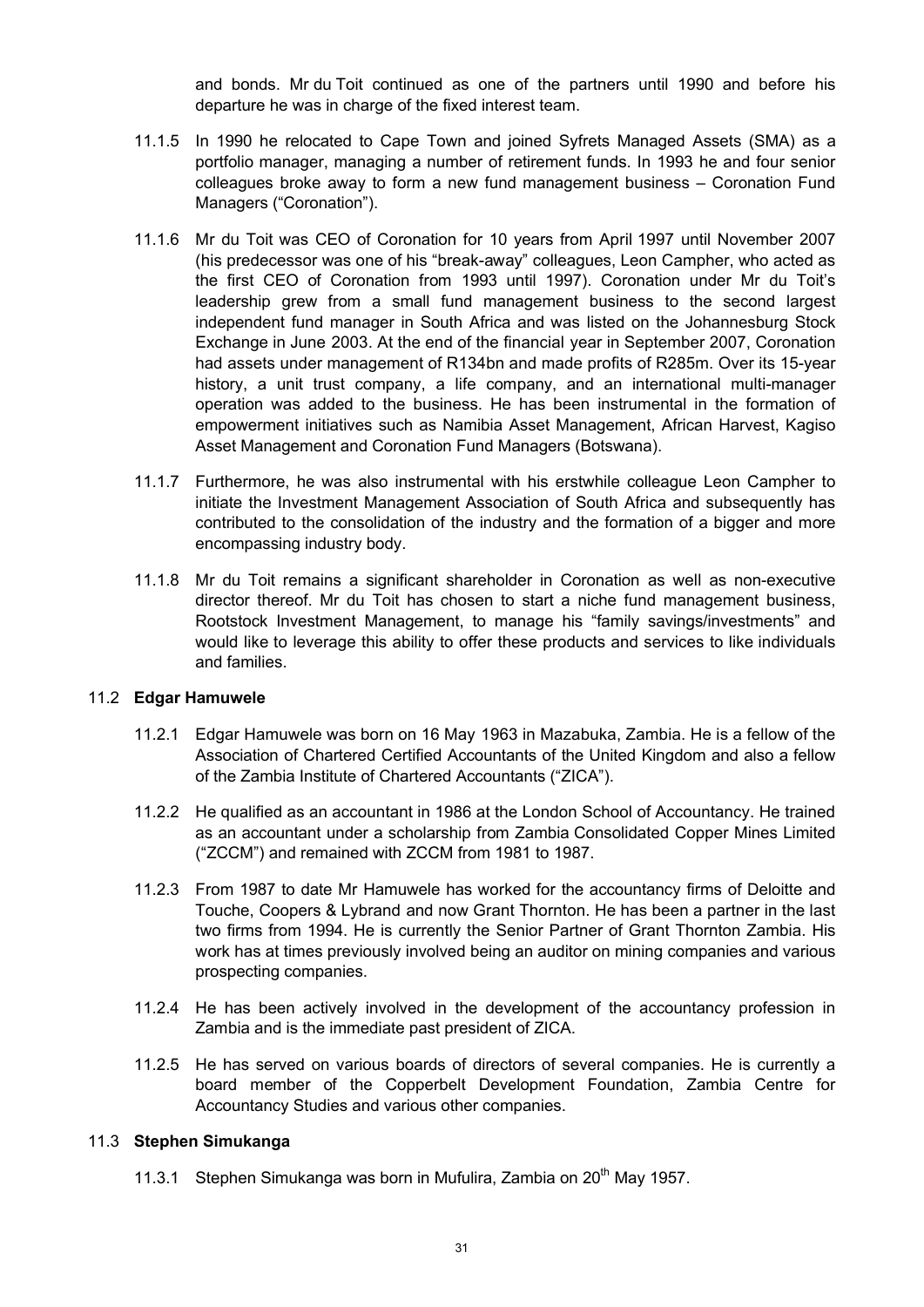- 11.3.2 He is Professor of Metallurgy and Mineral Processing at the University of Zambia and was visiting professor at the University of Cape Town for 10 years. He is also Chief Executive Officer (Vice Chancellor) of the University of Zambia.
- 11.3.3 He has a Bachelor's degree (1982) and a Master's degree (1986), both in Metallurgy and Mineral Processing from the University of Zambia, and a doctorate (1990) in Process Metallurgy from the University of Strathclyde in the United Kingdom. He is a United Kingdom Chartered Engineer and a Fellow of the Institute of Materials, Minerals and Mining and the Engineering Institution of Zambia.
- 11.3.4 He has 26 years experience in the mining industry and academia having started his working life in the Luanshya mine of Zambia Consolidated Copper Mines Limited in 1982. He has been involved in consultancy and research in the areas of mine and quarry evaluation, mineral processing and the environment.
- 11.3.5 He chairs the boards of the National Institute for Scientific and Industrial Research and the Examinations Council of Zambia and is a member of three other boards of directors.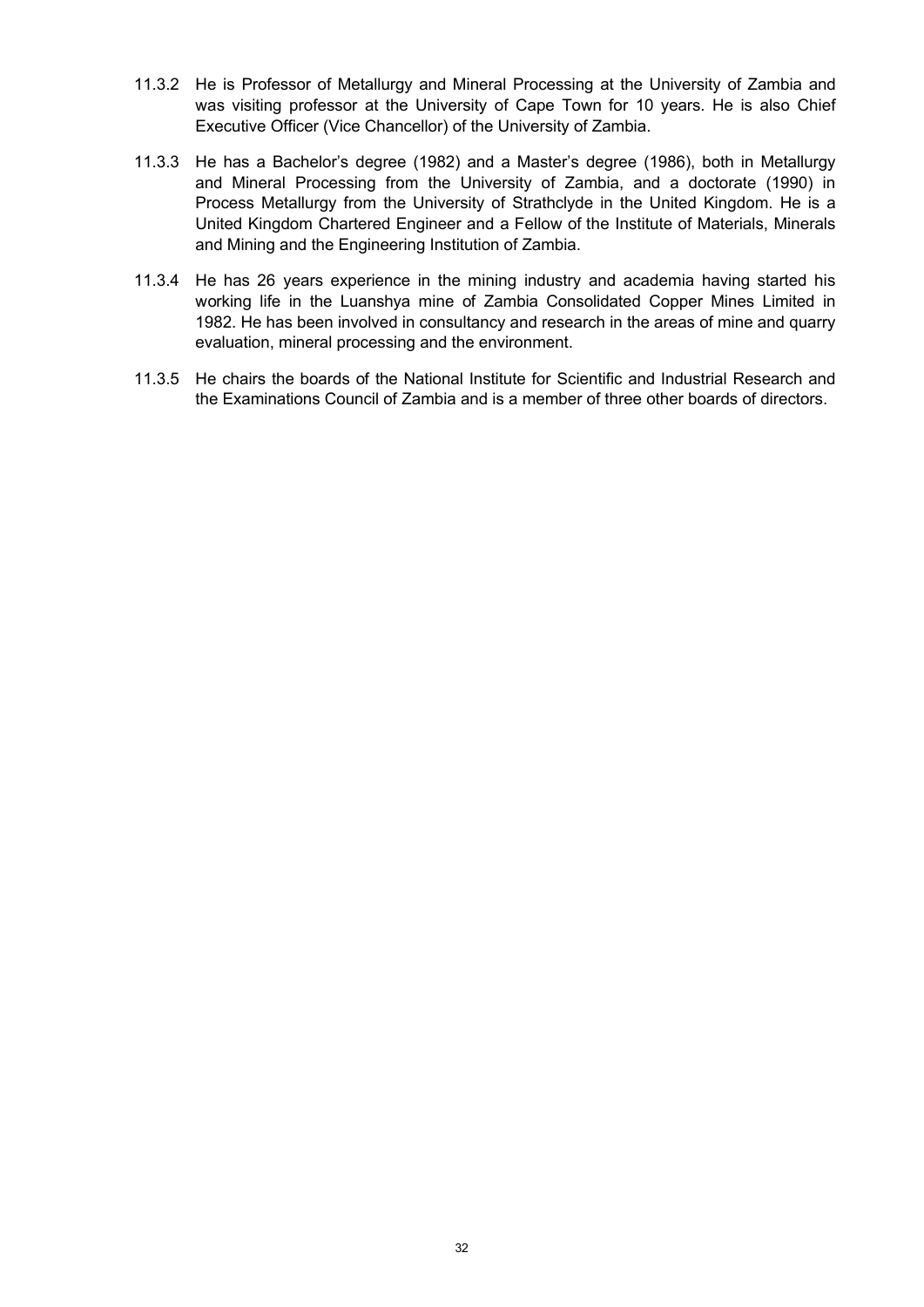# **Annexure 3**

# **TRADING HISTORY OF ZCI SHARES ON THE JSE**

Set out below is the trading history of ZCI shares on the JSE denominated in Rands and South African cents.

# **Daily**

| <b>DATE</b> | LOW     | HIGH    | <b>VOLUME</b> | <b>VALUE</b> |
|-------------|---------|---------|---------------|--------------|
|             | (cents) | (cents) |               | (Rands)      |
| 25/08/2008  | 1050    | 1070    | 52550         | 561870       |
| 22/08/2008  | 1051    | 1056    | 11000         | 115858       |
| 21/08/2008  | 1056    | 1070    | 70000         | 748412       |
| 20/08/2008  | 1080    | 1080    | 61100         | 659880       |
| 19/08/2008  |         |         | 0             | 0            |
| 18/08/2008  | 1060    | 1060    | 50            | 530          |
| 15/08/2008  |         |         | 0             | 0            |
| 14/08/2008  |         |         | 0             | 0            |
| 13/08/2008  | 1055    | 1107    | 1450          | 15655        |
| 12/08/2008  | 1090    | 1110    | 15700         | 171270       |
| 11/08/2008  | 1110    | 1110    | 45000         | 499500       |
| 08/08/2008  |         |         | ი             | ი            |
| 07/08/2008  | 1080    | 1080    | 3000          | 32400        |
| 06/08/2008  | 1059    | 1060    | 20900         | 221440       |
| 05/08/2008  |         |         | 0             | 0            |
| 04/08/2008  | 1051    | 1060    | 39700         | 419996       |
| 01/08/2008  | 1080    | 1082    | 32109         | 346903       |
| 31/07/2008  | 1125    | 1175    | 5000          | 57250        |
| 30/07/2008  | 1050    | 1050    | 53000         | 556500       |
| 29/07/2008  | 1045    | 1081    | 18040         | 190412       |
| 28/07/2008  | 1080    | 1080    | 60            | 648          |
| 25/07/2008  | 1005    | 1062    | 9141          | 96803        |

# **Monthly**

| <b>DATE</b> | LOW     | <b>HIGH</b> | <b>VOLUME</b> | <b>VALUE</b> |
|-------------|---------|-------------|---------------|--------------|
|             | (cents) | (cents)     |               | (Rands)      |
| 31/07/2008  | 980     | 1175        | 579283        | 6226856      |
| 30/06/2008  | 1100    | 1200        | 201879        | 2276697      |
| 31/05/2008  | 1015    | 1200        | 511876        | 5416539      |
| 30/04/2008  | 1080    | 1295        | 301985        | 3513562      |
| 31/03/2008  | 1080    | 1200        | 437738        | 5049787      |
| 29/02/2008  | 1000    | 1200        | 118749        | 1323669      |
| 31/01/2008  | 855     | 2895        | 476144        | 8136537      |
| 31/12/2007  | 2000    | 2490        | 41003         | 898386       |
| 30/11/2007  | 1975    | 2360        | 119356        | 2560565      |
| 31/10/2007  | 2005    | 2349        | 78998         | 1751119      |
| 30/09/2007  | 2005    | 2380        | 189000        | 4249633      |
| 31/08/2007  | 1800    | 2250        | 262111        | 5517376      |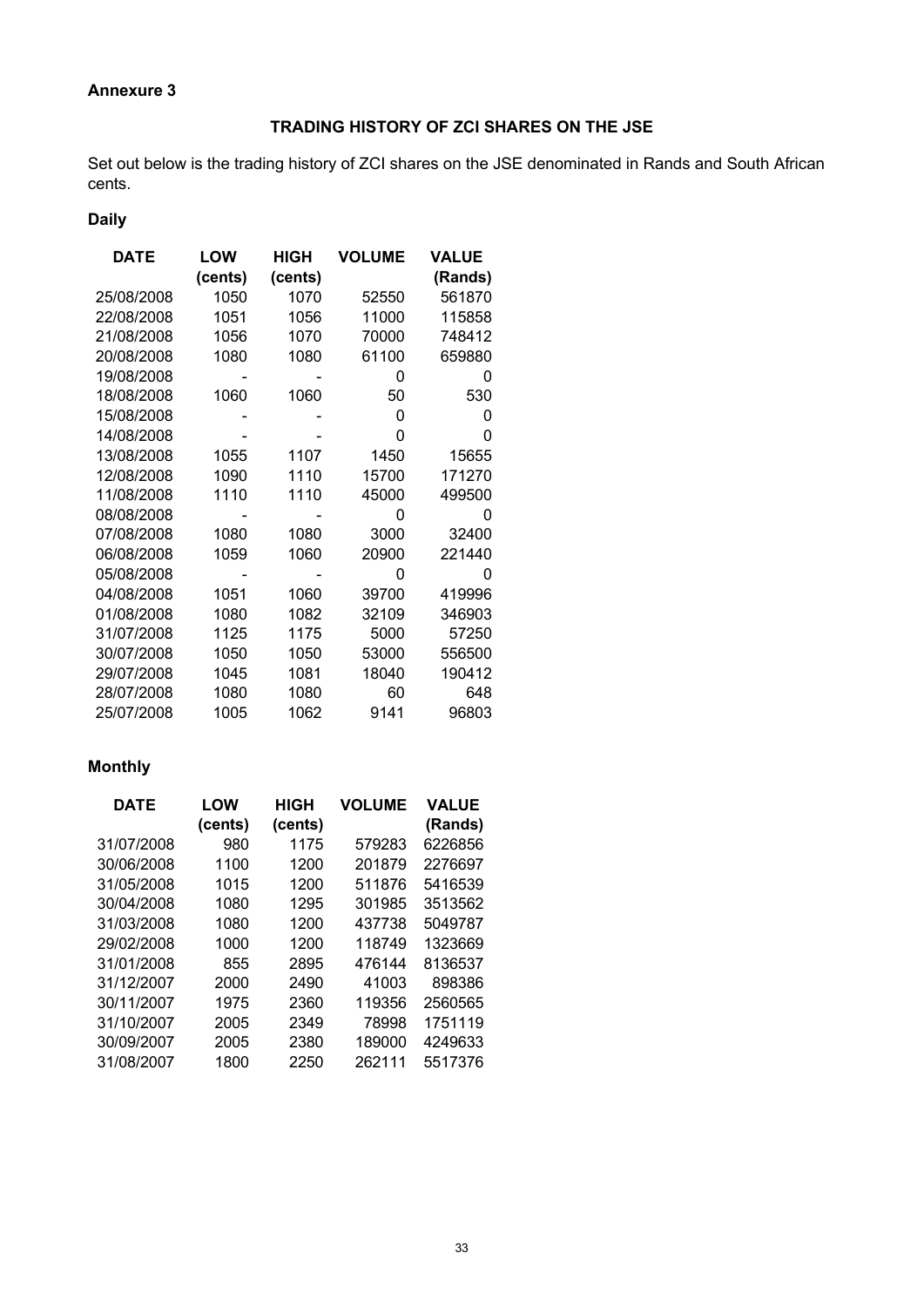# **Quarterly**

| <b>DATE</b> | <b>LOW</b> | HIGH    | <b>VOLUME</b> | <b>VALUE</b> |
|-------------|------------|---------|---------------|--------------|
|             | (cents)    | (cents) |               | (Rands)      |
| 30/09/2008  | 980        | 1175    | 931842        | 10020570     |
| 30/06/2008  | 1015       | 1295    | 1015740       | 11206798     |
| 31/03/2008  | 855        | 2895    | 1032631       | 14509993     |
| 31/12/2007  | 1975       | 2490    | 239357        | 5210070      |
| 30/09/2007  | 1800       | 2700    | 1172502       | 26244347     |
| 30/06/2007  | 1500       | 2500    | 1711613       | 33807161     |
| 31/03/2007  | 1222       | 1800    | 854772        | 14278860     |
| 31/12/2006  | 1250       | 1900    | 446151        | 7553000      |
| 30/09/2006  | 1521       | 1900    | 423976        | 7150800      |

# **Source: I-Net Bridge**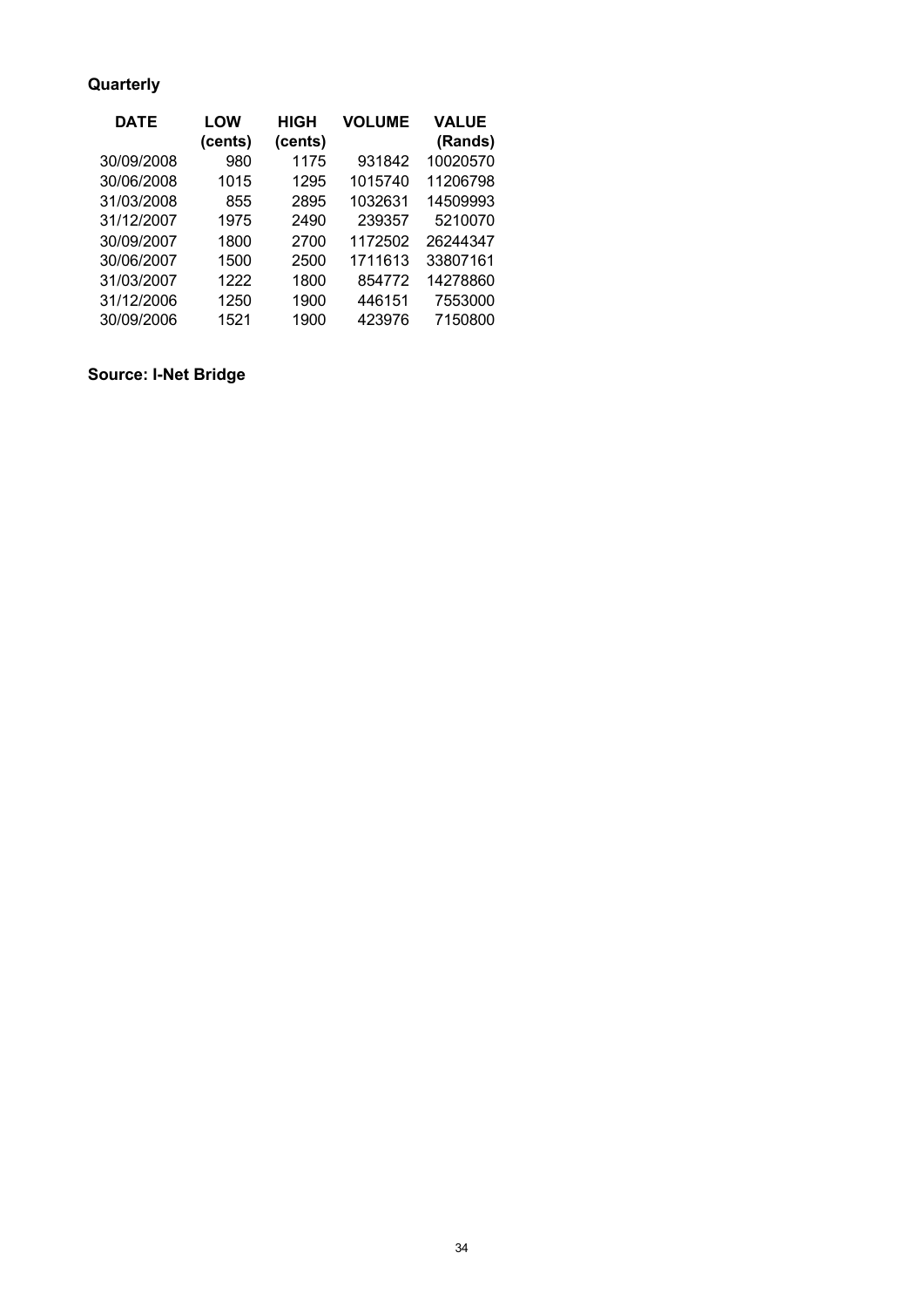## **UNAUDITED INCOME STATEMENTS AND BALANCE SHEETS**

#### 1. **INCOME STATEMENT AND BALANCE SHEET FOR PURPOSES OF COMPUTING THE OFFER CONSIDERATION:**

#### **UNAUDITED CONSOLIDATED INCOME STATEMENT FOR THE PERIOD 1 APRIL 2008 TO 31 AUGUST 2008**

*expressed in thousands of US Dollars*

|                                                                                                                                                     | <b>Unaudited</b><br>31 August<br>2008 | Audited<br>31 March<br>2008         |
|-----------------------------------------------------------------------------------------------------------------------------------------------------|---------------------------------------|-------------------------------------|
| Finance income<br>General and administration expenses<br>Income from associated company<br>Net cost arising from assets classified as held for sale | 2,143<br>(1, 318)                     | 465<br>(5,956)<br>36,268<br>(2,732) |
| Profit before taxation<br><b>Taxation</b><br>Profit for the year                                                                                    | 825<br>(57)<br>768                    | 28,045<br>(67)<br>27,978            |
| Headline earnings per ordinary share in US cents                                                                                                    | 0.61                                  | 25.62                               |
| Net profit per ordinary share in US cents                                                                                                           | 0.61                                  | 22.17                               |
| Number of ordinary shares in issue                                                                                                                  | 126, 197, 362                         | 126, 197, 362                       |

#### **UNAUDITED CONSOLIDATED BALANCE SHEET AS AT 31 AUGUST 2008**

*expressed in thousands of US Dollars*

|                                    | <b>Unaudited</b> | Audited  |
|------------------------------------|------------------|----------|
|                                    | 31 August        | 31 March |
|                                    | 2008             | 2008     |
| <b>Current assets</b>              |                  |          |
| Available for sale investment      | 12,517           | 12,322   |
| Assets classified as held for sale |                  | 205,398  |
| Accounts receivable                | 5,220            | 5,258    |
| Cash and cash equivalents          | 219,364          | 6,584    |
|                                    | 237,101          | 229,562  |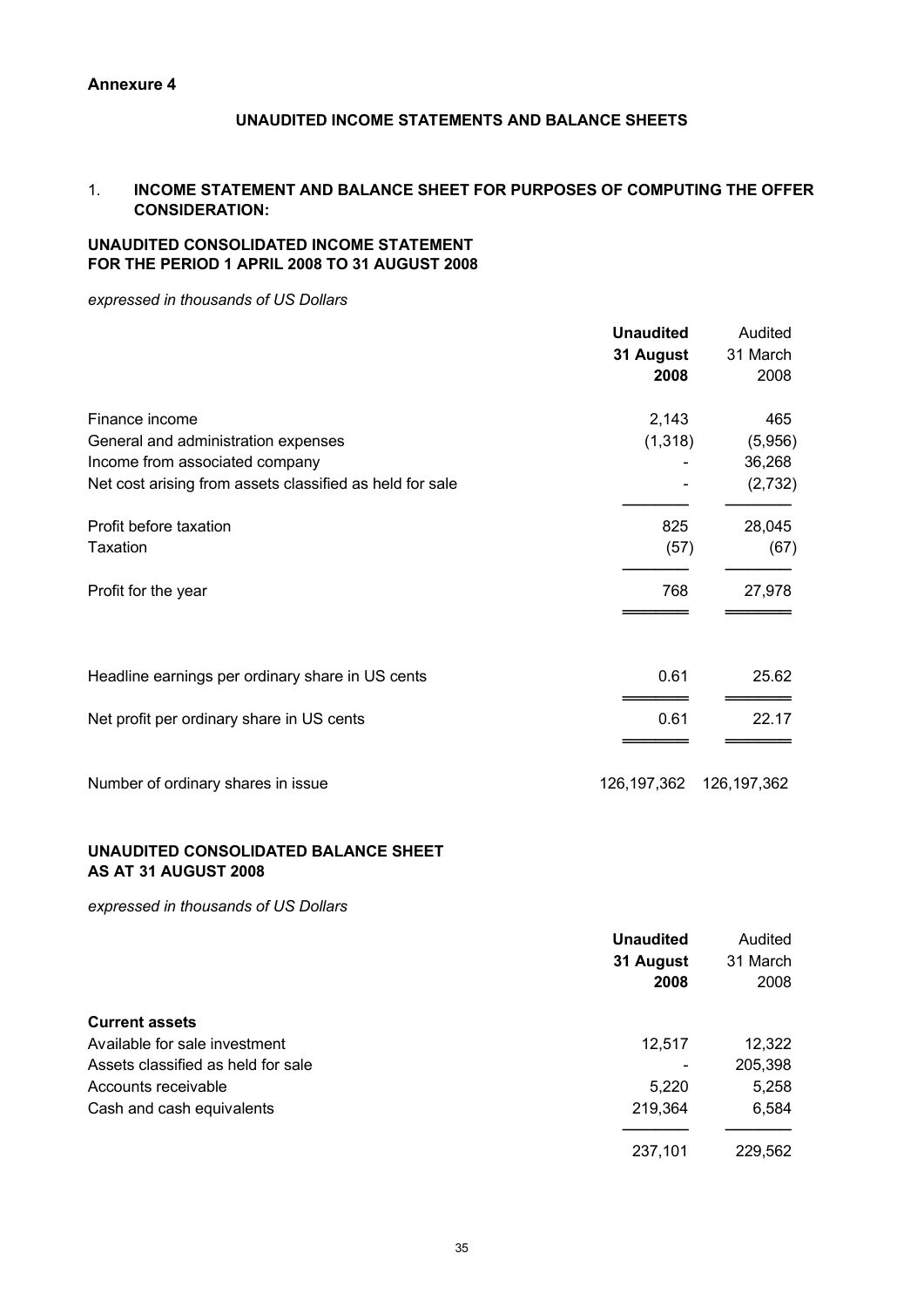| <b>Current liabilities</b><br>Accounts payable and accrued liabilities | (1,759)    | (7, 296)   |
|------------------------------------------------------------------------|------------|------------|
|                                                                        |            |            |
| Net current assets                                                     | 235,342    | 222,266    |
| Total assets less current liabilities                                  | 235,342    | 222,266    |
| Net assets                                                             | 235,342    | 222,266    |
| Capital and reserves                                                   |            |            |
| Capital                                                                | 334,547    | 334,547    |
| <b>Revaluation reserve</b>                                             | 897        | 702        |
| Amounts recognised directly in equity relating to                      |            |            |
| assets classified as held for sale                                     |            | (12, 113)  |
| Accumulated deficit                                                    | (100, 102) | (100, 870) |
| Shareholders' equity                                                   | 235,342    | 222,266    |
| Net asset value per ordinary share in US cents                         | 186.48     | 179.58     |
|                                                                        |            |            |

#### **Notes:**

#### 1. **Accounting policies**

This income statement and balance sheet were prepared in accordance with International Financial Reporting Standards ("IFRS") and must be read together with the company's last annual audited financial statements for the year ended 31 March 2008, which are available on the company's website.

The company has applied the same accounting policies as described in the consolidated financial statements for the year ended 31 March 2008.

#### 2. **Finance income**

|                                                                                                                                                    | 31 Aug 2008                              | 31 March 2008 |
|----------------------------------------------------------------------------------------------------------------------------------------------------|------------------------------------------|---------------|
| Interest income on cash and cash equivalents<br>Interest income on accounts receivable<br>Unwinding of discount on deferred purchase consideration | 2.028<br>115<br>$\overline{\phantom{m}}$ | 135<br>330    |
|                                                                                                                                                    | 2.143                                    | 465           |

#### 3. **General and administrative expenses**

General and administrative expenses for the year ended 31 March 2008 included ordinary operating costs as well as costs relating to the arbitration proceedings related to the sale of the company's stake in Konkola Copper Mines Plc. The period to 31 August 2008 includes an estimate of US\$580,000 for the costs of this circular and the offer, in addition to ordinary operating expenses.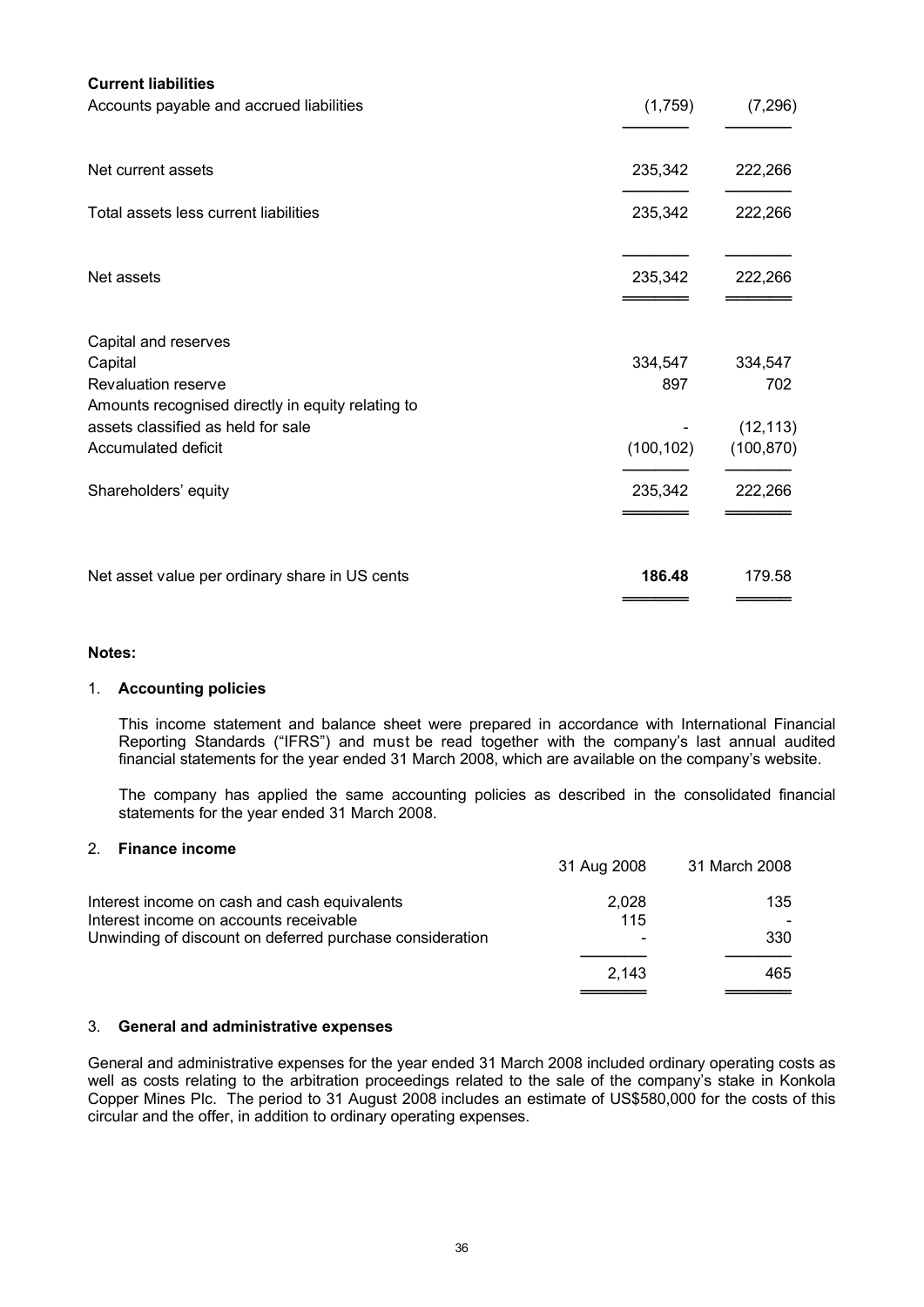#### 4. **Income from associated company**

With effect from 30 September 2007, the investment in Konkola met the criteria to be classified as held for sale in accordance with IFRS 5. From that date, it was no longer considered to be an associated company, and equity accounting was discontinued.

#### 5. **Net cost arising from assets classified as held for sale**

|                                                        | 31 Aug 2008 | 31 March 2008 |
|--------------------------------------------------------|-------------|---------------|
| Dividend income                                        |             | 1.629         |
| Negative fair value of derivative financial instrument |             | (4,361)       |
| Disposal of assets classified as held for sale         | -           |               |
|                                                        |             |               |
|                                                        |             | (2,732)       |
|                                                        |             |               |

#### 6. **Available for sale investment**

The investment represents investments in an equity mutual fund. The fair value for available for sale investments is based on dealer price quotations. Gains and losses arising from changes in the fair value are recognized directly in equity until the security is disposed of or is determined to be impaired, at which time the cumulative gain or loss previously recognized in equity is included in the net profit and loss for the period.

#### 7. **Assets classified as held for sale**

Vedanta settled it's obligations under the terms of the Vedanta call option deed with an effective date of 9 April 2008. The 28.4% equity investment in Konkola was transferred to Vedanta on that date in exchange for the cash receipt of the exercise price of Vedanta's call option, US\$213,150,000.

#### 8. **Cash and cash equivalents**

The increase in cash is the result of the receipt of the Vedanta call option exercise prices (see note 7), interest earned on cash deposits and cash equivalents, less payment of operating expenses.

#### 9. **Accounts payable and accrued liabilities**

The decrease of US\$5,537,000 is the sum of the net reduction in creditors and accrued expenses, and the settlement of the liability derivative financial instrument of US\$4,361,000.

#### 2. **UNAUDITED PRO FORMA INCOME STATEMENT AND BALANCE SHEET USED FOR DETERMINING PRO FORMA FINANCIAL EFFECTS ASSUMING 30% ACCEPTANCE OF THE OFFER:**

The unaudited pro forma income statement and balance sheet below, used to prepare the pro forma financial effects set out in this circular, are the responsibility of the directors and have been prepared for illustrative purposes only to provide information about how the offer may impact shareholders and because of their nature may not give a fair reflection of the company's financial position, changes in equity, results of operations or cash-flows after implementation of the offer, or of the company's future earnings. Due to the inherent uncertainty regarding the exact level of acceptance of the offer, the directors have prepared the below effects calculations assuming either 30% acceptance or 70% acceptance of the offer.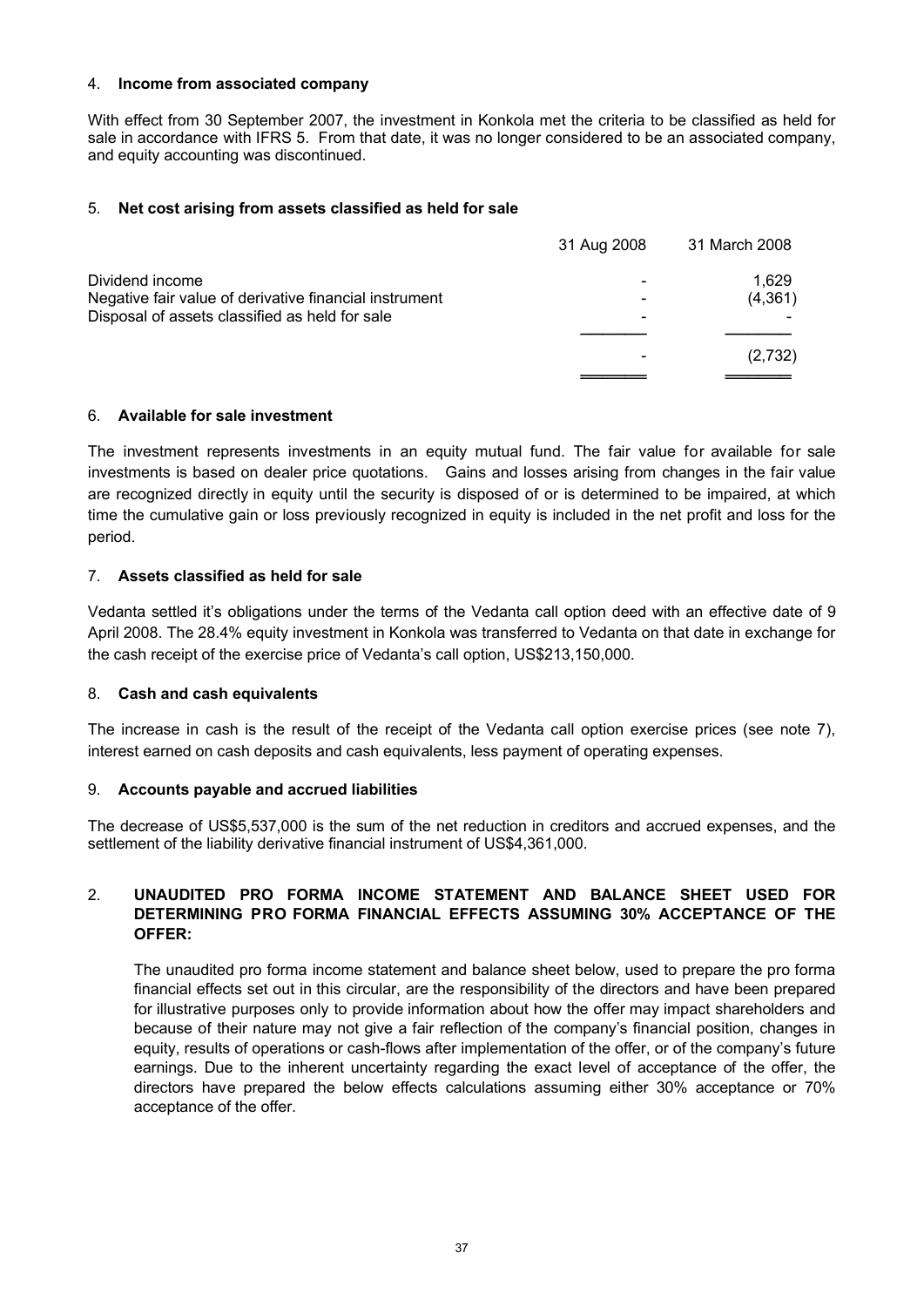#### **UNAUDITED PRO FORMA CONSOLIDATED INCOME STATEMENT FOR THE PERIOD ENDED 31 MARCH 2008**

*expressed in thousands of US Dollars*

|                                                                            | <b>After</b> | <b>Before</b> |
|----------------------------------------------------------------------------|--------------|---------------|
|                                                                            | the offer    | the offer     |
|                                                                            | Pro forma    | Audited       |
|                                                                            | 31 March     | 31 March      |
|                                                                            | 2008         | 2008          |
| Finance income                                                             | 465          | 465           |
| General and administration expenses note 1                                 | (6, 536)     | (5,956)       |
| Income from associated company                                             | 36,268       | 36,268        |
| Net income / (cost) arising from assets classified as held for sale note 2 | 1,629        | (2,732)       |
| Net loss on sale of assets classified as held for sale note 2              | (4, 361)     |               |
| Profit before taxation                                                     | 27,465       | 28,045        |
| <b>Taxation</b>                                                            | (67)         | (67)          |
| Profit for the year                                                        | 27,398       | 27,978        |
|                                                                            |              |               |
| Headline earnings per ordinary share in US cents                           | 34.11        | 25.62         |
| Net profit per ordinary share in US cents                                  | 31.01        | 22.17         |
| Number of ordinary shares in issue                                         | 88,338,153   | 126, 197, 362 |

## **UNAUDITED PRO FORMA CONSOLIDATED BALANCE SHEET AS AT 31 MARCH 2008**

*expressed in thousands of US Dollars*

|                                                         | <b>After</b> | <b>Before</b> |
|---------------------------------------------------------|--------------|---------------|
|                                                         | the offer    | the offer     |
|                                                         | Pro forma    | Audited       |
|                                                         | 31 March     | 31 March      |
|                                                         | 2008         | 2008          |
| <b>Current assets</b>                                   |              |               |
| Available for sale investment                           | 12,322       | 12,322        |
| Assets classified as held for sale note 2               |              | 205,398       |
| Accounts receivable                                     | 5,258        | 5,258         |
| Cash and cash equivalents note 2, note 3                | 149,134      | 6,584         |
|                                                         | 166,714      | 229,562       |
| <b>Current liabilities</b>                              |              |               |
| Accounts payable and accrued liabilities note 1, note 2 | (3, 515)     | (7, 296)      |
|                                                         |              |               |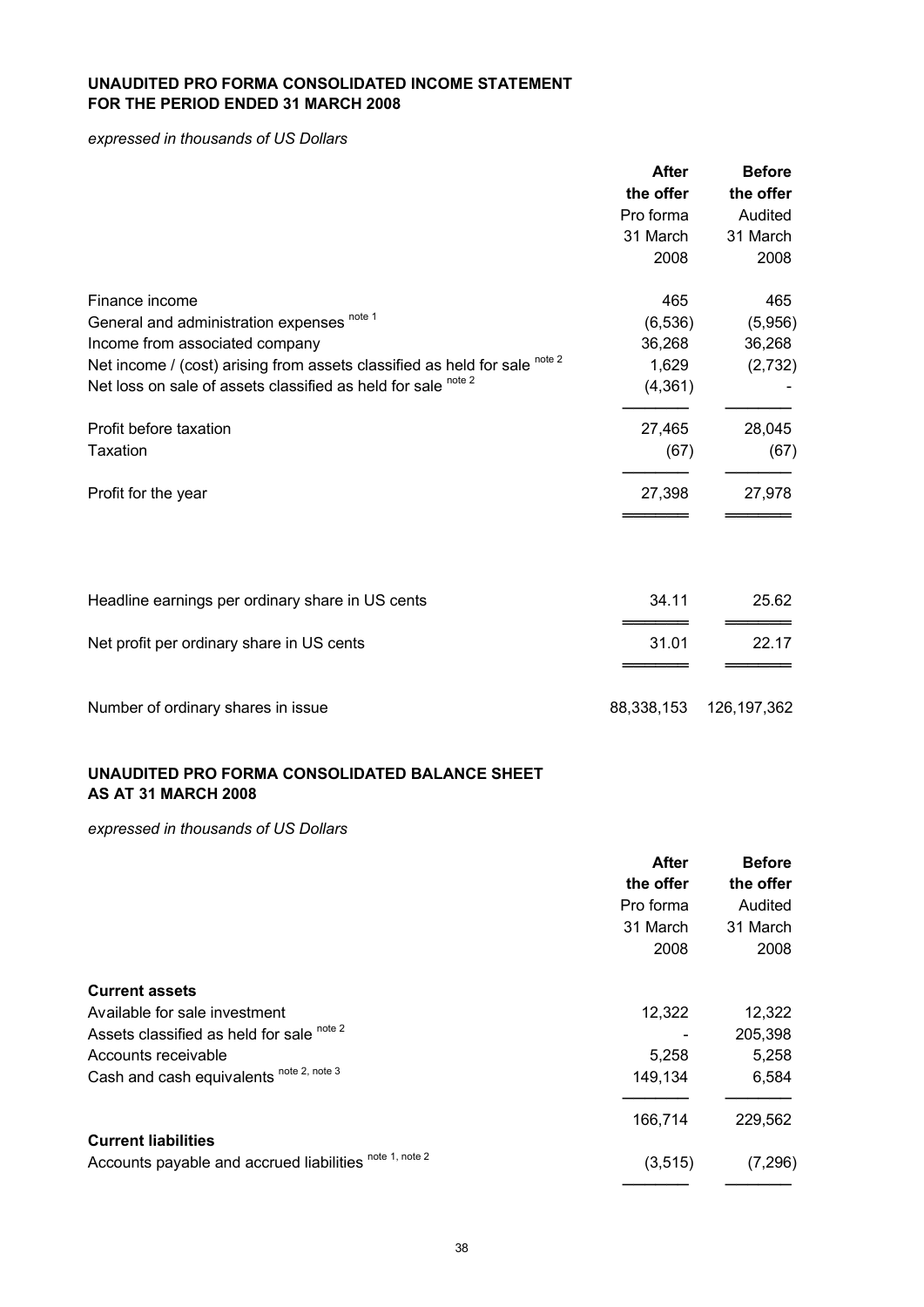| Net current assets                                | 163,199    | 222,266    |
|---------------------------------------------------|------------|------------|
| <b>Total assets less current liabilities</b>      | 163,199    | 222,266    |
| <b>Net assets</b>                                 | 163,199    | 222,266    |
| <b>Capital and reserves</b>                       |            |            |
| Capital <sup>note 3</sup>                         | 263,947    | 334,547    |
| Revaluation reserve                               | 702        | 702        |
| Amounts recognised directly in equity relating to |            |            |
| assets classified as held for sale note 2         |            | (12, 113)  |
| Accumulated deficit                               | (101, 450) | (100, 870) |
| Shareholders' equity                              | 163,199    | 222,266    |
| Net asset value per ordinary share in US cents    | 184.74     | 179.58     |

#### **Notes:**

1. General and administrative expenses, as well as accounts payable and accrued liabilities, are increased to include an estimate of US\$580,000 (see page 17 of this circular) for costs of the offer and this circular.

═════════<br>══════════

- 2. The audited 31 March 2008 results before the offer included the negative fair value of the derivative financial instrument of US\$4,361,000, which was computed as the difference between the exercise price of the Vedanta call option of US\$213,150,000 less the carrying cost of the assets classified as held for sale of USD 205,398,000 and amounts recognised directly in equity relating to assets classified as held for sale of USD 12,113,000. For this pro forma presentation, the carrying cost of assets classified as held for sale, amounts recognised directly in equity relating to asset classified as held for sale, and current liabilities arising from negative value of derivative financial instrument were reduced; while cash was increased for the receipt of the Vedanta call option exercise price.
- 3. Capital, as well as cash and cash equivalents, are reduced by US\$70,600,000 paid to shareholders for the repurchase and cancellation of 37,859,209 ZCI shares in respect of which shareholders are assumed to have accepted the offer at a price of US cents 186.48.

#### **Assumptions:**

For the purposes of computing the pro forma basic and headline earnings per share, it was assumed that:

- (a) the offer was effected on 1 April 2008 (this date was used instead of 1 April 2007 due to the change in accounting presentation by the company during that financial year);
- (b) a total of 37,859,209 shares (30% of the current issued share capital) were repurchased for an aggregate consideration of US\$70,600,000;
- (c) estimated costs of US\$580,000 relating to the offer were incurred;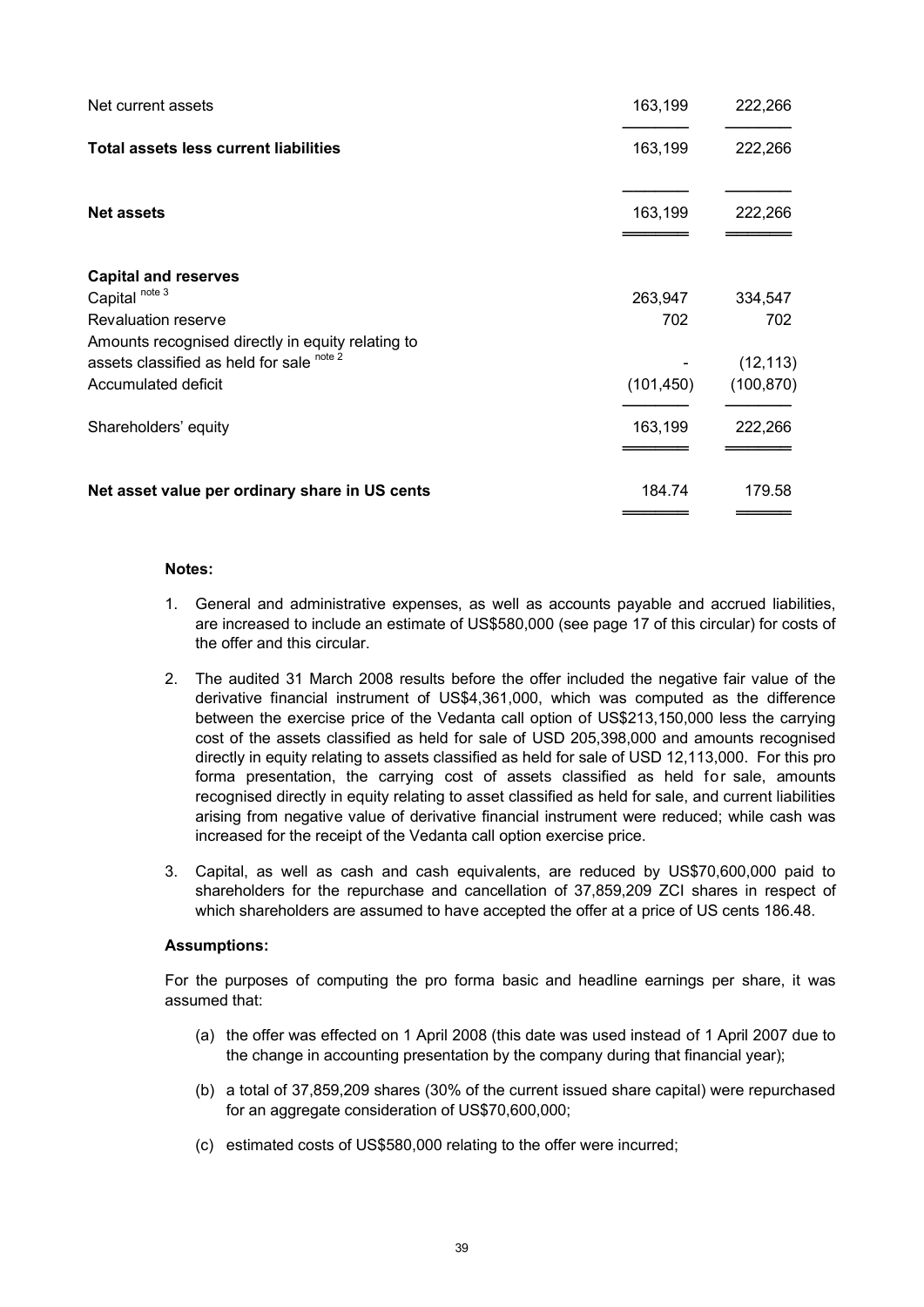- (d) the proceeds received by ZCI from the sale of the shareholding in Konkola Copper Mines Plc ("Konkola") (US\$213,150,000) were used to fund the offer consideration; and
- (e) all US\$ amounts are rounded to the nearest thousand.

For the purposes of computing the pro forma net asset value, it was assumed that:

- (a) the offer was effected on 31 March 2008;
- (b) a total of 37,859,209 shares (30% of the current issued share capital) were repurchased for an aggregate consideration of US\$70,600,000;
- (c) estimated costs of US\$580,000.00 relating to the offer were incurred;
- (d) the proceeds from the sale of the shareholding in Konkola (US\$213,150,000) were received on 31 March 2008; and
- (e) all US\$ amounts are rounded to the nearest thousand.

#### 3. **UNAUDITED PRO FORMA INCOME STATEMENT AND BALANCE SHEET USED FOR DETERMINING PRO FORMA FINANCIAL EFFECTS ASSUMING 70% ACCEPTANCE OF THE OFFER:**

The unaudited pro forma income statement and balance sheet below, used to prepare the pro forma financial effects set out in this circular, are the responsibility of the directors and have been prepared for illustrative purposes only to provide information about how the offer may impact shareholders and because of their nature may not give a fair reflection of the company's financial position, changes in equity, results of operations or cash-flows after implementation of the offer, or of the company's future earnings. Due to the inherent uncertainty regarding the exact level of acceptance of the offer, the directors have prepared the below effects calculations assuming either 30% acceptance or 70% acceptance of the offer.

#### **UNAUDITED PRO FORMA CONSOLIDATED INCOME STATEMENT FOR THE PERIOD ENDED 31 MARCH 2008**

*expressed in thousands of US Dollars*

|                                                                            | <b>After</b> | <b>Before</b> |
|----------------------------------------------------------------------------|--------------|---------------|
|                                                                            | the offer    | the offer     |
|                                                                            | Pro forma    | Audited       |
|                                                                            | 31 March     | 31 March      |
|                                                                            | 2008         | 2008          |
| Finance income                                                             | 465          | 465           |
| General and administration expenses note 1                                 | (6, 536)     | (5,956)       |
| Income from associated company                                             | 36,268       | 36,268        |
| Net income / (cost) arising from assets classified as held for sale note 2 | 1,629        | (2,732)       |
| Net loss on sale of assets classified as held for sale note 2              | (4, 361)     |               |
| Profit before taxation                                                     | 27,465       | 28,045        |
| Taxation                                                                   | (67)         | (67)          |
| Profit for the year                                                        | 27,398       | 27,978        |
| Headline earnings per ordinary share in US cents                           | 79.58        | 25.62         |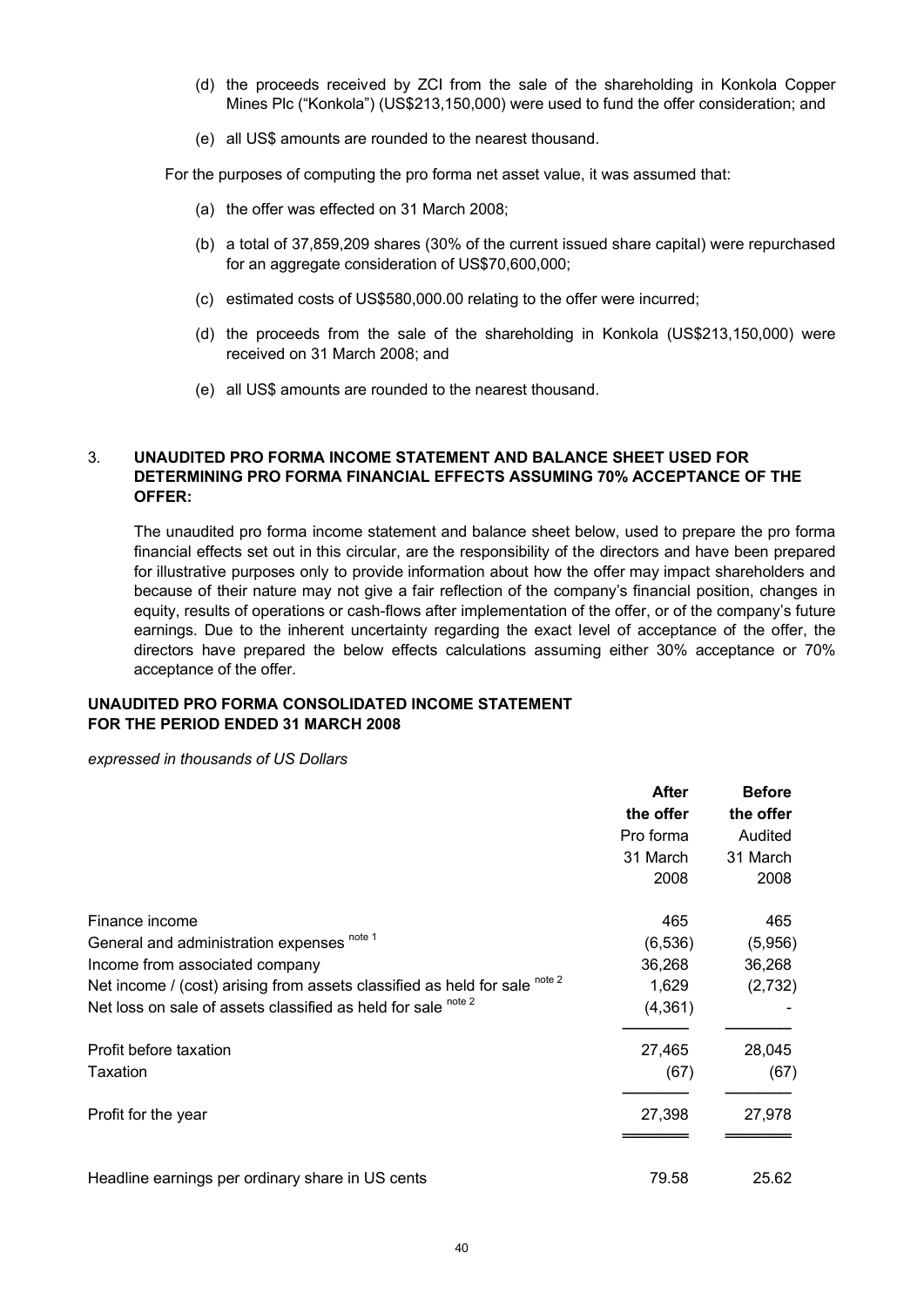| Net profit per ordinary share in US cents | 72.37      | 22.17       |
|-------------------------------------------|------------|-------------|
| Number of ordinary shares in issue        | 37.859.209 | 126,197,362 |

# **UNAUDITED PRO FORMA CONSOLIDATED BALANCE SHEET AS AT 31 MARCH 2008**

*expressed in thousands of US Dollars*

|                                                         | <b>After</b> | <b>Before</b> |
|---------------------------------------------------------|--------------|---------------|
|                                                         | the offer    | the offer     |
|                                                         | Pro forma    | Audited       |
|                                                         | 31 March     | 31 March      |
|                                                         | 2008         | 2008          |
| <b>Current assets</b>                                   |              |               |
| Available for sale investment                           | 12,322       | 12,322        |
| Assets classified as held for sale note 2               |              | 205,398       |
| Accounts receivable                                     | 5,258        | 5,258         |
| Cash and cash equivalents note 2, note 3                | 55,001       | 6,584         |
|                                                         |              |               |
|                                                         | 72,581       | 229,562       |
| <b>Current liabilities</b>                              |              |               |
|                                                         |              |               |
| Accounts payable and accrued liabilities note 1, note 2 | (3, 515)     | (7, 296)      |
|                                                         |              |               |
| Net current assets                                      | 69,066       | 222,266       |
| Total assets less current liabilities                   | 69,066       | 222,266       |
| Net assets                                              | 69,066       | 222,266       |
|                                                         |              |               |
| <b>Capital and reserves</b>                             |              |               |
| Capital <sup>note 3</sup>                               | 169,814      | 334,547       |
| Revaluation reserve                                     | 702          | 702           |
| Amounts recognised directly in equity relating to       |              |               |
| assets classified as held for sale note 2               |              | (12, 113)     |
|                                                         |              |               |
| Accumulated deficit                                     | (101, 450)   | (100, 870)    |
| Shareholders' equity                                    | 69,066       | 222,266       |
|                                                         |              |               |
| Net asset value per ordinary share in US cents          | 182.43       | 179.58        |
|                                                         |              |               |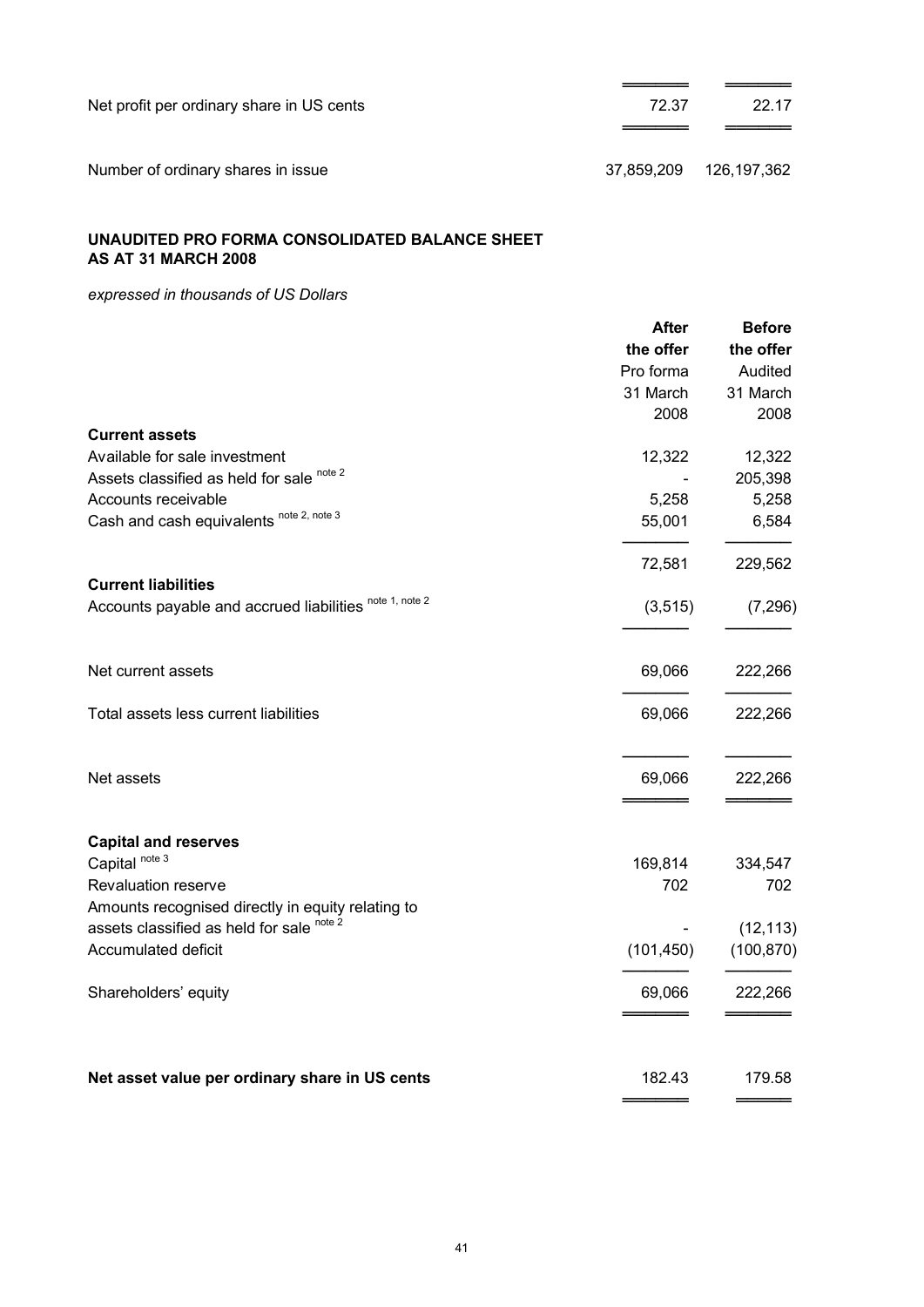#### **Notes:**

- 1. General and administrative expenses, as well as accounts payable and accrued liabilities, are increased to include an estimate of US\$580,000 (see page 17 of this circular) for costs of the offer and this circular.
- 2. The audited 31 March 2008 results before the offer included the negative fair value of the derivative financial instrument of US\$4,361,000, which was computed as the difference between the exercise price of the Vedanta call option of US\$213,150,000 less the carrying cost of the assets classified as held for sale of US\$205,398,000 and amounts recognised directly in equity relating to assets classified as held for sale of US\$12,113,000. For this pro forma presentation, the carrying cost of assets classified as held for sale, amounts recognised directly in equity relating to asset classified as held for sale, and current liabilities arising from negative value of derivative financial instruments were reduced; while cash was increased for the receipt of the Vedanta call option exercise price.
- 3. Capital, as well as cash and cash equivalents, are reduced by US\$164,733,000 paid to shareholders for the repurchase and cancellation of 88,338,153 ZCI shares in respect of which shareholders are assumed to have accepted the offer at a price of US cents 186.48.

#### **Assumptions:**

For the purposes of computing the pro forma basic and headline earnings per share, it was assumed that:

- (a) the offer was effected on 1 April 2008 (this date was used instead of 1 April 2007 due to the change in accounting presentation by the company during that financial year);
- (b) a total of 88,338,153 shares (70% of the current issued share capital) were repurchased for an aggregate consideration of US\$164,733,000;
- (c) estimated costs of US\$580,000 relating to the offer were incurred;
- (d) the proceeds received by ZCI from the sale of the shareholding in Konkola (US\$213,150,000) were used to fund the offer consideration; and
- (e) all US\$ amounts are rounded to the nearest thousand.

For the purposes of computing the pro forma net asset value, it was assumed that:

- (a) the offer was effected on 31 March 2008;
- (b) a total of 88,338,153 shares (70% of the current issued share capital) were repurchased for an aggregate consideration of US\$164,733,000;
- (c) estimated costs of US\$580,000.00 relating to the offer were incurred;
- (d) the proceeds from the sale of the shareholding in Konkola (US\$213,150,000) were received on 31 March 2008; and
- (e) all US\$ amounts are rounded to the nearest thousand.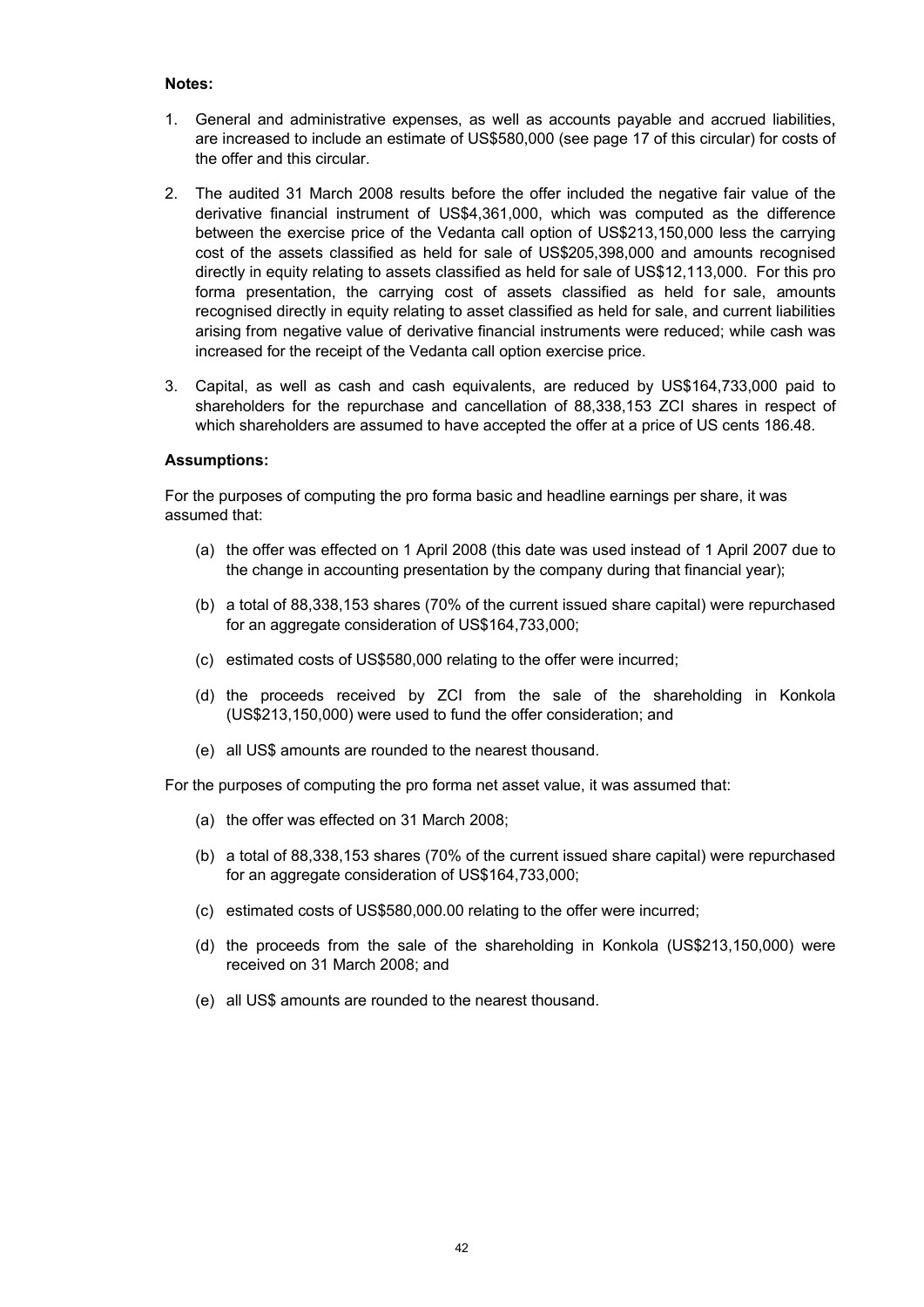#### **Annexure 5**

#### **SOUTH AFRICAN EXCHANGE CONTROL REGULATIONS**

#### **Note: The following provisions only apply to shareholders who are recorded on the South African register, either in their own name or through an intermediary.**

The following is a summary of the South African Exchange Control Regulations insofar as they may have application to shareholders who are recorded on the South African register on the record date. In the event of any doubt, shareholders are advised to consult their professional advisers as soon as possible.

#### 1. **Residents of the common monetary area**

For all shareholders whose addresses are within the common monetary area and whose documents of title or accounts have not been restrictively endorsed in terms of the South African Exchange Control Regulations, the offer consideration will be freely paid in accordance with the "Action Required by Shareholders" section of this circular.

#### 2. **Emigrants from the common monetary area**

In the case of shareholders who are emigrants from the common monetary area, the offer consideration will:

- 2.1 in the case of certificated shareholders whose documents of title have been restrictively endorsed under the South African Exchange Control Regulations, be forwarded to their authorised dealer in foreign exchange in South Africa controlling such shareholder's blocked assets in terms of the South African Exchange Control Regulations. If details of their authorised dealer are not provided to the transfer secretaries, the offer consideration will be held by ZCI for the benefit of the certificated shareholders concerned pending receipt of the necessary information or instructions. No interest will accrue or be paid on the offer consideration so held; or
- 2.2 in the case of dematerialised shareholders, be credited to the bank account of the shareholders' CSDP or broker which shall arrange for the same to be credited directly to the shareholders' blocked Rand bank accounts held by the shareholders' authorised dealers and held to the order of the shareholders' authorised dealers in foreign exchange in South Africa.

#### 3. **All other non-residents of the common monetary area**

The offer consideration accruing to non-resident shareholders whose addresses recorded in the register are outside the common monetary area and who are not emigrants from the common monetary area will:

- 3.1 in the case of certificated shareholders whose documents of title have been restrictively endorsed under the South African Exchange Control Regulations, be posted to the addresses of the non-resident shareholders concerned recorded on the register on the record date; or
- 3.2 in the case of dematerialised shareholders, be credited by their duly appointed CSDP or broker directly to the accounts nominated by the shareholders in terms of the provisions of the custody agreement with their CSDP or broker.

The South African Exchange Control Regulations define the common monetary area as South Africa, the Republic of Namibia and the Kingdoms of Swaziland and Lesotho.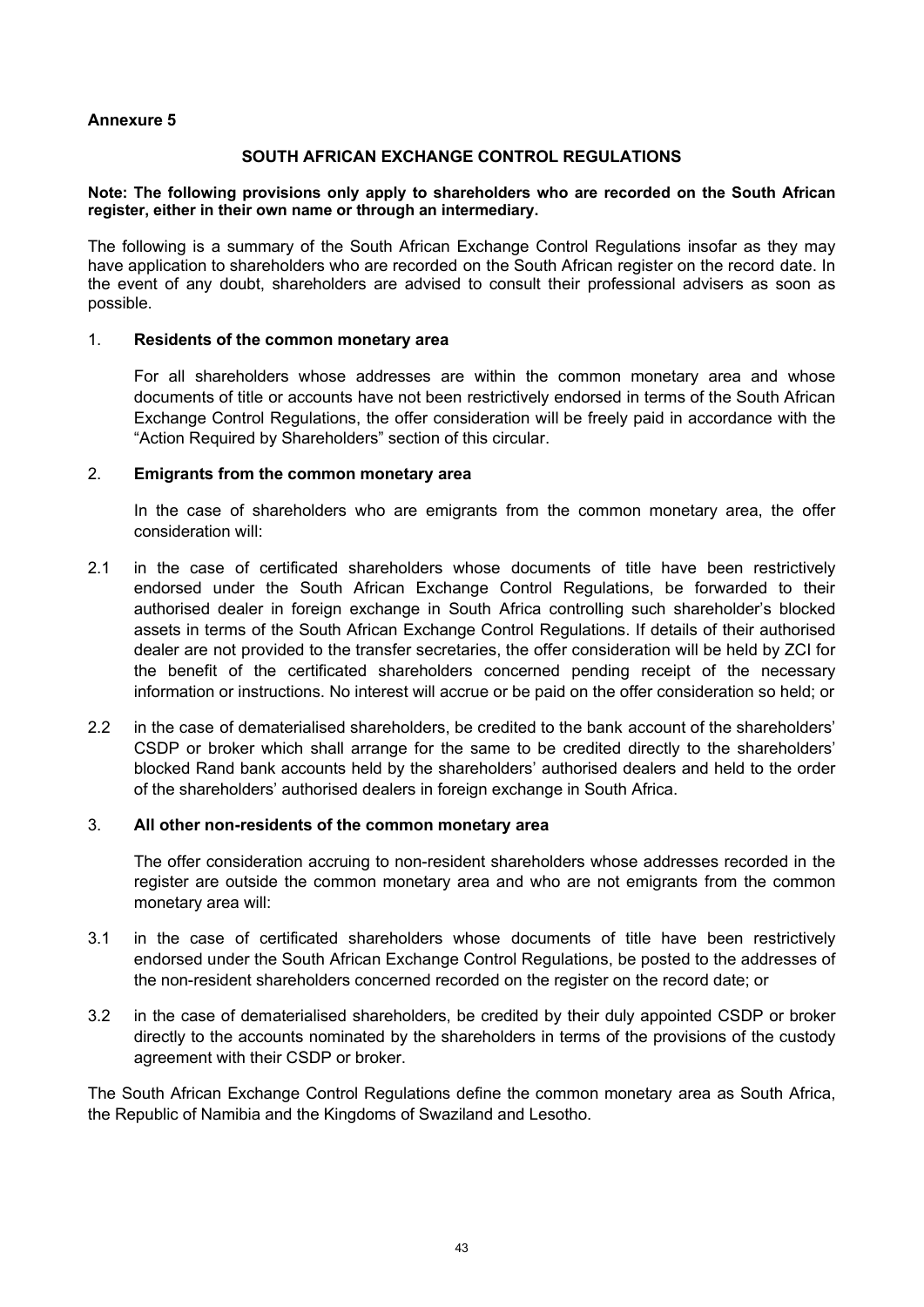#### **Notice of special general meeting**

**NOTICE IS HEREBY GIVEN** that a special general meeting of the shareholders of the Company will be held at Hotel Novotel, 35 rue du Laboratoire, Luxembourg, on Wednesday 24 September at 11h30 (Central European time) (or 10 minutes after the conclusion of the annual general meeting of the Company convened for 11h00, whichever is the later), for the purpose of considering and, if deemed fit, passing, with or without modification, the following resolutions:

1. "The Company is authorised, as a specific approval required in terms of the Listings Requirements of the JSE Limited, to purchase such number of ordinary shares in the Company at a price of 186.48 United States cents per share from those shareholders who elect to tender their shares for sale, pursuant to the offer contained in the circular to shareholders dated 2 September 2008."

In terms of the Listings Requirements of the JSE Limited, resolution 1 must be passed by a majority of not less than three-fourths of the members of the Company voting in person or by proxy and entitled to vote at the meeting.

2. "Resolved as an extraordinary resolution that Bye-Law 74 of the Company is hereby deleted and replaced with the following new Bye-Law 74, as follows:

'Subject as hereinafter provided the directors shall be not less than four nor more than eight in number.'"

The effect of resolution 2 is to increase the maximum number of directors capable of appointment from four to eight. This resolution must be passed by a majority of not less than three-fourths of the members of the Company voting in person or by proxy and entitled to vote at the meeting.

- 3. "The company hereby appoints Mr MM du Toit as a director of the Company."
- 4. "The company hereby appoints Mr EN Hamuwele as a director of the Company."
- 5. "The company hereby appoints Professor S Simukanga as a director of the Company."

Resolutions 3, 4 and 5 are each subject to the condition that resolution 2 is duly passed.

#### **SEE NOTES OVERLEAF**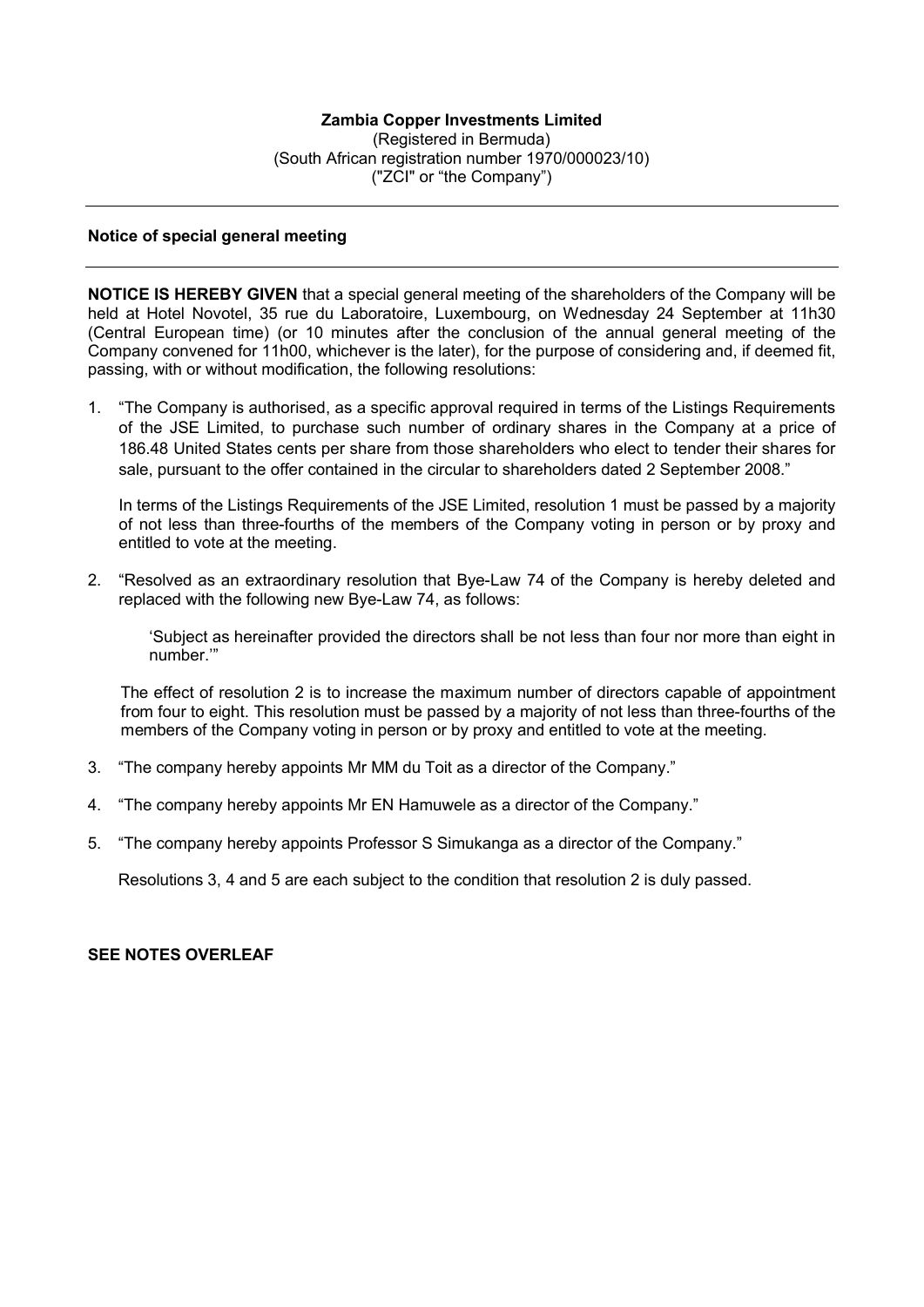#### **VOTING AND PROXIES**

Shareholders who have not dematerialised their shares or who have dematerialised their shares with "own name" registration are entitled to attend and vote at the special general meeting and are entitled to appoint a proxy or proxies to attend, speak and vote in their stead. Proxies are not required to be shareholders of the Company. Forms of proxy should be forwarded to reach the Company's transfer secretaries by 11h30 South African and Central European time on Monday 22 September 2008 at the following addresses:

#### **In South Africa:**

#### **In the United Kingdom:**

Computershare Investor Services (Proprietary) Limited 70 Marshall Street, Johannesburg 2001, or P O Box 61051, Marshalltown, 2107

Computershare Investor Services PLC The Pavilions, Bridgwater Road Bristol BS99 6ZY

On a show of hands, every member of the Company present in person or represented by proxy shall have one vote only. On a poll, every member shall have one vote for every share held in the Company by such member.

Shareholders who have dematerialised their shares, other than those shareholders who have dematerialised their shares with "own name" registration, should contact their CSDP or broker in the manner and time stipulated in their agreement:

- to furnish them with their voting instructions; and
- in the event that they wish to attend the special general meeting, to obtain the necessary letter of representation to do so.

A form of proxy is enclosed with the circular to which this notice of special general meeting is attached.

By order of the board of directors

**Mr J Kleynhans** *Secretary*

2 September 2008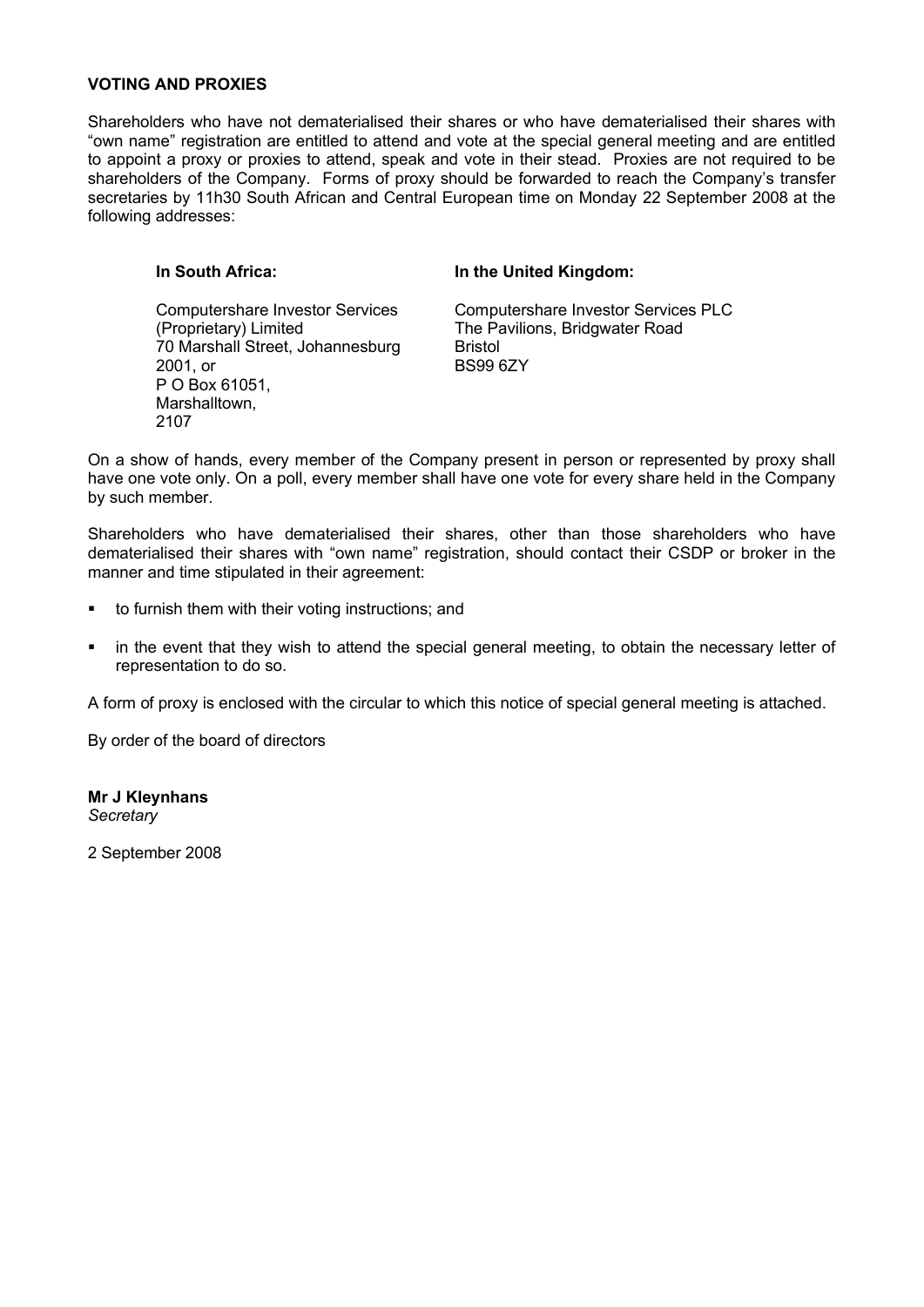#### **Form of proxy**

**For use by shareholders at the special general meeting to be held on Wednesday 24 September 2008 at** Hotel Novotel, 35 rue du Laboratoire, Luxembourg at 11h30 (Central European time) (or 10 minutes after the conclusion of the annual general meeting of the Company convened for 11h00, whichever is the later).

| I/we (full name)      |                                   |
|-----------------------|-----------------------------------|
| of (address)          |                                   |
| being the holder/s of | ZCI shares, appoint (see note 1): |
| 1                     | or failing such person,           |
| $\mathcal{P}$         | or failing such person,           |

3. the chairperson of the general meeting,

as, my/our proxy to act for me/us and on my/our behalf at the special general meeting which will be held for the purpose of considering, and if deemed fit, passing, with or without modification, the resolutions to be proposed thereat and at any adjournment thereof, and to vote for and/or against such resolutions and/or abstain from voting in respect of the ordinary shares registered in my/our name/s, in accordance with the following instructions (see note 2):

|                                                                                     | Number of votes (one vote per share) |                |                |
|-------------------------------------------------------------------------------------|--------------------------------------|----------------|----------------|
|                                                                                     | For                                  | <b>Against</b> | <b>Abstain</b> |
| <b>Resolution number 1</b><br>(approval of repurchase offer)                        |                                      |                |                |
| <b>Resolution number 2</b><br>(increase of maximum number of<br>directors)          |                                      |                |                |
| <b>Resolution number 3</b><br>(appointment of Mr MM du Toit as<br>director)         |                                      |                |                |
| <b>Resolution number 4</b><br>(appointment of Mr EN Hamuwele<br>as director)        |                                      |                |                |
| <b>Resolution number 5</b><br>(appointment of Professor S<br>Simukanga as director) |                                      |                |                |

Signed at  $(place)$  on  $(2008)$ 

**Signature** 

Assisted by me (where applicable)

**Please read the notes on the reverse side hereof.**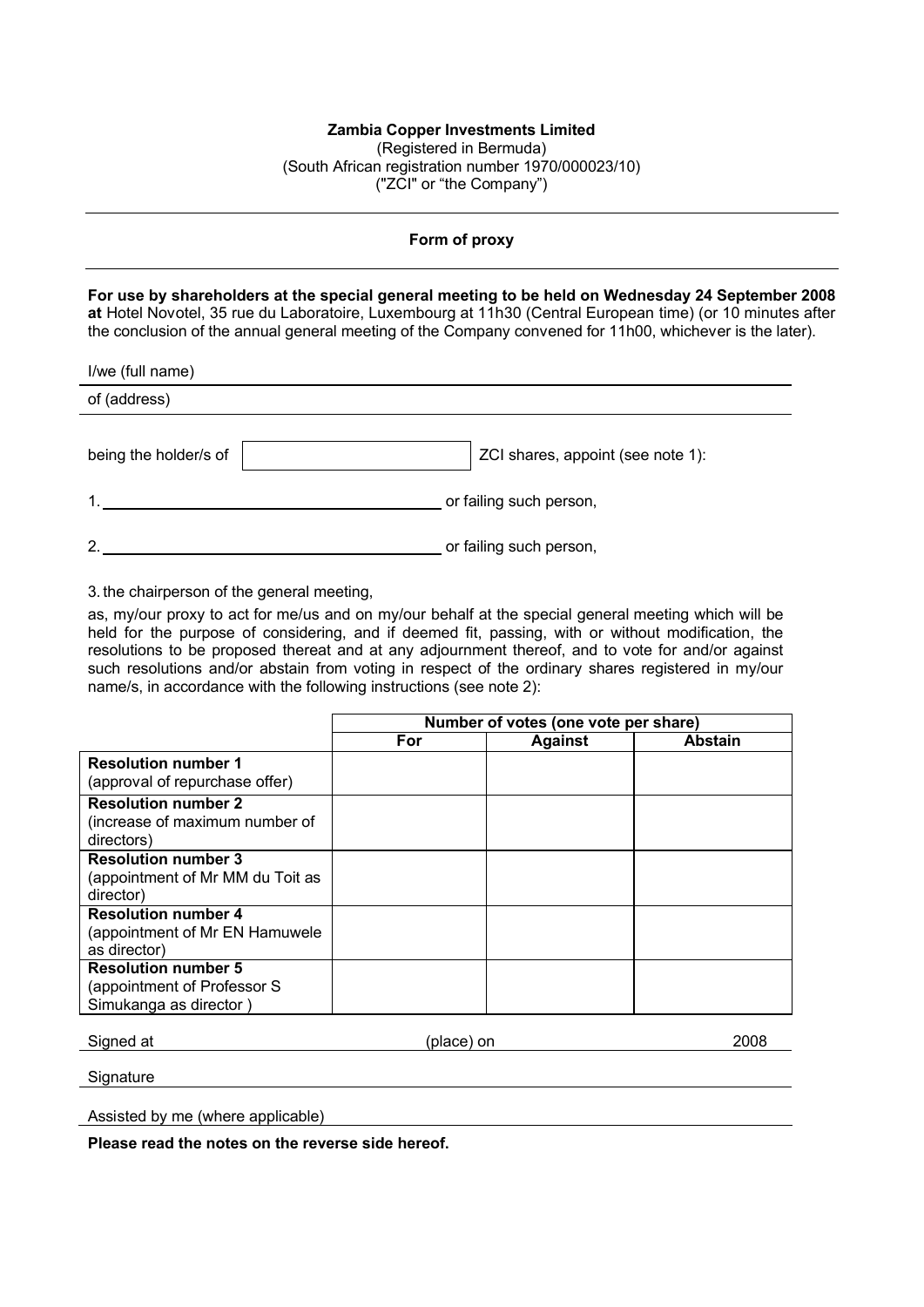#### **Notes:**

- 1. Each member is entitled to appoint one or more proxies (who need not be a member of the company) to attend, speak and, on a poll, vote in place of that member at the general meeting.
- 2. A member may insert the name of a proxy or the names of two alternative proxies of the member's choice in the space provided, with or without deleting "the chairperson of the general meeting". The person whose name appears first on the form of proxy and who is present at the general meeting will be entitled to act as proxy to the exclusion of those whose names follow.
- 3. A member's instructions to the proxy must be indicated by the insertion of the relevant number of votes exercisable by that member in the appropriate box provided. Failure to comply with the above will be deemed to authorise the chairperson of the general meeting, if the chairperson is the authorised proxy, to vote in favour of the resolutions at the general meeting, or any other proxy to vote or to abstain from voting at the general meeting as he/she deems fit, in respect of all the member's votes exercisable thereat.
- 4. A member or his/her proxy is not obliged to vote in respect of all the ordinary shares held or represented by him/her, but the total number of votes for or against the resolutions and in respect of which any abstention is recorded may not exceed the total number of votes to which the member or his/her proxy is entitled.
- 5. Forms of proxy must be lodged with or posted to the company's transfer secretaries to be received by no later than 11h30 South African and Central European time on Monday 22 September 2008, at the following addresses:

#### **In South Africa:**

Computershare Investor Services (Proprietary) Limited 70 Marshall Street, Johannesburg 2001, or P O Box 61051 Marshalltown 2107

#### **In the United Kingdom:**

Computershare Investor Services PLC The Pavilions, Bridgwater Road Bristol BS99 6ZY

- 6. The completion and lodging of this form of proxy will not preclude the relevant member from attending the general meeting and speaking and voting in person to the exclusion of any proxy should such member wish to do so.
- 7. Any alterations or corrections to this form of proxy must be initialled by the signatory/ies.
- 8. Documentary evidence establishing the authority of a person signing this form of proxy in a representative capacity must be attached to this form of proxy unless previously recorded by the company's transfer office or waived by the chairperson of the general meeting.
- 9. The chairperson of the general meeting may reject or accept any form of proxy which is completed and/or received, other than in accordance with these instructions and notes, provided that the chairperson is satisfied as to the manner in which a member wishes to vote.
- 10. Dematerialised shareholders who are not registered with own name registration in the sub-register who wish to attend the general meeting or be represented by proxy must timeously contact their Central Securities Depository Participant, European bank or broker, who will furnish them with the necessary letter of representation to attend the special general meeting or be represented by proxy.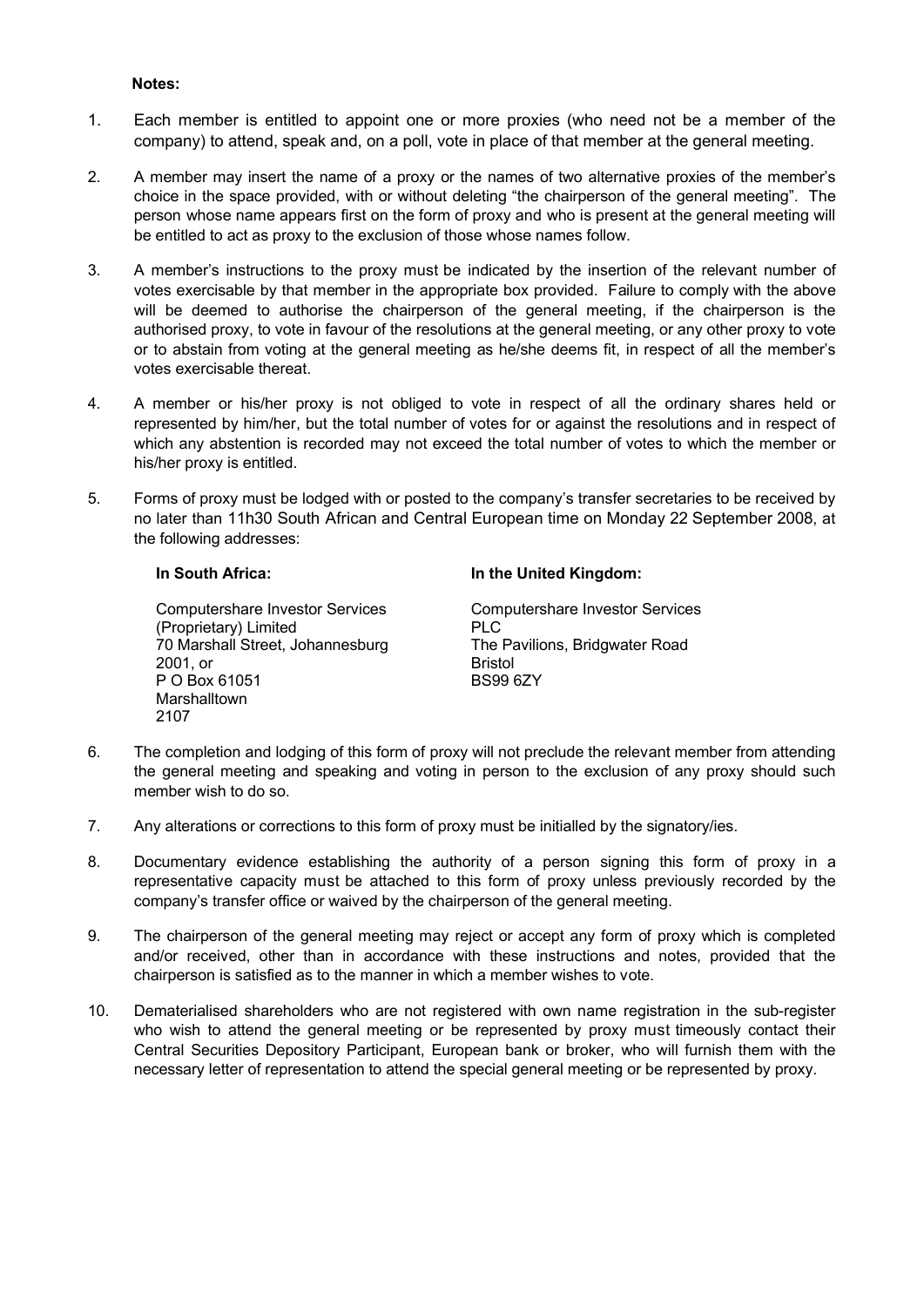#### **Form of irrevocable acceptance and surrender**

#### **For use only by certificated shareholders of ZCI who wish to accept the offer**

The definitions set out in Annexure 1 of the circular to which this form of acceptance and surrender is attached have, where appropriate, been used in this form of acceptance and surrender.

#### **Instructions:**

- 1. This form of irrevocable acceptance and surrender must be completed by all certificated shareholders of ZCI who wish to accept the offer in whole or in part. Details of the offer are contained in the circular to which this form of acceptance and surrender is attached.
- 2. You must indicate the number of ZCI shares that you wish to sell and return it together with the share certificate(s) or other documents of title (in negotiable form) in respect of all your ZCI shares to the transfer secretaries.
- 3. Non-compliance with these instructions and the notes overleaf may result in the rejection of this form and you may be deemed not to have validly accepted the offer.
- 4. If you are in any doubt as to how to complete this form, please consult your CSDP, broker, banker, attorney, accountant or other professional adviser immediately.
- 5. A form of acceptance and surrender will be rejected if it is not received by the transfer secretaries in South Africa or the United Kingdom at the addresses below prior to 12h00 on Friday 10 October 2008.
- 6. A separate form of acceptance and surrender is required for each shareholder or joint shareholders, as the case may be.
- 7. The offer consideration will be paid on Friday 17 October 2008 as follows:
	- a) if bank account particulars are recorded in the South African register on the record date, the offer consideration will be paid into your bank account; or
	- b) if no bank account particulars are recorded in the South African register on the record date or a shareholder is recorded on the United Kingdom register, a cheque will be issued and posted at your risk to the address recorded in the register on the record date.
- 8. If documents of title are lost or destroyed, and the shareholder requests the necessary documentation to have the lost or destroyed documents of title replaced prior to 12h00 on Friday 10 October 2008, it will be treated as a valid acceptance. The offer consideration due to a shareholder whose documents of title were lost or destroyed will only be paid once the process for the replacement of documents of title has been concluded.
- 9. If you surrender your documents of title in advance, you will be unable to dematerialise and/or deal in your ZCI shares from the date of surrender, however your right to attend and vote at the special general meeting will remain unaffected.
- 10. If applicable, a new share certificate, reflecting the balance of your ZCI shares following the repurchase in terms of the offer, will then be posted to you by registered post at your risk to the address recorded in the register on the record date.
- 11. If the offer does not become operative (in the event that the resolution at the special general meeting is not duly passed), the transfer secretaries will, within five business days of the date of the special general meeting or receipt of your documents of title, whichever is later, return your documents of title to you, by registered post to the address recorded in the register on the record date, at your risk.

This form of acceptance and surrender can be delivered to or mailed by registered post to:

#### **In South Africa:**

Computershare Investor Services (Proprietary) Limited 70 Marshall Street, Johannesburg 2001, or P O Box 61763, Marshalltown, 2107

#### **In the United Kingdom:**

Computershare Investor Services PLC Corporate Actions Projects The Pavilions, Bridgwater Road Bristol BS99 6AH